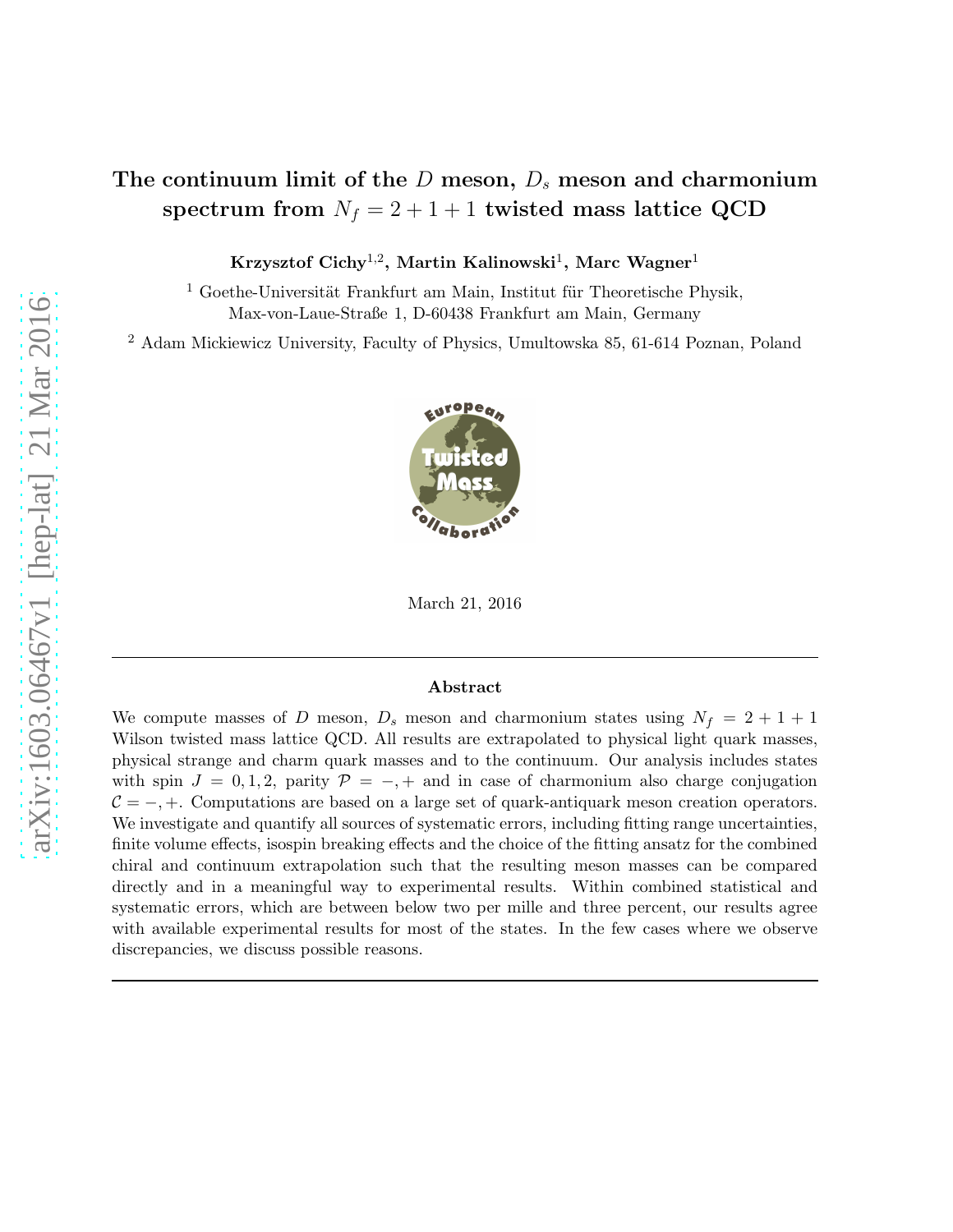# 1 Introduction

Quite a number of D meson,  $D_s$  meson and charmonium states have been observed in experiments [\[1\]](#page-44-0). Several of them are both experimentally and theoretically well-understood, i.e. their quantum numbers and their structure are known. Examples include, in particular, the pseudoscalar ground state mesons D,  $D_s$  and  $\eta_c(1S)$  and the vector ground state mesons  $D^*, D_s^*$ and  $J/\psi(1S)$ . There are, however, open questions regarding some of the more recently found excitations. Examples are the positive parity mesons  $D_{s0}^*(2317)$  and  $D_{s1}(2460)$ , first reported by BaBar [\[2\]](#page-44-1) and CLEO [\[3\]](#page-44-2), respectively, which are unexpectedly light compared to expectations from quark model calculations. This could be an indication that these states are not just quark-antiquark pairs, but have a more complicated structure, e.g. are composed of two quarks and two antiquarks, a scenario at the moment neither established nor ruled out. The situation is similar for some of the charmonium-like X states, e.g.  $X(3872)$  first observed by Belle [\[4\]](#page-44-3).

There are many interesting approaches to study  $D$  mesons,  $D_s$  mesons and charmonium states theoretically, e.g. quark models [\[5\]](#page-44-4), effective theories respecting QCD symmetries [\[6\]](#page-44-5) or Dyson-Schwinger and Bethe-Salpeter equations [\[7\]](#page-44-6), to just name a few. Of course, it would be highly desirable to understand these mesons and their properties starting from first principles, i.e. the QCD Lagrangian, without any assumptions, model simplifications or truncations. The corresponding method is lattice QCD, a numerical technique to compute QCD observables, which allows to investigate and quantify all sources of systematic error. Computing the spectrum and investigating the structure of mesons using lattice QCD is, however, a challenging task. Several problems have only partly been solved or require investing a rather large amount of high performance computing resources, for example simulations with physically light  $u/d$  quarks. Similarly, to remove discretization errors, one has to study the continuum limit, which necessitates time consuming simulations at several different lattice spacings. Particularly problematic is the investigation of mesons, which readily decay into lighter multi-particle states. Such states should theoretically be treated as resonances and not as stable quark-antiquark states, which is technically extremely difficult, even for simple cases, where only a single decay channel exists. Examples are  $D_0^*(2400)$  and  $D_1(2430)$  with quantum numbers  $J^P = 0^+$  and  $J^P = 1^+$ . Similarly, it is very challenging to study mesons which might have a structure more complicated than a simple quark-antiquark pair, e.g. candidates for tetraquarks or hybrid mesons. While there has been a lot of impressive progress regarding lattice QCD hadron spectroscopy within the last couple of years, there is certainly still a lot of room for improvement. Simple states, in particular pseudoscalar and vector ground state mesons, have, meanwhile, been studied very accurately, including simulations at or extrapolations to physically light  $u/d$  quark masses and the continuum limit. On the other hand, the majority of studies concerned with parity, radial and orbital excitations are still at a more exploratory stage, i.e. have quite often been performed at unphysically heavy quark masses or at a single finite lattice spacing. Recent reviews discussing the status of lattice QCD computations of D and  $D_s$  mesons and of charmonium are Refs. [\[8\]](#page-44-7) and [\[9,](#page-44-8) [10\]](#page-44-9), respectively.

The most common approach to compute meson masses using lattice QCD is to employ meson creation operators, which are composed of a quark and an antiquark, and to extract meson masses from the exponential decay of corresponding correlation functions<sup>[1](#page-1-0)</sup>. This strategy yields accurate and solid results for mesons which resemble quark-antiquark pairs and which are quite

<span id="page-1-0"></span><sup>&</sup>lt;sup>1</sup>For a basic introduction to lattice hadron spectroscopy, cf. Ref. [\[11\]](#page-44-10).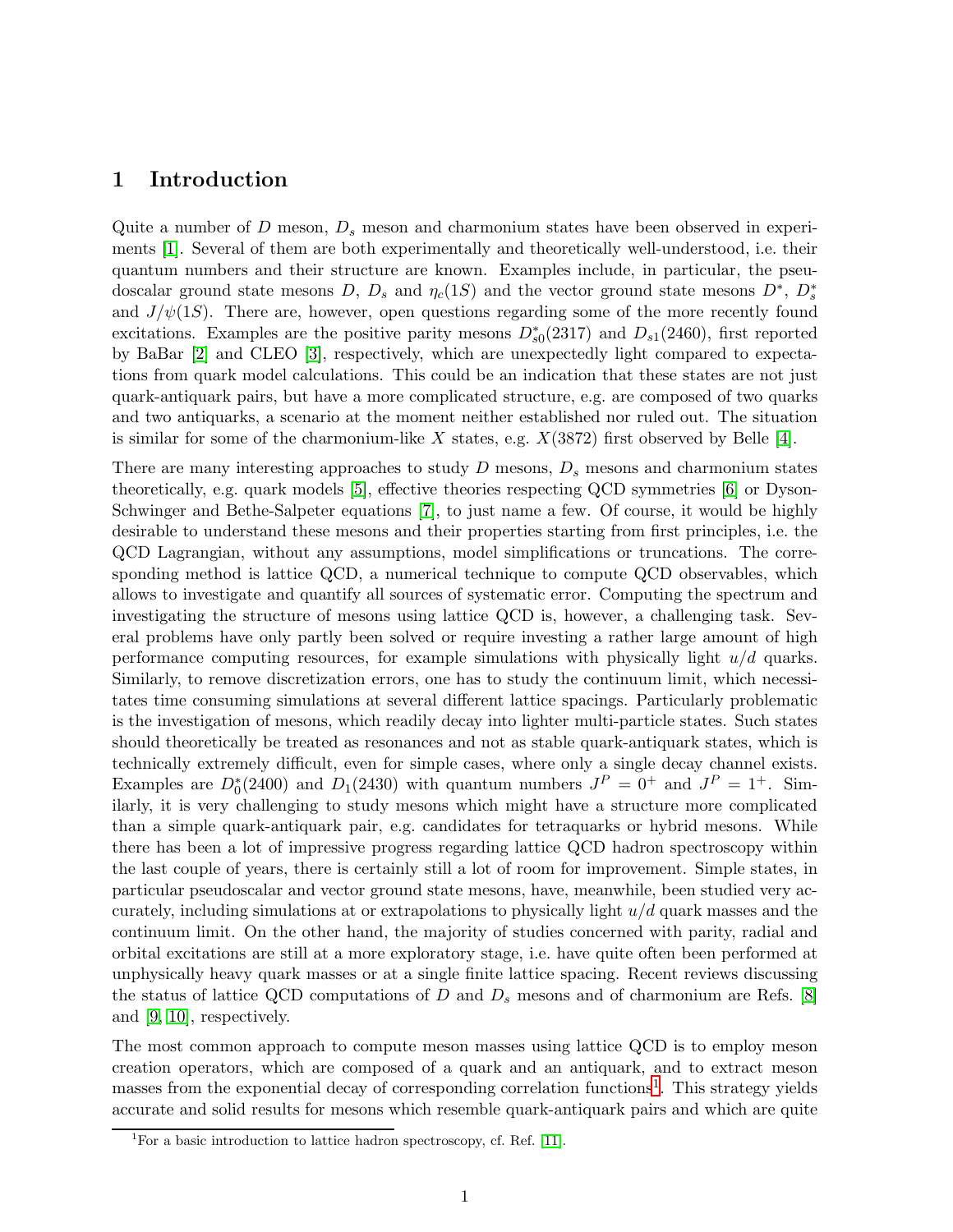stable, i.e. many of the low-lying states in the  $D$  meson,  $D_s$  meson and charmonium sector. Recent lattice QCD papers following this strategy to compute masses and spectra of  $D$  and  $D_s$ mesons and of charmonium are Refs. [\[12,](#page-44-11) [13,](#page-44-12) [14,](#page-45-0) [15,](#page-45-1) [16,](#page-45-2) [17,](#page-45-3) [18,](#page-45-4) [19,](#page-45-5) [20,](#page-45-6) [21,](#page-45-7) [22,](#page-45-8) [23,](#page-45-9) [24,](#page-45-10) [25,](#page-45-11) [26\]](#page-45-12). Rigorous treatments of more complicated mesonic systems like the previously mentioned unstable  $D_0^*(2400)$  and  $D_1(2430)$  mesons or the tetraquark candidates  $D_{s0}^*(2317)$  and  $D_{s1}(2460)$ , require more advanced techniques, including the implementation of meson creation operators composed of two quarks and two antiquarks and possibly studies of the volume dependence of the masses of corresponding scattering states<sup>[2](#page-2-0)</sup>. Examples of recent lattice QCD papers exploring and using such techniques to study specific  $D, D_s$  or charmonium states are Refs. [\[28,](#page-45-13) [29,](#page-45-14) [30,](#page-46-0) [31,](#page-46-1) [32,](#page-46-2) [33,](#page-46-3) [34,](#page-46-4) [35,](#page-46-5) [36,](#page-46-6) [37\]](#page-46-7).

The goal of this paper is to compute the masses of several low-lying  $D$  meson,  $D_s$  meson and charmonium states using Wilson twisted mass lattice QCD with  $2+1+1$  dynamical quark flavors. One of the main advantages of this particular discretization of QCD is automatic  $\mathcal{O}(a)$ improvement, i.e. discretization errors appear only quadratically in the small lattice spacing a and are, hence, strongly suppressed. From a technical point of view, we employ a large variety of quark-antiquark meson creation operators and are, hence, able to address total angular momentum  $J = 0, 1, 2$ , parity  $\mathcal{P} = -, +$  and in case of charmonium charge conjugation  $\mathcal{C} = -, +$ . Computations have been performed for ten different gauge link ensembles with unphysically heavy  $u/d$  quark masses corresponding to pion masses  $m_{\pi} \approx 225...470 \,\text{MeV}$  and with lattice spacings  $a \approx 0.0619 \,\mathrm{fm}$ ,  $0.0815 \,\mathrm{fm}$ ,  $0.0885 \,\mathrm{fm}$ . Moreover, each meson mass has been computed twice using two different valence Wilson twisted mass quark discretizations. This rather large amount of lattice data allows solid extrapolations both to physically light  $u/d$  quark masses and to the continuum. Moreover, finite volume effects have been investigated and found to be negligible.

As mentioned above, some  $D$  meson,  $D<sub>s</sub>$  meson and charmonium states are quite unstable or might have a structure significantly different from a quark-antiquark pair. Even though we present results for these states in this work, a rigorous treatment will require more advanced techniques, in particular the inclusion of four-quark creation operators as discussed above. We are in the process of developing such techniques using a similar lattice QCD setup [\[38,](#page-46-8) [39,](#page-46-9) [40\]](#page-46-10). The techniques and results presented in this paper are an important prerequisite for such more advanced computations.

Parts of this work have been presented at recent conferences [\[41,](#page-46-11) [42,](#page-46-12) [43,](#page-46-13) [44\]](#page-46-14) and certain technical aspects are discussed in detail in Ref. [\[45\]](#page-47-0).

This paper is structured as follows. In Section [2,](#page-3-0) we summarize the  $2+1+1$  flavor Wilson twisted mass lattice QCD setup and the meson creation operators we use. We also explain in detail how we tune the strange and charm quark masses, and how we extrapolate the meson masses to physically light  $u/d$  quark masses and to the continuum. In Section [3,](#page-14-0) we present our results for D and  $D_s$  mesons and for charmonium states and discuss and quantify all possible error sources. These results are summarized in plots and tables in Section [4,](#page-38-0) where we also give a brief outlook.

<span id="page-2-0"></span> ${}^{2}$ For a basic introduction on how to study resonances using lattice QCD, cf. Ref. [\[27\]](#page-45-15).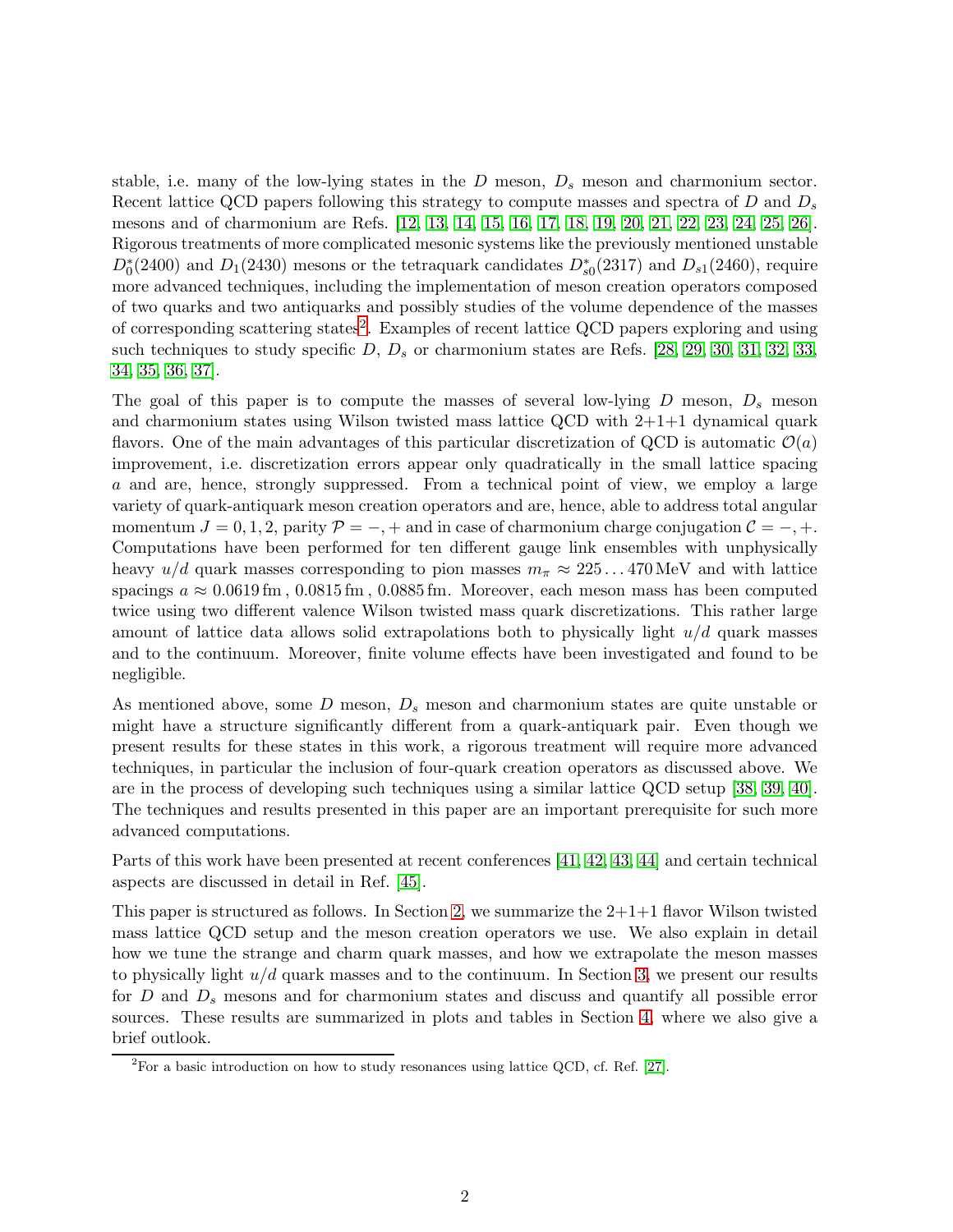# <span id="page-3-0"></span>2 Computational setup

In the following, we summarize our lattice QCD setup and the technical steps by which we determine masses of D mesons, of  $D_s$  mesons and of charmonium states. For further details, we refer to Ref. [\[45\]](#page-47-0), where some aspects have already been discussed extensively.

#### 2.1 Gauge link ensembles, sea quarks, valence quarks

We use gauge link configurations generated with  $2+1+1$  dynamical quark flavors by the European Twisted Mass Collaboration (ETMC) [\[46,](#page-47-1) [47,](#page-47-2) [48,](#page-47-3) [49,](#page-47-4) [50\]](#page-47-5). The gluonic action is the Iwasaki gauge action [\[51\]](#page-47-6). For the light degenerate  $(u, d)$  quark doublet, the standard Wilson twisted mass action

<span id="page-3-1"></span>
$$
S_{\text{light}}[\chi^{(l)}, \bar{\chi}^{(l)}, U] = \sum_{x} \bar{\chi}^{(l)}(x) \Big( D_{\text{W}}(m_0) + i\mu \gamma_5 \tau_3 \Big) \chi^{(l)}(x) \tag{1}
$$

has been used [\[52\]](#page-47-7), for the heavy  $(c, s)$  sea quark doublet, the Wilson twisted mass formulation for non-degenerate quarks

$$
S_{\text{heavy}}[\chi^{(h)}, \bar{\chi}^{(h)}, U] = \sum_{x} \bar{\chi}^{(h)}(x) \Big( D_{\text{W}}(m_0) + i\mu_{\sigma} \gamma_5 \tau_1 + \mu_{\delta} \tau_3 \Big) \chi^{(h)}(x) \tag{2}
$$

[\[53\]](#page-47-8).  $D_{\rm W}$  denotes the Wilson Dirac operator,

<span id="page-3-2"></span>
$$
D_{\mathcal{W}}(m_0) = \frac{1}{2} \Big( \gamma_\mu \Big( \nabla_\mu + \nabla_\mu^* \Big) - a \nabla_\mu^* \nabla_\mu \Big) + m_0, \tag{3}
$$

 $\chi^{(l)} = (\chi^{(u)}, \chi^{(d)})$  and  $\chi^{(h)} = (\chi^{(c)}, \chi^{(s)})$  are the quark fields in the so-called twisted basis and  $\tau_1$ and  $\tau_3$  denote the first and third Pauli matrix acting in flavor space. At maximal twist, physical quantities, e.g. meson masses, are automatically  $\mathcal{O}(a)$  improved [\[54,](#page-47-9) [55,](#page-47-10) [56,](#page-47-11) [57\]](#page-47-12). The tuning has been done by adjusting  $m_0$  such that the PCAC quark mass in the light quark sector vanishes (cf. [\[49\]](#page-47-4) for details). For a review on Wilson twisted mass lattice QCD, we refer to Ref. [\[58\]](#page-47-13).

In this work, we use ten ensembles, which differ in the light  $u/d$  quark mass (corresponding pion masses  $225 \text{ MeV} \lesssim m_{\pi} \lesssim 470 \text{ MeV}$ ), the lattice spacing  $0.0619 \text{ fm} \lesssim a \lesssim 0.0885 \text{ fm}$  and the spacetime volume (scale setting via the pion mass and the pion decay constant  $[59]$ ). The s and the c quark masses are represented by  $\mu_{\sigma}$  and  $\mu_{\delta}$ . These values have been chosen such that the lattice QCD results for  $2m_K^2 - m_\pi^2$  and for  $m_D$ , quantities which depend only weakly on the light  $u/d$  quark mass, are close to the corresponding physical values [\[49,](#page-47-4) [60,](#page-47-15) [61\]](#page-48-0). Details of these gauge link ensembles are collected in Table [1.](#page-4-0) Ensemble A40.24 is not used to generate final results for meson masses, but only to confirm the absence of finite volume effects (cf. Section [3.4.1\)](#page-33-0).

For the light degenerate  $(u, d)$  valence quark doublet, we use the same action which was used to simulate the corresponding sea quarks, i.e. the action [\(1\)](#page-3-1).

For the heavy s and c valence quarks, we use twisted mass doublets of degenerate quarks, i.e. a different discretization than for the corresponding sea quarks. We use the action [\(1\)](#page-3-1) with the replacements  $\chi^{(l)} \to \chi^{(s)} = (\chi^{(s^+)}, \chi^{(s^-)}), \mu \to \mu_s$  and  $\chi^{(l)} \to \chi^{(c)} = (\chi^{(c^+)}, \chi^{(c^-)}), \mu \to \mu_c$ , respectively. We do this to avoid mixing of strange and charm quarks, which inevitably takes place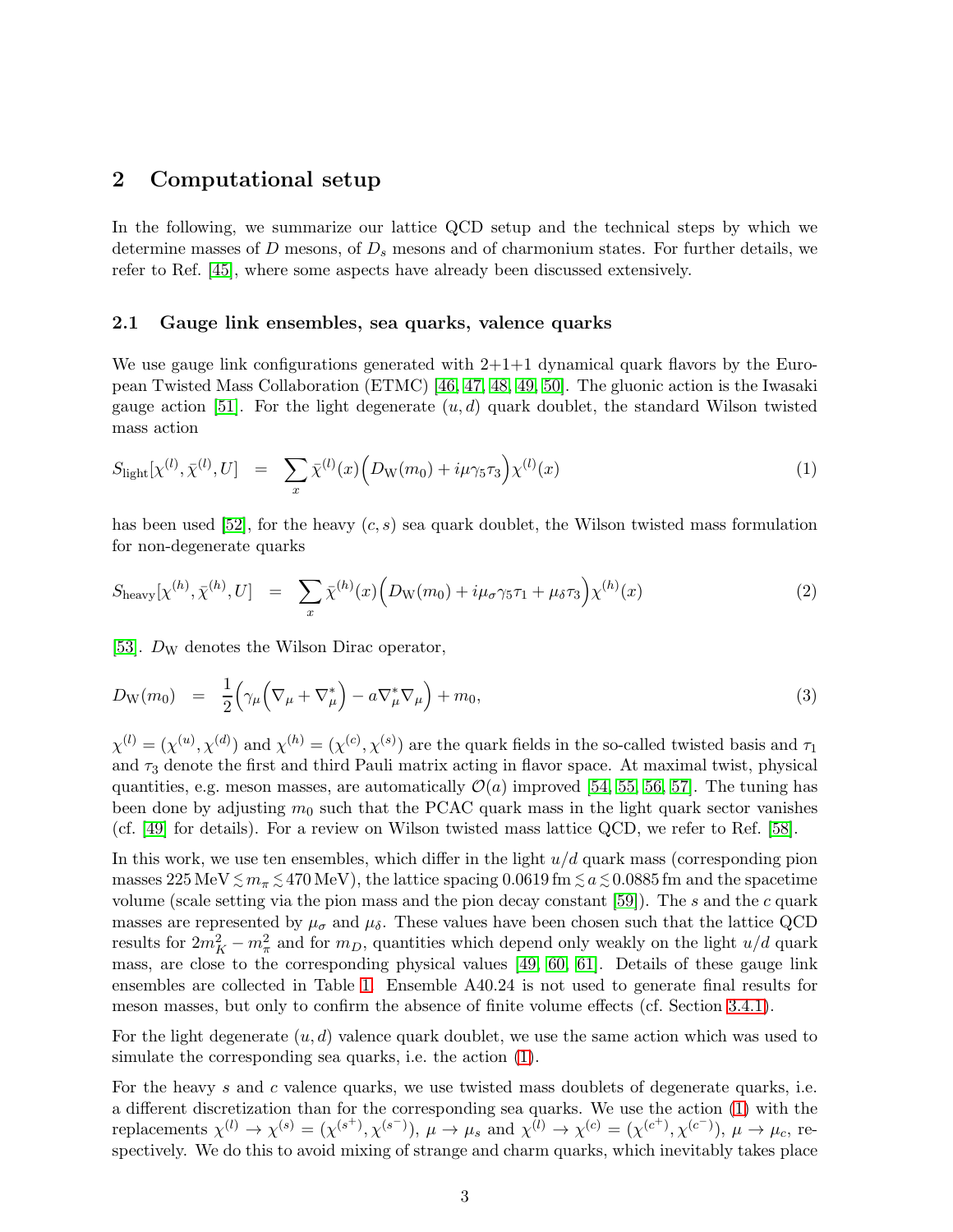<span id="page-4-0"></span>

| ensemble           | $\beta$ | $(L/a)^3 \times T/a$        | $a\mu$ | $a\mu_{\sigma}$ | $a\mu_{\delta}$ | $\alpha$     | $m_{\pi}$  | # of    |
|--------------------|---------|-----------------------------|--------|-----------------|-----------------|--------------|------------|---------|
|                    |         |                             |        |                 |                 | $[{\rm fm}]$ | [MeV]      | config. |
| A30.32             | 1.90    | $\overline{32^3} \times 64$ | 0.0030 | 0.150           | 0.190           | 0.0885       | 276.5(8)   | 1530    |
| A40.32             |         | $32^3 \times 64$            | 0.0040 |                 |                 |              | 314.9(7)   | 846     |
| A40.24             |         | $24^3 \times 48$            | 0.0040 |                 |                 |              | 321.1(1.1) | 1302    |
| A80.24             |         | $24^3 \times 48$            | 0.0080 |                 |                 |              | 443.3(8)   | 1850    |
| B <sub>25.32</sub> | 1.95    | $32^3 \times 64$            | 0.0025 | 0.135           | 0.170           | 0.0815       | 260.0(1.1) | 615     |
| B55.32             |         | $32^3 \times 64$            | 0.0055 |                 |                 |              | 375.2(5)   | 1173    |
| B85.24             |         | $24^3 \times 48$            | 0.0085 |                 |                 |              | 468.4(1.0) | 1176    |
| D <sub>15.48</sub> | 2.10    | $48^3 \times 96$            | 0.0015 | 0.120           | 0.1385          | 0.0619       | 224.1(1.1) | 300     |
| D <sub>20.48</sub> |         | $48^3 \times 96$            | 0.0020 |                 |                 |              | 257.0(1.0) | 132     |
| D30.48             |         | $48^3 \times 96$            | 0.0030 |                 |                 |              | 310.8(1.0) | 172     |

Table 1: Ensembles of gauge link configurations (ensemble name, inverse gauge coupling  $\beta$ , lattice volume  $(L/a)^3 \times T/a$ , light quark mass  $a\mu$ , mass parameters  $a\mu_{\sigma}$  and  $a\mu_{\delta}$  for the heavy doublet, lattice spacing a in fm, pion mass in MeV, number of gauge field configurations).

in a unitary non-degenerate Wilson twisted mass setup, and which is particularly problematic for observables containing charm quarks, e.g. masses of  $D$  and  $D_s$  mesons and of charmonium (cf. [\[60,](#page-47-15) [61\]](#page-48-0) for a detailed discussion of these problems). These degenerate valence doublets allow two realizations for strange as well as for charm quarks, either with a twisted mass term  $+i\mu_{s,c}\gamma_5$  (i.e.  $\chi^{(s+)}$  or  $\chi^{(c^+)}$  or  $-i\mu_{s,c}\gamma_5$  (i.e.  $\chi^{(s^-)}$  or  $\chi^{(c^-)}$ ). For a quark-antiquark meson creation operator, e.g.  $\bar{\chi}^{(1)}\gamma_5\chi^{(2)}$ , the sign combinations  $(+,-)$  and  $(-,+)$  for the antiquark  $\bar{\chi}^{(1)}$  and the quark  $\chi^{(2)}$  are related by symmetry, i.e. the corresponding correlation functions are identical. These correlation functions differ, however, from their counterparts with sign combinations  $(+, +)$  and  $(-,-)$  due to different discretization errors. We have performed computations for both types of sign combinations and refer to them as  $(+,-) \equiv (\pm, \mp)$  discretization and  $(+, +) \equiv (\pm, \pm)$ discretization, respectively (cf. the following subsection for details).

#### <span id="page-4-1"></span>2.2 Meson creation operators and trial states

In the continuum, a quark-antiquark operator creating a meson trial state with definite quantum numbers  $J^{PC}$  (total angular momentum J, parity P, charge conjugation C), when applied to the vacuum  $|\Omega\rangle$ , is

$$
O_{\Gamma,\bar{\psi}^{(1)}\psi^{(2)}}^{\text{physical}} \equiv \frac{1}{\sqrt{V}} \int d^3 r \,\bar{\psi}^{(1)}(\mathbf{r}) \int_{|\Delta \mathbf{r}|=R} d^3 \Delta r \, U(\mathbf{r}; \mathbf{r} + \Delta \mathbf{r}) \Gamma(\Delta \mathbf{r}) \psi^{(2)}(\mathbf{r} + \Delta \mathbf{r}). \tag{4}
$$

 $(1/\sqrt{V}) \int d^3r$  projects to vanishing total momentum (V is the spatial volume), i.e. realizes a meson at rest.  $\int_{|\Delta r|=R} d^3 \Delta r$  denotes an integration over a sphere of radius R, which is the distance between the antiquark and the quark.  $\Gamma(\Delta r)$  is a suitable combination of spherical harmonics and  $\gamma$  matrices (cf. Table [2,](#page-5-0) column "Γ(n), pb"), which determines total angular momentum J, parity P and, in case of identical quark flavors, charge conjugation C.  $U(\mathbf{r}; \mathbf{r}+\Delta \mathbf{r})$ is a straight gluonic parallel transporter connecting the antiquark and the quark in a gauge invariant way. For D mesons, e.g.  $\bar{\psi}^{(1)}\psi^{(2)} = \bar{u}c$ , for  $D_s$  mesons, e.g.  $\bar{\psi}^{(1)}\psi^{(2)} = \bar{s}c$  and for charmonium,  $\bar{\psi}^{(1)}\psi^{(2)} = \bar{c}c$ .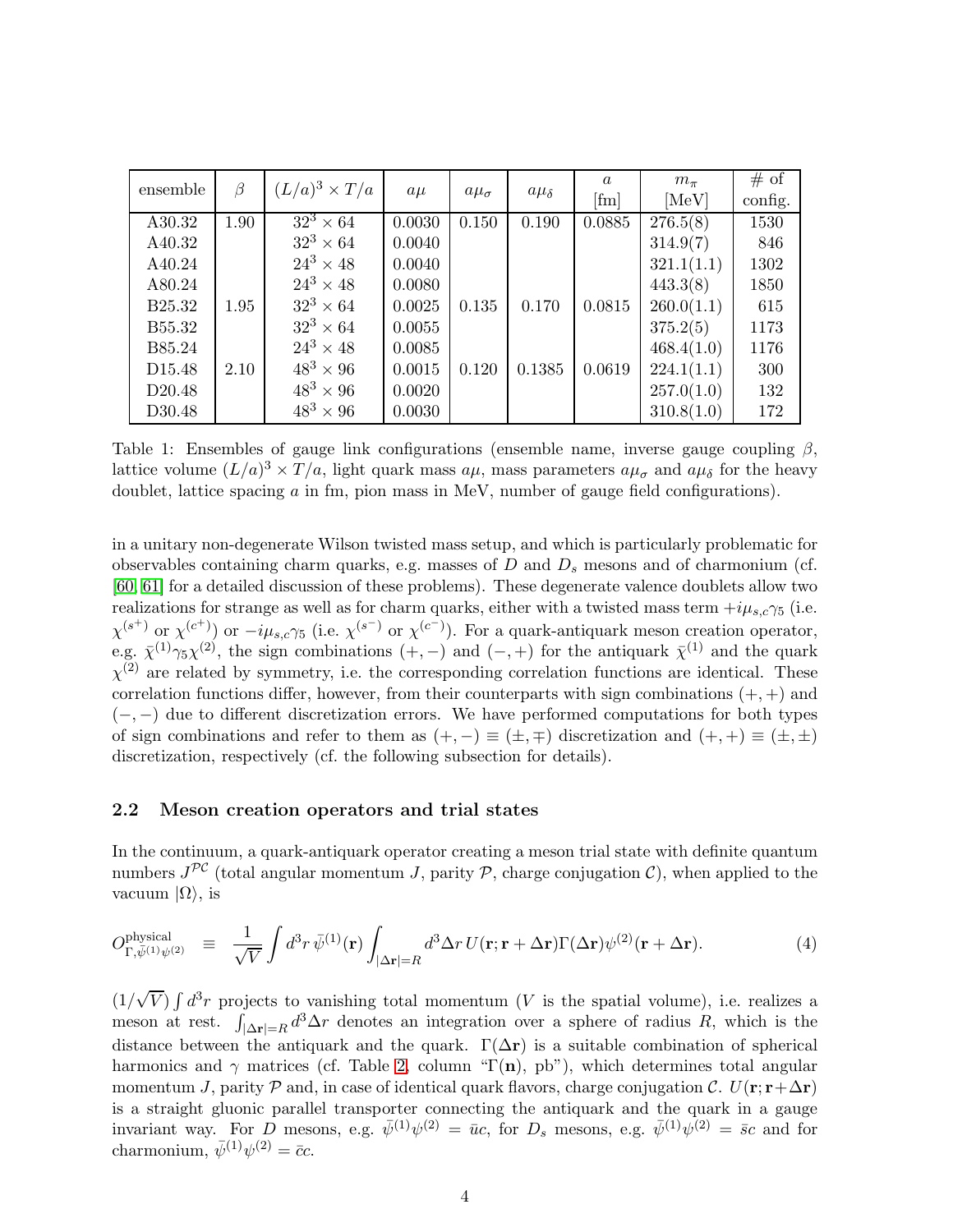<span id="page-5-0"></span>

|                         | continuum                                                                                            |                  | twisted mass lattice QCD |                                                |                             |                                   |       |
|-------------------------|------------------------------------------------------------------------------------------------------|------------------|--------------------------|------------------------------------------------|-----------------------------|-----------------------------------|-------|
| index                   | $\Gamma(n)$ , pb                                                                                     |                  | $\mathcal{PC}$           | tb, $(\pm, \mp)$                               | tb, $(\pm, \pm)$            | $O^S \otimes O^L \rightarrow O^J$ |       |
| $\mathbf{1}$            | $\gamma_5$                                                                                           |                  |                          | pb                                             | $\pm i\gamma_5\times$       |                                   |       |
| $\sqrt{2}$              | $\gamma_0\gamma_5$                                                                                   |                  |                          | $\pm i\gamma_5\times$                          | pb                          | $A_1\otimes A_1$                  |       |
| 3                       | 1                                                                                                    |                  | $+ +$                    | pb                                             | $\pm i\gamma_5\times$       |                                   |       |
| $\overline{4}$          | $\gamma_0$                                                                                           | $\boldsymbol{0}$ |                          | $\pm i\gamma_5\times$                          | $_{\rm pb}$                 |                                   | $A_1$ |
| $\bf 5$                 | $\gamma_5 \gamma_j \mathbf{n}_j$                                                                     |                  |                          | $\pm i\gamma_5\times$                          | pb                          |                                   |       |
| $\,6$                   | $\gamma_0\gamma_5\gamma_j\mathbf{n}_j$                                                               |                  |                          | pb                                             | $\pm i\gamma_5\times$       | $T_1\otimes T_1$                  |       |
| $\overline{7}$          | $\gamma_j \mathbf{n}_j$                                                                              |                  |                          | $\pm i\gamma_5\times$                          | pb                          |                                   |       |
| 8                       | $\gamma_0 \gamma_j \mathbf{n}_j$                                                                     |                  | $\boldsymbol{++}$        | pb                                             | $\pm i\gamma_5\times$       |                                   |       |
| $\,1\,$                 | $\gamma_1$                                                                                           |                  |                          | $\pm i\gamma_5\times$                          | pb                          |                                   |       |
| $\sqrt{2}$              | $\gamma_0\gamma_1$                                                                                   |                  |                          | pb                                             | $\pm i\gamma_5\times$       | $T_1 \otimes A_1$                 |       |
| 3                       | $\gamma_5\gamma_1$                                                                                   |                  | $++$                     | $\pm i\gamma_5\times$                          | pb                          |                                   |       |
| $\,4\,$                 | $\gamma_0\gamma_5\gamma_1$                                                                           |                  | $+-$                     | pb                                             | $\pm i\gamma_5\times$       |                                   |       |
| $\bf 5$                 | $\mathbf{n}_1$                                                                                       |                  |                          | pb                                             | $\pm i\gamma_5\times$       |                                   |       |
| $\,6$<br>$\overline{7}$ | $\gamma_0 \mathbf{n}_1$                                                                              |                  | -+                       | $\pm i\gamma_5\times$                          | pb                          | $A_1\otimes T_1$                  |       |
| 8                       | $\gamma_5 \mathbf{n}_1$                                                                              |                  |                          | pb                                             | $\pm i\gamma_5\times$       |                                   |       |
| 9                       | $\gamma_0\gamma_5\mathbf{n}_1$<br>$(\mathbf{n}\times\vec{\gamma})_1$                                 | $\mathbf{1}$     |                          | $\pm i\gamma_5\times$<br>$\pm i\gamma_5\times$ | ${\rm pb}$<br>pb            |                                   | $T_1$ |
| 10                      | $\gamma_0(\mathbf{n}\times\vec{\gamma})_1$                                                           |                  |                          | pb                                             | $\pm i\gamma_5\times$       |                                   |       |
| 11                      | $\gamma_5(\mathbf{n}\times\vec{\gamma})_1$                                                           |                  |                          | $\pm i\gamma_5\times$                          | pb                          | $T_1\otimes T_1$                  |       |
| 12                      | $\gamma_0\gamma_5 (\mathbf{n}\times\vec{\gamma})_1$                                                  |                  | $-+$                     | pb                                             | $\pm i\gamma_5\times$       |                                   |       |
| 13                      | $\gamma_1(2{\bf n}_1^2-{\bf n}_2^2-{\bf n}_3^2)$                                                     |                  |                          | $\pm i\gamma_5\times$                          | pb                          |                                   |       |
| $14\,$                  | $\gamma_0\gamma_1(2{\bf n}_1^2-{\bf n}_2^2-{\bf n}_3^2)$                                             |                  |                          | pb                                             | $\pm i\gamma_5\times$       |                                   |       |
| 15                      | $\gamma_5\gamma_1(2{\bf n}_1^2-{\bf n}_2^2-{\bf n}_3^2)$                                             |                  | $^{\mathrm{++}}$         | $\pm i\gamma_5\times$                          | pb                          | $T_1 \otimes E$                   |       |
| 16                      | $\gamma_0\gamma_5\gamma_1\big(\underline{2\mathbf{n}_1^2-\mathbf{n}_2^2-\mathbf{n}_3^2}\big)$        |                  | $+-$                     | pb                                             | $\pm i\gamma_5\times$       |                                   |       |
| $\mathbf{1}$            | $(n_1^2 + n_2^2 - 2n_3^2)$                                                                           |                  | $^{\mathrm{++}}$         | pb                                             | $\pm i\gamma_5\times$       |                                   |       |
| $\sqrt{2}$              | $\gamma_0(\mathbf{n}_1^2 + \mathbf{n}_2^2 - 2\mathbf{n}_3^2)$                                        |                  |                          | $\pm i\gamma_5\times$                          | pb                          | $A_1\otimes E$                    |       |
| 3                       | $\gamma_5(\mathbf{n}_1^2+\mathbf{n}_2^2-2\mathbf{n}_3^2)$                                            |                  | -+                       | pb                                             | $\pm i\gamma_5\times$       |                                   |       |
| $\,4\,$                 | $\gamma_0\gamma_5(\mathbf{n}_1^2+\mathbf{n}_2^2-2\mathbf{n}_3^2)$                                    | $\overline{2}$   |                          | $\pm i\gamma_5\times$                          | pb                          |                                   | E     |
| $\bf 5$                 | $(\gamma_1\mathbf{n}_1+\gamma_2\mathbf{n}_2-2\gamma_3\mathbf{n}_3)$                                  |                  | $++$                     | $\pm i\gamma_5\times$                          | ${\rm pb}$                  |                                   |       |
| $\,6\,$                 | $\gamma_0(\gamma_1\mathbf{n}_1+\gamma_2\mathbf{n}_2-2\gamma_3\mathbf{n}_3)$                          |                  | $++$                     | ${\rm pb}$                                     | $\pm i\gamma_5\times$       | $T_1\otimes T_1$                  |       |
| $\overline{7}$<br>$8\,$ | $\gamma_5(\gamma_1\mathbf{n}_1+\gamma_2\mathbf{n}_2-2\gamma_3\mathbf{n}_3)$                          |                  |                          | $\pm i\gamma_5\times$                          | pb                          |                                   |       |
|                         | $\gamma_0\gamma_5(\gamma_1\mathbf{n}_1+\gamma_2\mathbf{n}_2-2\gamma_3\mathbf{n}_3)$                  |                  |                          | pb                                             | $\pm i\gamma_5\times$       |                                   |       |
| 1                       | $(\gamma_3\mathbf{n}_2 + \gamma_2\mathbf{n}_3)$                                                      |                  | $++$                     | $\pm i\gamma_5\times$                          | pb                          |                                   |       |
| $\,2$<br>3              | $\gamma_0(\gamma_3\mathbf{n}_2+\gamma_2\mathbf{n}_3)$                                                |                  | $^+$                     | pb                                             | $\pm i\gamma_5\times$       | $T_1\otimes T_1$                  |       |
| $\,4\,$                 | $\gamma_5(\gamma_3\mathbf{n}_2+\gamma_2\mathbf{n}_3)$                                                |                  |                          | $\pm i\gamma_5\times$                          | pb                          |                                   |       |
| $\bf 5$                 | $\gamma_0\gamma_5(\gamma_3\mathbf{n}_2+\gamma_2\mathbf{n}_3)$<br>$\gamma_1({\bf n}_2^2-{\bf n}_3^2)$ | $\overline{2}$   |                          | pb<br>$\pm i\gamma_5\times$                    | $\pm i\gamma_5\times$<br>pb |                                   | $T_2$ |
| $\,6$                   | $\gamma_0\gamma_1(\mathbf{n}_2^2-\mathbf{n}_3^2)$                                                    |                  |                          | pb                                             | $\pm i\gamma_5\times$       |                                   |       |
| $\overline{7}$          | $\gamma_5 \gamma_1 ({\bf n}_2^2 - {\bf n}_3^2)$                                                      |                  | $^+$                     | $\pm i\gamma_5\times$                          | pb                          | $T_1\otimes E$                    |       |
| 8                       |                                                                                                      |                  |                          |                                                |                             |                                   |       |
|                         | $\gamma_0\gamma_5\gamma_1(\mathbf{n}_2^2-\mathbf{n}_3^2)$                                            |                  |                          | pb                                             | $\pm i\gamma_5\times$       |                                   |       |

Table 2: Meson creation operators.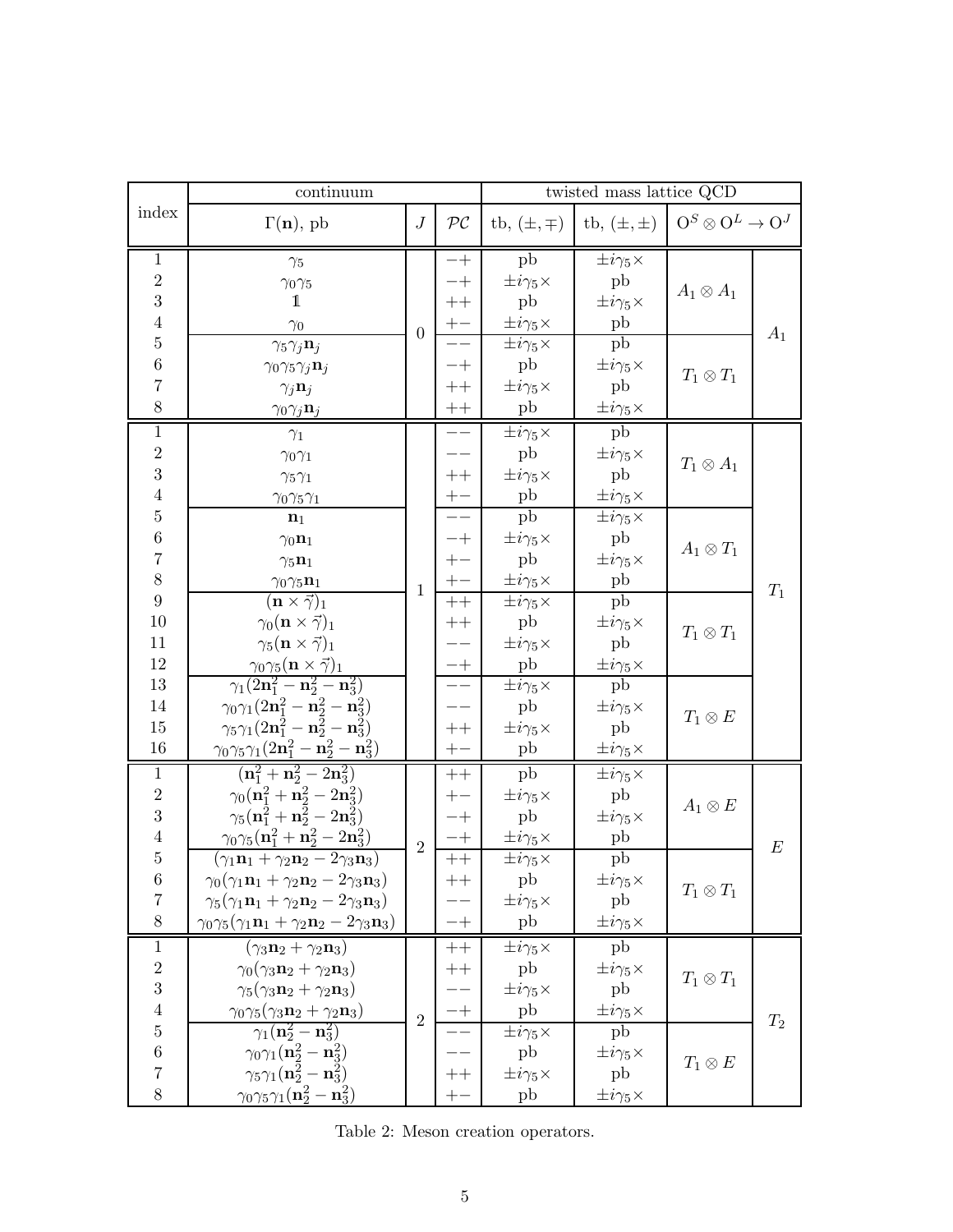Our lattice meson creation operators are of similar form,

<span id="page-6-0"></span>
$$
O_{\Gamma,\bar{\chi}^{(1)}\chi^{(2)}}^{\text{twisted}} \equiv \frac{1}{\sqrt{V/a^3}} \sum_{\mathbf{n}} \bar{\chi}^{(1)}(\mathbf{n}) \sum_{\Delta \mathbf{n} = \pm \mathbf{e}_x, \pm \mathbf{e}_y, \pm \mathbf{e}_z} U(\mathbf{n}; \mathbf{n} + \Delta \mathbf{n}) \Gamma(\Delta \mathbf{n}) \chi^{(2)}(\mathbf{n} + \Delta \mathbf{n}), \tag{5}
$$

where the integration over a sphere with center at  $r$  has been replaced by the sum over the six neighboring lattice sites of **n** and  $U(n; n + \Delta n)$  denotes the link between **n** and  $n + \Delta n$ . Moreover, physical basis quark operators  $\bar{\psi}^{(1)}$ ,  $\psi^{(2)}$  have been replaced by their twisted basis counterparts  $\bar{\chi}^{(1)}, \chi^{(2)}$ .

In the continuum, the relation between the physical and the twisted basis is given by the twist rotation,

$$
\psi^{(f)} = \exp\left(i\gamma_5\tau_3\omega/2\right)\chi^{(f)} \quad , \quad \bar{\psi}^{(f)} = \bar{\chi}^{(f)}\exp\left(i\gamma_5\tau_3\omega/2\right) \tag{6}
$$

with the twist angle  $\omega$ , where  $\omega = \pi/2$  at maximal twist.  $\chi^{(f)}$  denotes either the light doublet  $\chi^{(l)} = (\chi^{(u)}, \chi^{(d)})$ , the strange doublet  $\chi^{(s)} = (\chi^{(s^+)}, \chi^{(s^-)})$  or the charm doublet  $\chi^{(c)} = (\chi^{(c^+)}, \chi^{(c^-)}).$ 

When transforming a twisted basis quark bilinear  $\bar{\chi}^{(1)}\Gamma\chi^{(2)}$  as e.g. appearing in [\(5\)](#page-6-0) to the physical basis or vice versa, the result depends not only on Γ, but also on the flavor combination, i.e. whether  $\bar{\chi}^{(1)}$  and  $\chi^{(2)}$  are upper components (twisted mass term  $+i\mu\gamma_5$ ) or lower components (twisted mass term  $-i\mu\gamma_5$ ) of twisted basis doublets. In the columns "tb,  $(\pm, \mp)$ " and "tb,  $(\pm, \pm)$ " of Table [2,](#page-5-0) we list for all flavor combinations (+ and − denote the signs in front of the twisted mass terms for  $\bar{\chi}^{(1)}$  and  $\chi^{(2)}$ ) and all  $\Gamma$  combinations of our meson creation operators, how physical and twisted basis are related. "pb" indicates that the twisted basis  $\Gamma$  is the same as the physical basis Γ, while " $\pm i\gamma_5 \times$ " denotes that the physical basis Γ has to be multiplied from the left with  $\pm i\gamma_5$  to obtain the corresponding twisted  $\Gamma$ .

Isospin I and parity  $P$  are symmetries of QCD. While in Wilson twisted mass lattice QCD the z component of isospin  $I_z$  is still a quantum number, I and P are broken by  $\mathcal{O}(a)$  due to the Wilson term  $-\bar{\chi}^{(f)}(a/2)\nabla^*_{\mu}\nabla_{\mu}\chi^{(f)}$  appearing in the twisted mass actions [\(1\)](#page-3-1) and [\(3\)](#page-3-2).

For D mesons, we use trial states  $O_{\Gamma,\bar{\chi}^{(1)}\chi^{(2)}}^{\text{twisted}}|\Omega\rangle$  with defined  $I_z$ , e.g.  $\bar{\chi}^{(1)}\chi^{(2)} = \bar{\chi}^{(d)}\chi^{(c^+)}$  is suited for D mesons with  $I_z = +1/2$ . There are eight appropriate flavor combinations for D mesons, where the four with opposite signs in front of the twisted mass terms  $((+,-)$  discretization),

$$
\bar{\chi}^{(d)} \chi^{(c^+)}
$$
,  $\bar{\chi}^{(u)} \chi^{(c^-)}$ ,  $\bar{\chi}^{(c^-)} \chi^{(u)}$ ,  $\bar{\chi}^{(c^+)} \chi^{(d)}$ \n
$$
(7)
$$

are related by symmetry and yield identical correlation functions. Similarly, the four flavor combinations with identical signs in front of the twisted mass terms  $((+,+)$  discretization),

$$
\bar{\chi}^{(u)} \chi^{(c^+)}
$$
,  $\bar{\chi}^{(d)} \chi^{(c^-)}$ ,  $\bar{\chi}^{(c^+)} \chi^{(u)}$ ,  $\bar{\chi}^{(c^-)} \chi^{(d)}$ \n
$$
(8)
$$

also yield identical correlation functions. At finite lattice spacing,  $(+, -)$  and  $(+, +)$  correlation functions slightly differ due to discretization errors. As a consequence, D meson masses computed on the one hand with a  $(+, +)$  and on the other hand with a  $(+, -)$  flavor combination, but which are otherwise identical, will differ in mass. Due to automatic  $\mathcal{O}(a)$  improvement of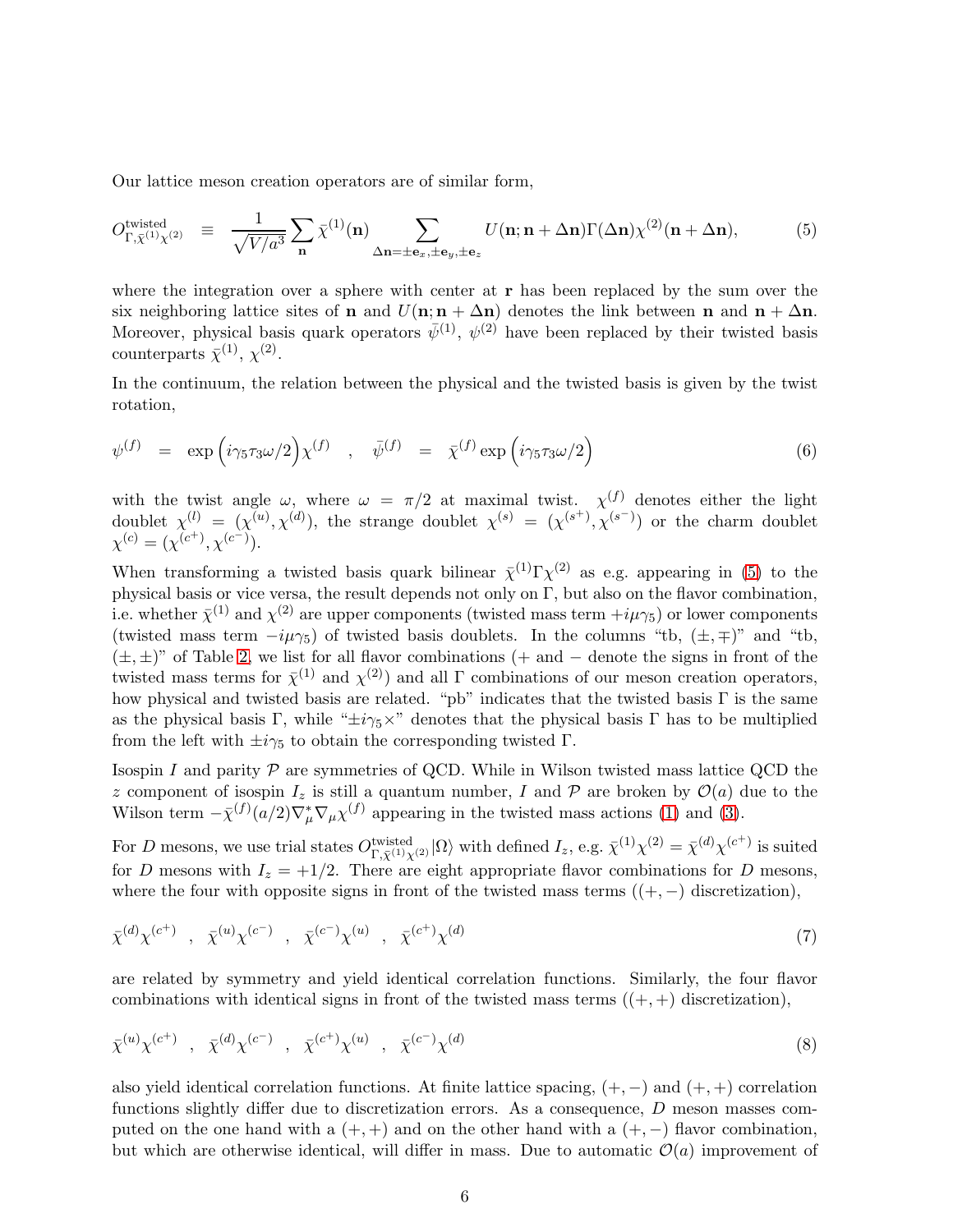Wilson twisted mass lattice QCD at maximal twist, this mass splitting will be proportional to  $a^2$ , i.e. is expected to be rather small and will vanish quadratically when approaching the continuum limit. This theoretical expectation is confirmed by our numerical results shown in Section [3.](#page-14-0) We use both  $(+,-)$  results and  $(+,+)$  results when performing continuum extrapolations.

Note that parity is not a symmetry, i.e. there is no rigorous separation between  $\mathcal{P} = +$  and  $P = -$  states in Wilson twisted mass lattice QCD. Nevertheless, it is possible to assign parity quantum numbers to the extracted meson masses in a clean and unambigous way (cf. [\[45\]](#page-47-0), Section 4.2 for a detailed numerical example).

Identical considerations apply for  $D_s$  mesons, when replacing  $(u, d) \rightarrow (s^+, s^-)$ .

For charmonium creation operators, there are two appropriate flavor combinations,

$$
\bar{\chi}^{(c^+)} \chi^{(c^+)} \quad , \quad \bar{\chi}^{(c^-)} \chi^{(c^-)}, \tag{9}
$$

which are again related by symmetry. Since we ignore disconnected contributions to correlation functions throughout this work, we can also consider flavor combinations with opposite signs in front of the twisted mass terms,

$$
\bar{\chi}^{(c^+)} \chi^{(c^-)} \quad , \quad \bar{\chi}^{(c^-)} \chi^{(c^+)}.
$$
\n(10)

On a cubic lattice, rotational symmetry is reduced to symmetry with respect to cubic rotations. There are only five different irreducible representations of the cubic group O (labeled by  $A_1$ ,  $T_1, E, T_2, A_2$ ). For our creation operators, we list the corresponding representations for spin, orbital angular momentum and total angular momentum in Table [2,](#page-5-0) column " $O^S \otimes O^L \to O^{J_{\gamma}}$ ". Assignment of continuum angular momentum J to our resulting meson masses is discussed in Section [3.](#page-14-0)

To enhance the overlap of trial states  $O_{\Gamma,\bar{\chi}^{(1)}\chi^{(2)}}^{twisted}|\Omega\rangle$  to low lying meson states, we use standard smearing techniques. This allows to read off meson masses from the exponential decay of correlation functions at rather small temporal separations, where the signal-to-noise ratio is favorable. Smearing is done in two steps. First, we replace spatial gauge links by their APE smeared counterparts [\[62\]](#page-48-1). Then, we use Gaussian smearing on the quark fields  $\chi^{(l)}$ ,  $\chi^{(s)}$  and  $\chi^{(c)}$ , which resorts to the APE smeared spatial links. The parameters we have chosen are  $N_{\text{APE}} = 10$ ,  $\alpha_{\rm APE} = 0.5$ ,  $N_{\rm Gauss} = 30, 36, 65$  (for A, B and D ensembles, respectively) and  $\kappa_{\rm Gauss} = 0.5$ . This corresponds to a Gaussian width of the smeared quark fields of approximately 0.24 fm. Cf. Ref. [\[63\]](#page-48-2) for detailed equations.

#### <span id="page-7-1"></span>2.3 Determination of meson masses

#### 2.3.1 Computation and analysis of correlation matrices

For each twisted mass sector characterized by flavor  $\bar{\chi}^{(1)} \chi^{(2)}$ , the cubic representation  $O<sup>J</sup>$  and, in case of charmonium, either C for twisted mass signs  $(+, +)$  or  $C \circ \mathcal{P}^{(tm) \, 3}$  $C \circ \mathcal{P}^{(tm) \, 3}$  $C \circ \mathcal{P}^{(tm) \, 3}$  for twisted mass

<span id="page-7-0"></span><sup>&</sup>lt;sup>3</sup>Twisted mass parity  $\mathcal{P}^{(tm)}$  is parity combined with flipping the sign in front of the twisted mass term, e.g.  $u \leftrightarrow d$ .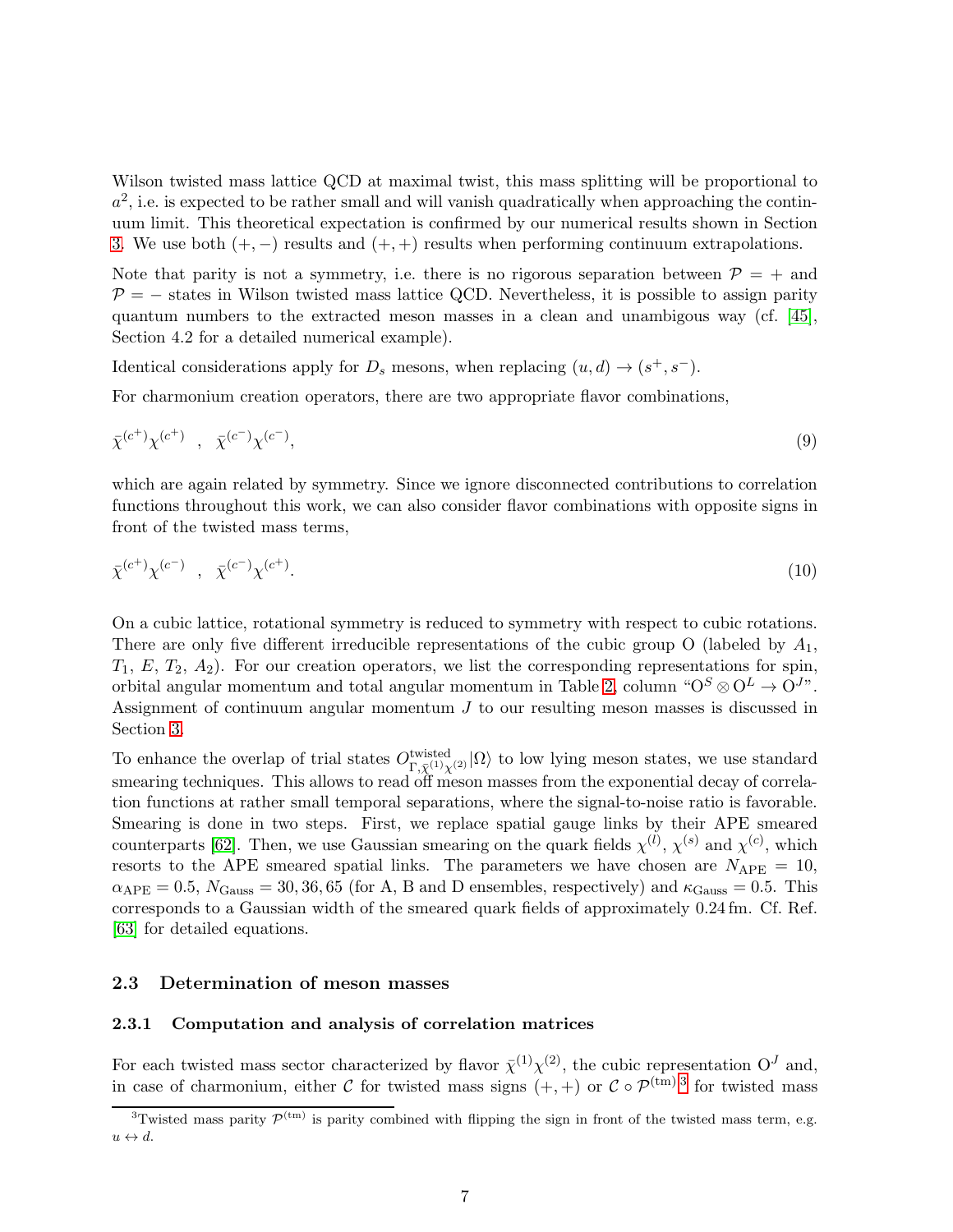signs  $(+, -)$  (for a detailed discussion, cf. Ref. [\[45\]](#page-47-0)), we compute temporal correlation matrices of meson creation operators

<span id="page-8-1"></span>
$$
C_{\Gamma_j; \Gamma_k; \bar{\chi}^{(1)} \chi^{(2)}}(t) \equiv \langle \Omega | \Big( S(O^{\text{twisted}}_{\Gamma_j, \bar{\chi}^{(1)} \chi^{(2)}}) \Big)^{\dagger} (t) \Big( S(O^{\text{twisted}}_{\Gamma_k, \bar{\chi}^{(1)} \chi^{(2)}}) \Big) (0) | \Omega \rangle. \tag{11}
$$

 $j$  and k label the rows and columns of these correlation matrices or, equivalently, are indices of the meson creation operators entering a correlation matrix (cf. Table [2,](#page-5-0) column "index").  $S(\ldots)$  indicates that APE smeared gauge links and Gaussian smeared quark fields are used for the meson creation operators (cf. the discussion in Section [2.2\)](#page-4-1). For the computations, we use a generalization of the one-end trick, which is explained in detail in Ref. [\[45\]](#page-47-0). Since parity is only an approximate symmetry in twisted mass lattice QCD, we consider correlation matrices of meson creation operators with both  $P = +$  and  $P = -$ .

In Table [1,](#page-4-0) we list for each ensemble the number of gauge link configurations used for the computation of the correlation matrices  $C_{\Gamma_i;\Gamma_k;\bar{\chi}^{(1)}\chi^{(2)}}$ . The four stochastic sources needed for the one-end trick are located on a timeslice, which is randomly chosen for every gauge link configuration. We use a single set of four stochastic timeslice sources, i.e. a single sample for each gauge link configuration.

We determine meson masses from the correlation matrices  $C_{\Gamma_i;\Gamma_k;\bar{\chi}^{(1)}\chi^{(2)}}$  by solving standard generalized eigenvalue problems (cf. e.g. Ref. [\[64\]](#page-48-3) and references therein). From the resulting eigenvalues, we obtain the masses, while the resulting eigenvectors provide information about the operator content, from which one can read off the parity quantum number as well as information regarding the structure of the meson (e.g. which spin or orbital angular momentum is dominant). For a detailed discussion, we refer to Ref. [\[45\]](#page-47-0), Section 4.2.

#### <span id="page-8-0"></span>2.3.2 Tuning s and c valence quark masses to their physical values

We tune the s and c valence quark masses via  $2m_K^2 - m_\pi^2$  (which does not depend on the  $u/d$ quark mass at leading order of chiral perturbation theory) and  $m<sub>D</sub>$  (which does only weakly depend of the  $u/d$  quark mass). For that purpose, we use experimental results for the masses of the electrically neutral mesons  $\pi^0$ ,  $K^0$  and  $D^0$  in the case of neutral charm-light and charmcharm mesons, whereas for the charged charm-light and charm-strange mesons, we instead use the electrically charged mesons  $\pi^{\pm}$ ,  $K^{\pm}$  and  $D^{\pm}$ . The idea behind this choice is that for neutral (charged) mesons, the electrical charges are opposite (combine to  $\pm 1$ ) both for the input meson masses used for quark mass tuning as well as for all the meson masses predicted by our lattice QCD computation. Even though electromagnetism is not part of our lattice setup, we expect that by using this procedure, electromagnetic effects are to a sizable extent incorporated in the quark mass tuning. As we will discuss in Section [3,](#page-14-0) when analyzing our results, this procedure seems to work very well, i.e. for states, which can be computed with small statistical errors of  $\lesssim$  5 MeV (e.g. the  $D_s$  meson,  $\eta_c(1S)$  and  $J/\psi(1S)$ ), we obtain perfect agreement with experimental results. On the other hand, when performing the tuning in the non-ideal opposite way, e.g. using neutral mesons for quark mass tuning to predict the  $D_s$  meson mass, the lattice result differs from its experimental counterpart by  $\approx 5 \text{ MeV}$ , which is the typical order of magnitude of isospin breaking effects in meson masses.

We also note that to compute  $2m_K^2 - m_\pi^2$  and  $m_D$  for the s and c valence quark mass tuning, we always use the  $(+,-)$  discretization, which is known to yield smaller discretization errors for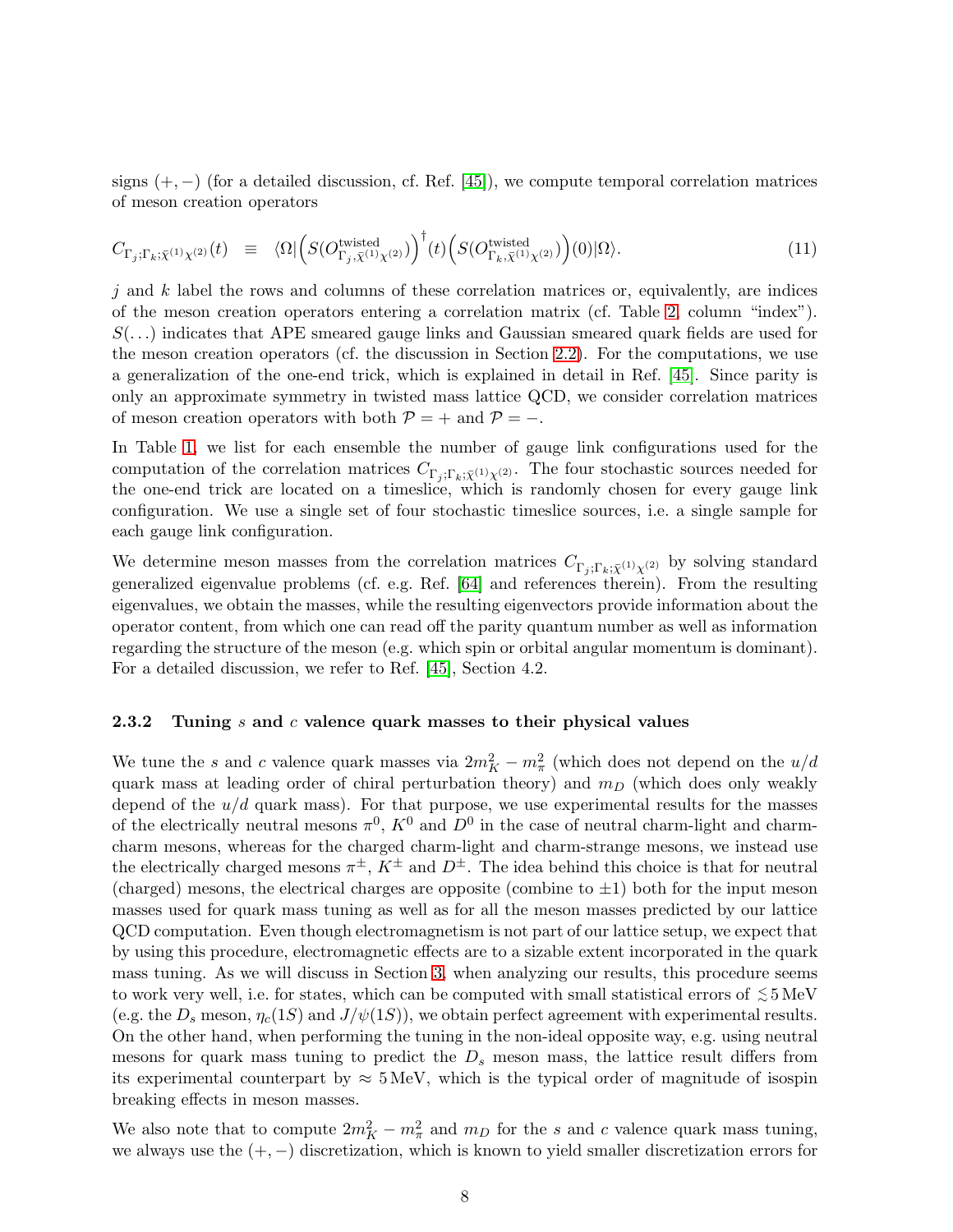these pseudoscalar mesons<sup>[4](#page-9-0)</sup> [\[65,](#page-48-4) [66\]](#page-48-5).

The technical aspects of the tuning procedure are explained in more detail in Ref. [\[45\]](#page-47-0). For each ensemble (characterized by a and  $m_{\pi} \equiv m_{\pi}^{(+,-)}$ ), we perform computations of  $m_K$  for two valence s quark masses  $\mu_{s,1}$  and  $\mu_{s,2}$ , different by around 10% and both in the region of the physical s quark mass. The physical valence s quark mass can then be determined according to

<span id="page-9-1"></span>
$$
\mu_{s, \text{phys}}(a, m_{\pi}) = \mu_{s,2}(a, m_{\pi})
$$
  
+ 
$$
\left(\mu_{s,1}(a, m_{\pi}) - \mu_{s,2}(a, m_{\pi})\right) \frac{X_{\text{exp}} - X^{(+,-)}(a, m_{\pi}, \mu_{s,2})}{X^{(+,-)}(a, m_{\pi}, \mu_{s,1}) - X^{(+,-)}(a, m_{\pi}, \mu_{s,2})},
$$
(12)

where  $X^{(+,-)}(a, m_{\pi}, \mu_s) \equiv 2(m_K^{(+,-)}(a, m_{\pi}, \mu_s))^2 - m_{\pi}^2$  and  $X_{\exp} = 2m_{K^0}^2 - m_{\pi^0}^2 \approx 0.477 \,\text{GeV}^2$ (for neutral mesons) or  $X_{\text{exp}} = 2m_{K^{\pm}}^2 - m_{\pi^{\pm}}^2 \approx 0.467 \,\text{GeV}^2$  (for charged mesons). Analogously, the physical valence  $c$  quark mass is

<span id="page-9-2"></span>
$$
\mu_{c,\text{phys}}(a, m_{\pi}) = \mu_{c,2}(a, m_{\pi})
$$
  
+ 
$$
\left(\mu_{c,1}(a, m_{\pi}) - \mu_{c,2}(a, m_{\pi})\right) \frac{m_{D_{\text{exp}}} - m_{D}^{(+,-)}(a, m_{\pi}, \mu_{c,2})}{m_{D}^{(+,-)}(a, m_{\pi}, \mu_{c,1}) - m_{D}^{(+,-)}(a, m_{\pi}, \mu_{c,2})},
$$
(13)

where  $m_{D_{\text{exp}}} \approx 1.865 \text{ GeV}$  (for neutral mesons) or  $m_{D_{\text{exp}}} \approx 1.870 \text{ GeV}$  (for charged mesons).

An example of the tuning of s and c valence quark masses (for neutral mesons) to their physical values for ensemble A80.24 is shown in Figure [1](#page-10-0) (the red dots correspond to  $\mu_{s,1}, \mu_{s,2}, \mu_{c,1}$  and  $\mu_{c,2}$ , the black dots to  $\mu_{s,phys}$  and  $\mu_{c,phys}$ . For this specific case, we also performed computations for a third s and c valence quark mass,  $\mu_{s,3}$  and  $\mu_{c,3}$  (represented by the blue points in Figure [1\)](#page-10-0). This shows that the linear dependence of  $2(m_K^{(+,-)})^2 - m_\pi^2$  and  $m_D^{(+,-)}$  $\mu_D^{(+,-)}$  on  $\mu_s$  and  $\mu_c$  assumed in [\(12\)](#page-9-1) and [\(13\)](#page-9-2), respectively, is well satisfied for our numerical data with only a tiny deviation from the linear behavior observed in the case of  $m_D^{(+,-)}$ .

Having once determined the physical  $s$  and  $c$  valence quark masses for an ensemble, we can linearly interpolate/extrapolate all D meson and charmonium masses for that ensemble according to

$$
m^{(+,\pm)}(a,m_{\pi}) = m^{(+,\pm)}(a,m_{\pi},\mu_{c,2}) + \left(m^{(+,\pm)}(a,m_{\pi},\mu_{c,1}) - m^{(+,\pm)}(a,m_{\pi},\mu_{c,2})\right) \frac{\mu_{c,\text{phys}}(a,m_{\pi}) - \mu_{c,2}(a,m_{\pi})}{\mu_{c,1}(a,m_{\pi}) - \mu_{c,2}(a,m_{\pi})}
$$
(14)

and, similarly, all  $D_s$  meson masses according to

$$
m^{(+,\pm)}(a,m_{\pi}) = m^{(+,\pm)}(a,m_{\pi},\mu_{s,2},\mu_{c,2})
$$
  
+ 
$$
\left(m^{(+,\pm)}(a,m_{\pi},\mu_{s,1},\mu_{c,s}) - m^{(+,\pm)}(a,m_{\pi},\mu_{s,2},\mu_{c,2})\right) \frac{\mu_{s,\text{phys}}(a,m_{\pi}) - \mu_{s,2}(a,m_{\pi})}{\mu_{s,1}(a,m_{\pi}) - \mu_{s,2}(a,m_{\pi})}
$$
  
+ 
$$
\left(m^{(+,\pm)}(a,m_{\pi},\mu_{s,2},\mu_{c,1}) - m^{(+,\pm)}(a,m_{\pi},\mu_{s,2},\mu_{c,2})\right) \frac{\mu_{c,\text{phys}}(a,m_{\pi}) - \mu_{c,2}(a,m_{\pi})}{\mu_{c,1}(a,m_{\pi}) - \mu_{c,2}(a,m_{\pi})}.
$$
(15)

<span id="page-9-0"></span><sup>&</sup>lt;sup>4</sup>Moreover, the calculation of the pion mass using the  $(+, +)$  discretization requires the computation of disconnected diagrams, which would lead to significantly larger statistical errors and hence less precise s and c valence quark mass tuning.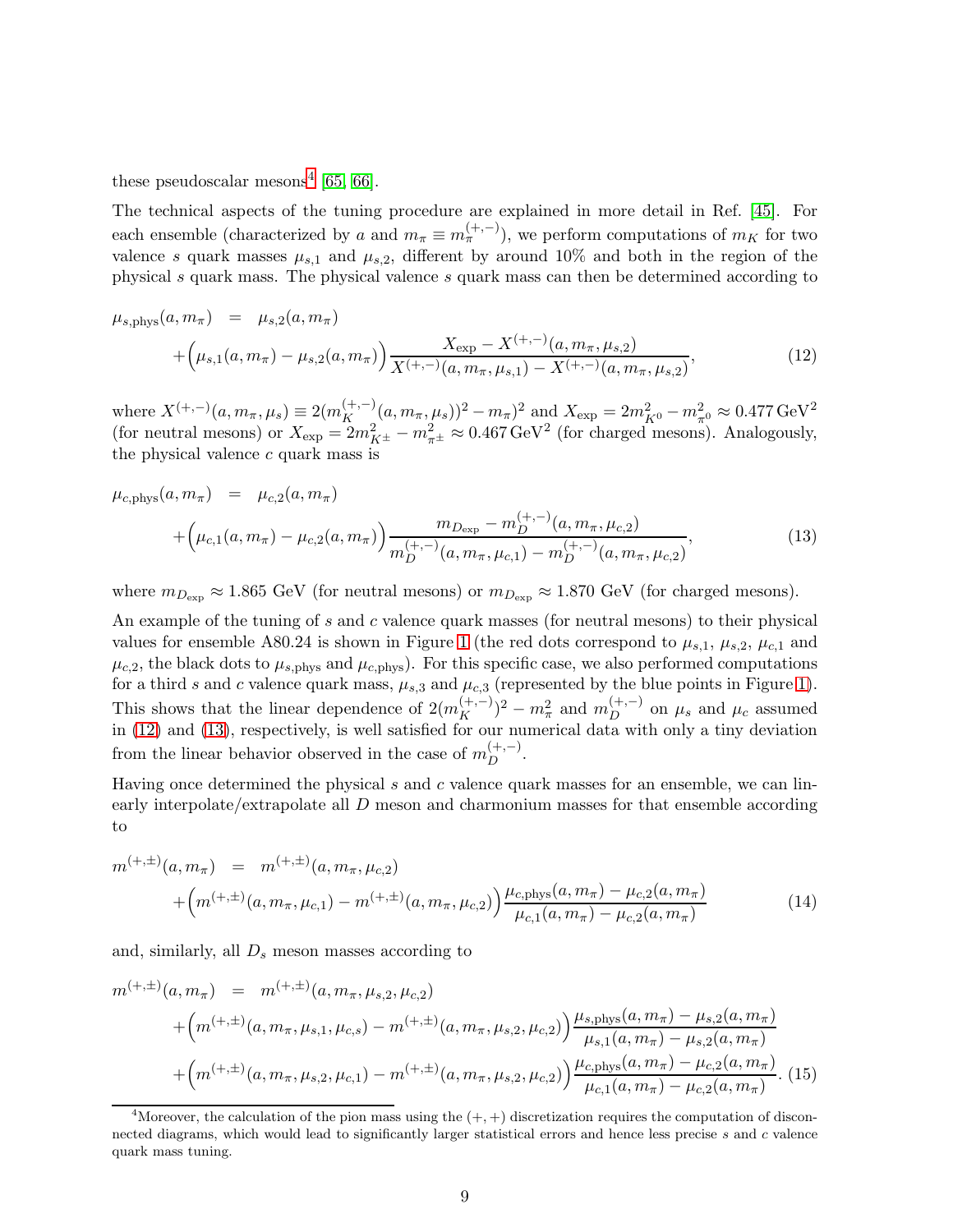<span id="page-10-0"></span>

Figure 1: An example of the tuning of s and c valence quark masses (for neutral mesons) to their physical values (ensemble A80.24).

### <span id="page-10-3"></span>2.3.3 Extrapolating meson masses to physically light  $u/d$  quark masses and to the continuum

We use the procedure described in the previous subsection to compute meson masses for nine of the ten ensembles listed in Table [1](#page-4-0) using both the  $(+,-)$  and the  $(+,+)$  valence quark discretization (ensemble A40.24 is only used to exclude finite volume effects; cf. Section [3.4.1\)](#page-33-0). Then, we extrapolate these meson masses to physically light  $u/d$  quark masses (for simplicity, also denoted as the chiral extrapolation in the following) and to the continuum. For each meson state, we perform an independent fit to the corresponding 18 lattice QCD masses  $m^{(+,\pm)}(a, m_{\pi})$ (nine ensembles characterized by a and  $m_{\pi}$ , two discretizations  $(+, -)$  and  $(+, +)$ ).

Our most general fitting ansatz is first order in  $a^2$  (discretization errors proportional to a are excluded due to automatic  $\mathcal{O}(a)$  improvement of Wilson twisted mass lattice QCD) and linear in  $m_{\pi}^2$  (typically the leading order in chiral perturbation theory):

<span id="page-10-2"></span>
$$
m^{(+,-)}(a,m_{\pi}) \equiv m^{(+,-)} + c^{(+,-)}a^2 + \alpha^{(+,-)}\Big(m_{\pi}^2 - m_{\pi^0,\text{exp}}^2\Big),\tag{16}
$$

$$
m^{(+,+)}(a,m_{\pi}) \equiv m^{(+,+)} + c^{(+,+)}a^2 + \alpha^{(+,+)}\Big(m_{\pi}^2 - m_{\pi^0,\text{exp}}^2\Big),\tag{17}
$$

where  $m_{\tau}^{(+,-)}$ ,  $m^{(+,+)}$ ,  $c^{(+,-)}$ ,  $c^{(+,+)}$ ,  $\alpha^{(+,-)}$  and  $\alpha^{(+,+)}$  are fitting parameters and  $m_{\pi^0, \text{exp}} \approx$ 13[5](#page-10-1) MeV<sup>5</sup>. We adopt three slightly different strategies to obtain and cross-check  $u/d$  quark mass and continuum extrapolated results for meson masses.

• Strategy 1

We take  $m^{(+,-)}$ ,  $m^{(+,+)}$ ,  $c^{(+,-)}$ ,  $c^{(+,+)}$ ,  $\alpha^{(+,-)}$  and  $\alpha^{(+,+)}$  as six independent fitting pa-rameters. In this case, the fits of [\(16\)](#page-10-2) to  $(+, -)$  lattice QCD results and of [\(17\)](#page-10-2) to  $(+, +)$ 

<span id="page-10-1"></span> ${}^{5}$ For both the neutral and charged meson masses, we extrapolate to the mass of the neutral pion. The difference in meson masses if the charged pion mass is taken for extrapolating to the physical light quark mass is negligible with respect to the total error, in contrast to the effect of taking neutral/charged  $\pi$ , K and D meson masses for the s and c quark masses tuning described in Section [2.3.2.](#page-8-0)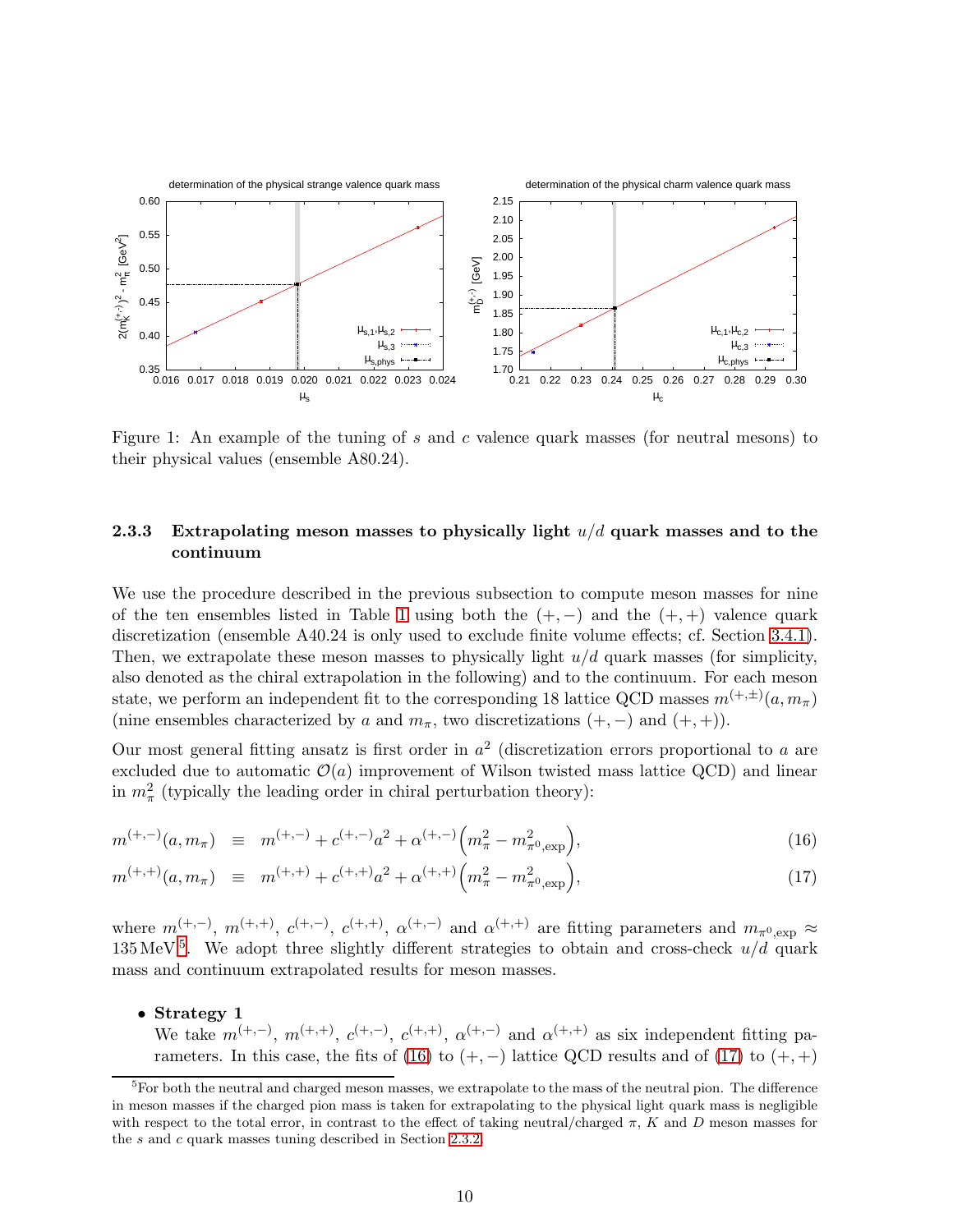lattice QCD results decouple and we obtain for each meson mass two independent estimates  $m^{(+,-)}$  and  $m^{(+,+)}$ , respectively. Since these estimates correspond to different discretizations, this strategy allows to test their universality  $(m^{(+,-)}$  and  $m^{(+,+)}$  should coincide).

#### • Strategy 2

Alternatively, we can take this universality as granted and set  $m^{(+,-)} \equiv m^{(+,+)} \equiv m$ , leaving five fitting parameters,  $m, c^{(+,-)}$ ,  $c^{(+,+)}$ ,  $\alpha^{(+,-)}$  and  $\alpha^{(+,+)}$ . This allows to perform a single combined  $u/d$  quark mass and continuum extrapolation using both discretizations simultaneously.

#### • Strategy 3

We can additionally assume that the slope of the chiral extrapolation is discretization independent, i.e. set  $\alpha^{(+,-)} = \alpha^{(+,+)} \equiv \alpha$  and perform fits with four fitting parameters, m,  $c^{(+,-)}$ ,  $c^{(+,+)}$  and  $\alpha$ . This assumption seems reasonable, because any discretization dependence of the  $u/d$  quark mass dependence is expected to be of higher order, i.e.  $\mathcal{O}(a^2(m_\pi^2 - m_{\pi^0,\text{exp}}^2)).$ 

In the following, our preferred fitting strategy is **Strategy 2** and all results presented in the following have been generated accordingly. Note, however, that we have cross-checked these results by also using the other two strategies, thereby confirming universality of our two valence quark discretizations as well as discretization independence of the  $u/d$  quark mass dependence (see Section [3.4.2](#page-35-0) for more details).

#### <span id="page-11-0"></span>2.3.4 Determination of statistical and systematic errors

The input meson masses  $m^{(+,\pm)}(a, m_{\pi}, \mu_s, \mu_c)$  for the quark mass and continuum extrapolations are extracted from correlation matrices [\(11\)](#page-8-1) by solving generalized eigenvalue problems, as discussed in Section [2.3.1.](#page-7-1) For each meson mass  $m^{(+,\pm)}(a, m_{\pi}, \mu_s, \mu_c)$ , one needs to decide for a temporal fitting interval, where a constant (representing  $m^{(+,\pm)}(a, m_{\pi}, \mu_s, \mu_c)$ ) is fitted to the corresponding effective mass. Therefore, the obtained input meson masses as well as the subsequently generated extrapolations depend to some extent on the chosen fitting intervals. To arrive at results which are quite independent of a possibly somewhat arbitrary single specific choice of such fitting intervals, we adopt a systematic procedure. This procedure combines results obtained by choosing a variety of fitting intervals and provides an estimate of the related uncertainty by taking the spread of these results into account.

Our procedure is applied independently to each meson state. It consists of the following steps:

- 1. For each ensemble, each valence quark discretization and each  $s$  and  $c$  valence quark mass, i.e. for each meson mass  $m^{(+,\pm)}(a, m_{\pi}, \mu_s, \mu_c)$ , choose the minimal Euclidean time for extracting the meson mass from the corresponding effective mass,  $t_{\text{min}}(a, m_{\pi}, \mu_s, \mu_c)/a$ , as the smallest  $t/a$  for which a fit in the interval  $[t/a, t/a + 2]$  yields a  $\chi^2/\text{dof } \leq 1.3$ . (This we take as an indication that the contamination by excited states is of the same order of magnitude or smaller than statistical errors.)
- 2. For each ensemble, each valence quark discretization and each  $s$  and  $c$  valence quark mass, i.e. for each meson mass  $m^{(+,\pm)}(a, m_{\pi}, \mu_s, \mu_c)$ , choose the maximal time for extracting the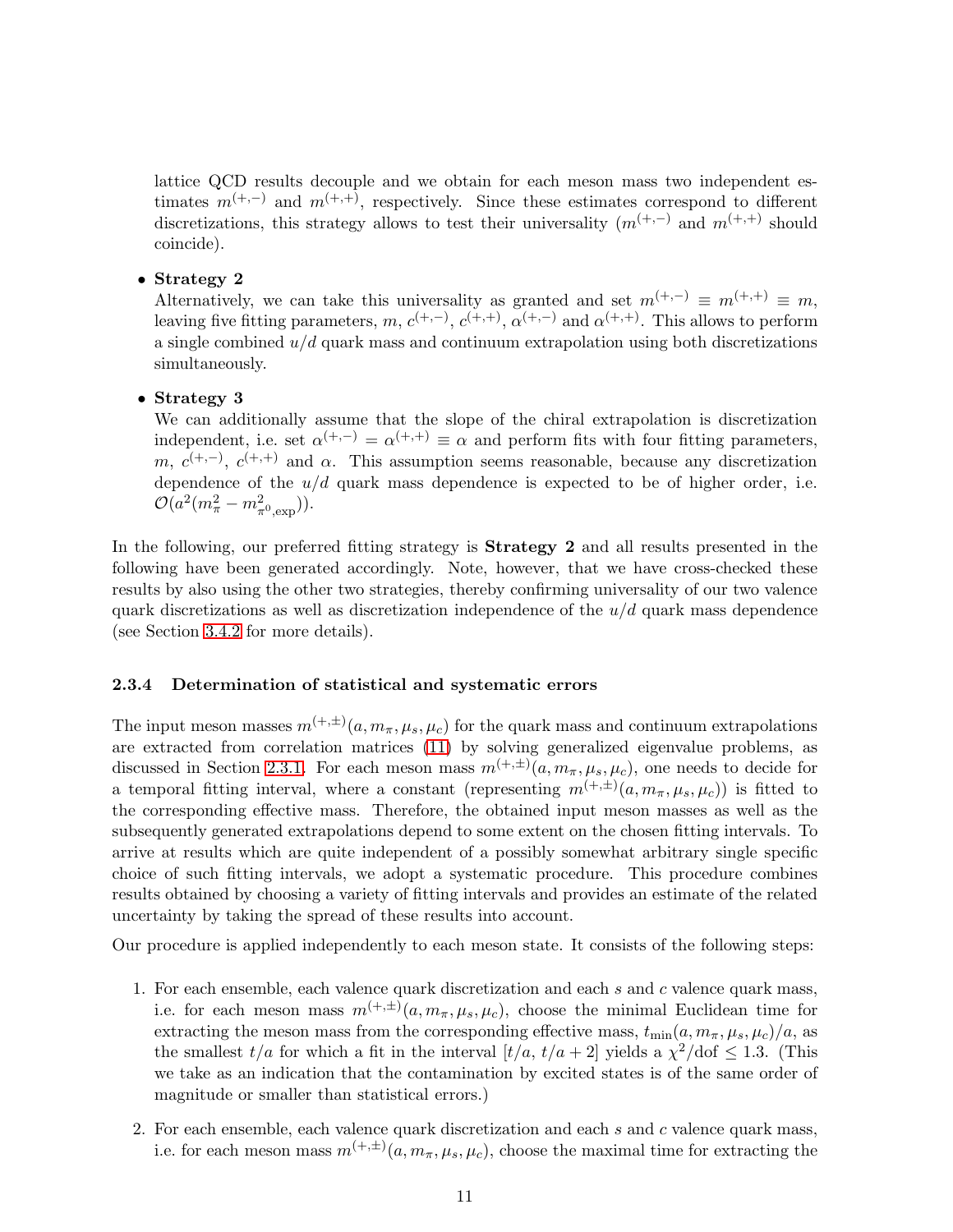meson mass from the corresponding effective mass,  $t_{\text{max}}(a, m_{\pi}, \mu_s, \mu_c)/a$ , as the largest  $t/a$ for which the statistical error of the effective mass is still smaller than five times the error of the effective mass at time  $t_{\text{min}}(a, m_{\pi}, \mu_s, \mu_c)/a$ . (In this way data points with rather large statistical errors, which usually do not contain any useful information, are excluded.)

3. Given  $t_{\min}(a, m_{\pi}, \mu_s, \mu_c)/a$  and  $t_{\max}(a, m_{\pi}, \mu_s, \mu_c)/a$ , generate 13 sets of input meson masses  $m^{(+,\pm)}(a, m_{\pi}, \mu_s, \mu_c)$  obtained from fitting intervals (with minimal length of three timeslices)

$$
\left[t_{\min}(a, m_{\pi}, \mu_s, \mu_c)/a + \text{floor}\left(n\delta(a, m_{\pi}, \mu_s, \mu_c)\right), t_{\max}(a, m_{\pi}, \mu_s, \mu_c)/a\right],
$$
\n
$$
\delta(a, m_{\pi}, \mu_s, \mu_c) \equiv \frac{t_{\max}(a, m_{\pi}, \mu_s, \mu_c)/a - t_{\min}(a, m_{\pi}, \mu_s, \mu_c)/a - 2}{12}, \quad (18)
$$

 $n = 0, \ldots, 12$  (we will later refer to this as the shift parameter), and perform the corresponding 13 quark mass and continuum extrapolations as explained in Section [2.3.2](#page-8-0) and Section [2.3.3.](#page-10-3) These resulting input meson masses are denoted by  $m_n$ . For convenience, we also define  $\tilde{m}_n$ , which are the same values, but sorted in ascending order, i.e.  ${m_0, m_1, \ldots, m_{12}} = {\tilde{m_0, m_1, \ldots, \tilde{m}_{12}}}$  and  $\tilde{m_0} < \tilde{m_1} < \ldots < \tilde{m}_{12}$ .

- 4. From the set of 13 resulting  $u/d$ , s and c quark mass and continuum extrapolated meson masses  $\{\tilde{m}_0, \tilde{m}_1, \ldots, \tilde{m}_{12}\}\$ , we discard the two smallest and the two largest outliers, i.e.  $\tilde{m}_0$ ,  $\tilde{m}_1$ ,  $\tilde{m}_{11}$  and  $\tilde{m}_{12}$ . The 9 remaining estimates  $\tilde{m}_2 < \tilde{m}_3 < \ldots < \tilde{m}_{10}$  cover roughly a  $1\sigma$  region assuming a Gaussian distribution  $(9/13 \approx 69\%)$ .
- 5. The final result for the meson mass is generated from  $\{\tilde{m}_2, \tilde{m}_3, \ldots, \tilde{m}_{10}\}$  as follows:
	- Central value  $\overline{m}$ :

 $\overline{m}$  is that  $\tilde{m}_n \in {\{\tilde{m}_2, \tilde{m}_3, \ldots, \tilde{m}_{10}\}}$  which is the closest to  $(\tilde{m}_{10} + \tilde{m}_2)/2$ , i.e. closest to the mean of the largest and the smallest  $\tilde{m}_n$ .

• Statistical uncertainty  $\Delta m_{\text{stat}}$ :

 $\Delta m_{\text{stat}}$  is the statistical error associated with that  $\tilde{m}_n$  taken as the central value  $\overline{m}$ [6](#page-12-0) .

• Systematic uncertainty  $\Delta m_{\text{svst}}$ :

 $\Delta m_{\text{svst}} = \max(|\overline{m} - \tilde{m}_2|, |\overline{m} - \tilde{m}_{10}|),$  i.e. the larger of the two usually roughly equal differences between the central value and the largest and the smallest value in  $\{\tilde{m}_2, \tilde{m}_3, \ldots, \tilde{m}_{10}\}$ , respectively.

This procedure, in particular step 4 and step 5, is illustrated in Figure [2](#page-13-0) for four mesons,  $\eta_c(1S)$ ,  $D_s$ ,  $\eta_c(2S)$  and  $D_{s2}^*(2573)$ , ordered ascendingly according to  $\Delta m_{syst}/\Delta m_{stat}$  (i.e. straightforward cases with very clear effective mass plateaus first, more delicate cases last). The ratio  $\Delta m_{\text{svst}}/\Delta m_{\text{stat}}$  assumes values roughly between 0.2 and 3.0, which clearly shows that for some states, the statistical uncertainty dominates, while for other states, the systematic uncertainty is dominant. Each of the plots shows the 13 estimates  $m_n$  (generated with **Strategy 2)**. The four outliers, which are removed in step 4, are colored blue. That  $m_n$  taken as the central value  $\overline{m}$  and defining the statistical error  $\Delta m_{\text{stat}}$  is colored black. All remaining  $m_n$  are colored red.

<span id="page-12-0"></span><sup>&</sup>lt;sup>6</sup>The statistical errors of all estimates  $m_n$  are determined via evolved jackknife analyses starting at the level of the correlation matrices [\(11\)](#page-8-1). To exclude statistical correlations between gauge link configurations which are close in Monte Carlo simulation time, we performed a suitable binning of these configurations.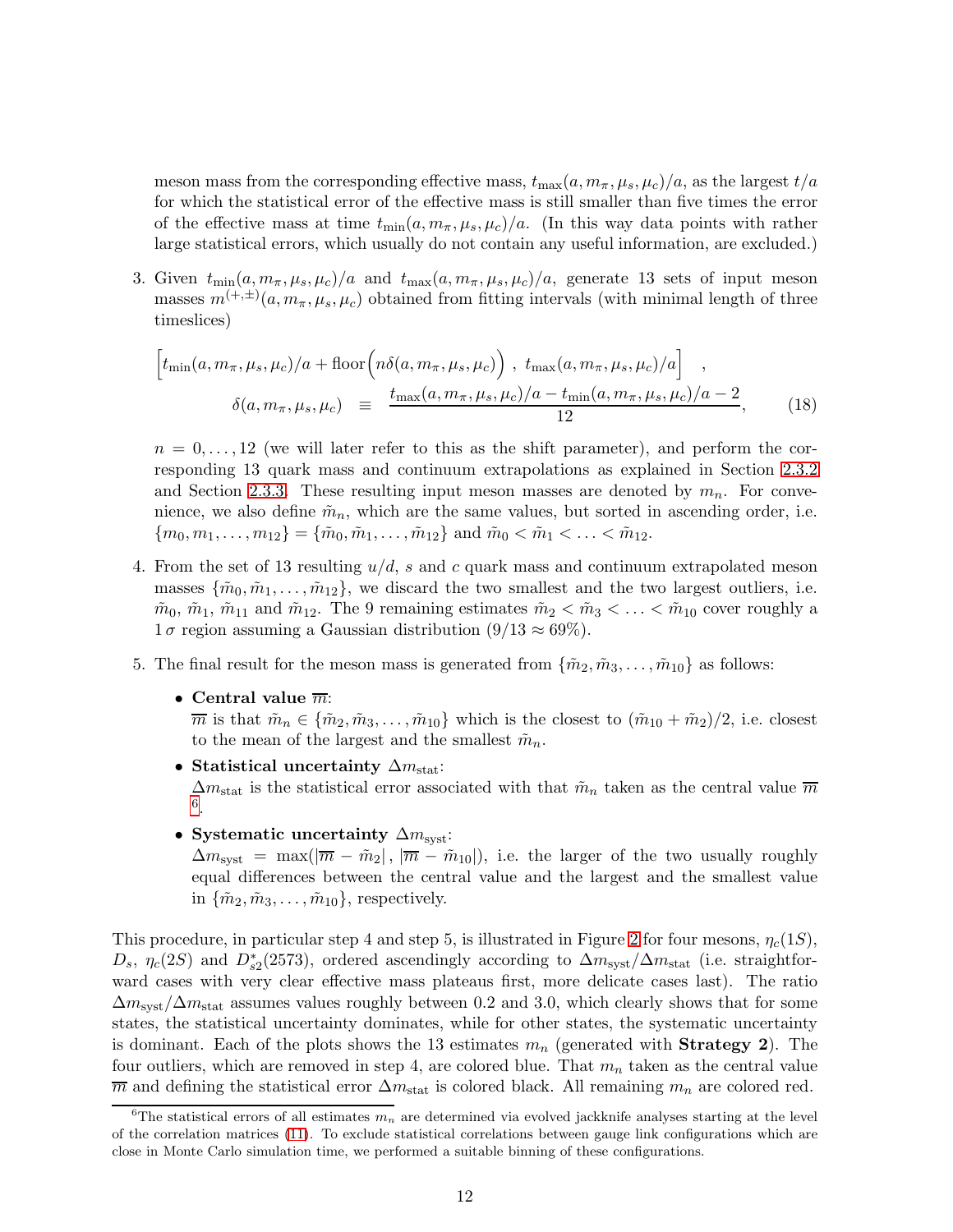<span id="page-13-0"></span>

Figure 2: Illustration of our procedure to determine the systematic uncertainty. Each plot shows the 13 estimates  $m_n$  (generated with **Strategy 2)**. The four outliers, which are removed in step 4, are colored blue. That  $m_n$  taken as the central value  $\overline{m}$  and defining the statistical error  $\Delta m_{\text{stat}}$  is colored black. All remaining  $m_n$  are colored red. The resulting systematic uncertainty is represented by dashed black lines. (top):  $\eta_c(1S)$  and  $D_s$ , cases, where the fitting range uncertainty is smaller than the statistical error (the vertical scale in both plots is the same for better comparison). (bottom):  $\eta_c(2S)$  and  $D_{s2}^*(2573)$ , cases, where the fitting range uncertainty is larger than the statistical error (the vertical scale in both plots is the same for better comparison).

In the case of  $\eta_c(1S)$ , the extracted estimates  $m_n$  are essentially independent of the choice of the fitting range for effective mass plateaus. Consequently, the systematic uncertainty is small and the total error is close to the statistical error, which is nearly the same for all 13 plateau choices. Hence, our procedure generates essentially the same result as one would obtain by a less evolved analysis of choosing a single specific effective mass plateau.

In the case of  $D_{s2}^*(2573)$ , the situation is rather opposite. The choice of the effective mass plateau has strong influence on the resulting meson mass, i.e. the extracted estimates  $m_n$  differ within statistical errors by a few  $\sigma$ . Correspondingly, our systematic procedure generates a rather large systematic uncertainty, which represents the spread of the estimates  $m_n$ . This systematic uncertainty is significantly larger than any of the statistical errors of the  $m_n$  and, hence, dominates the total error. For such cases, we consider our systematic procedure more conservative and the corresponding results hence superior compared to results obtained by just deciding for a single specific fitting interval for each effective mass. Note, however, that if the meson mass systematically drops down when the fit starts at larger Euclidean times, as for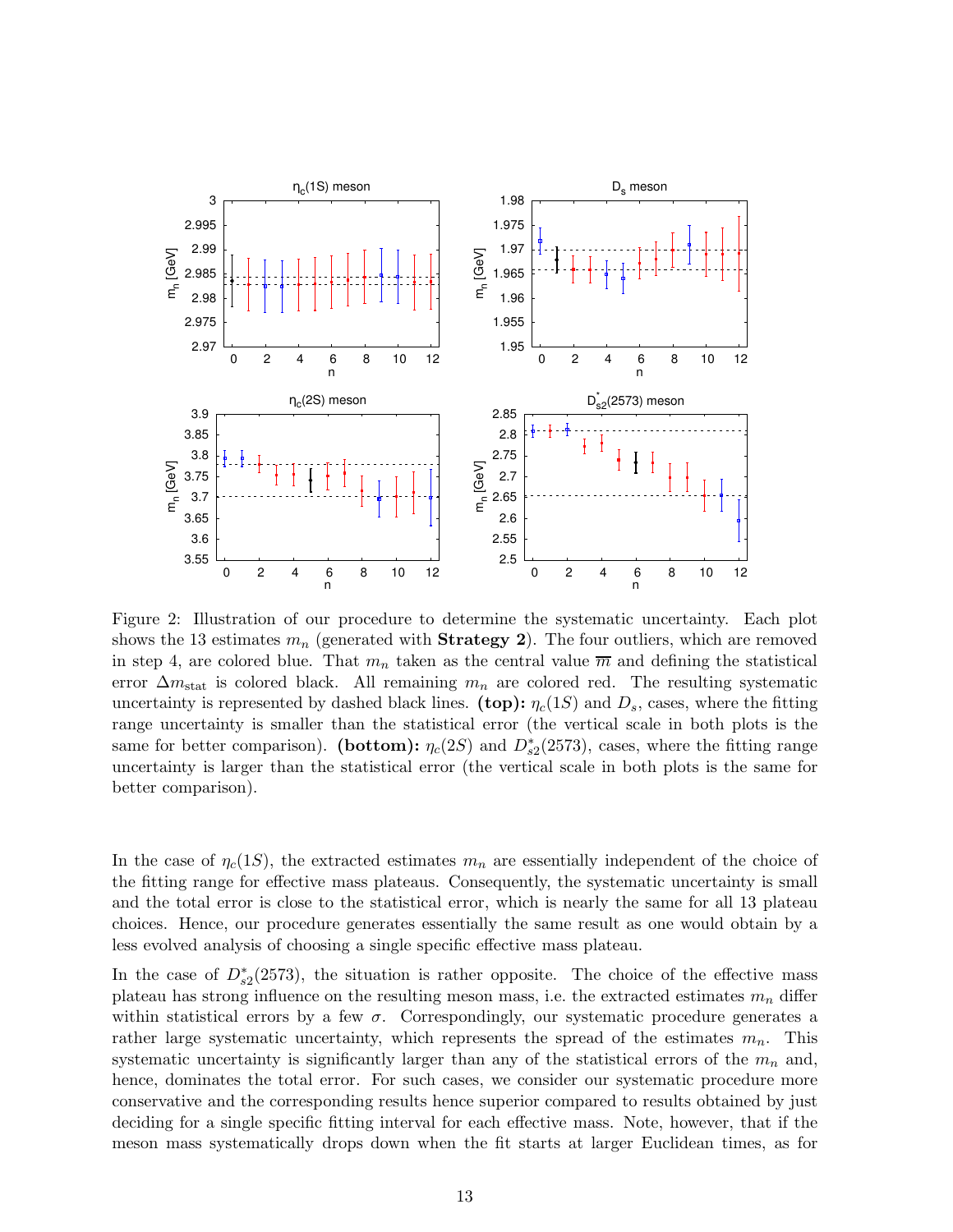$D_{s2}^*(2573)$ , the resulting fitting range uncertainty may still be underestimated. In such case, the proper identification of this systematic error would require going to even larger  $t/a$ , which is impossible due to the strongly decreasing signal-to-noise ratio at large  $t/a$ . In our discussion of specific states in Section [3,](#page-14-0) we will always emphasize this whenever this is the case.

## <span id="page-14-0"></span>3 Results

In this section, we discuss our results, in particular the chiral and continuum extrapolations for the meson masses considered in this work. We begin with some general remarks valid for all states.

For each state, we provide a plot showing all 18 data points corresponding to nine of the ten ensembles listed in Table [1](#page-4-0) and the two different discretizations of valence quarks,  $(+, -)$  and  $(+, +)$ . Each such plot shows data from fitting intervals corresponding to the central value according to our systematic procedure (cf. Section [2.3.4\)](#page-11-0), e.g. the black points and error bars in Figure [2.](#page-13-0) The straight lines in every plot are fits of equations [\(16\)](#page-10-2) and [\(17\)](#page-10-2). We remark that the 18 meson masses at a fixed lattice spacing and pion mass are plotted only with statistical errors. Hence, in cases when the systematic error dominates over the statistical one, the  $\chi^2$ /dof can be significantly larger than 1. However, when the systematic error is taken into account in the definition of the  $\chi^2$  function, we always obtain values of  $\chi^2$ /dof indicating good fits, i.e.  $\chi^2/\text{dof} \approx 1.$ 

The obtained continuum result at the physical pion mass is compared to the experimental value given in the latest PDG review [\[1\]](#page-44-0), with updates from the online version of PDG, available under <http://pdglive.lbl.gov>.

The correlation matrices, in particular their size and operator content, is the same as in Ref. [\[45\]](#page-47-0) (see Sections 4 and 5 of this reference for details).

### 3.1  $D$  mesons

We start with mesons containing a charm quark and a light quark, i.e. with D mesons. The plots refer to our computations of neutral  $D$  mesons, which differ from their charged counterparts only in the strange and charm quark masses tuning (cf. Sections [2.3.2](#page-8-0) and [2.3.3\)](#page-10-3). Plots for charged D mesons are qualitatively identical and hence not shown. The final results for both cases are collected in Table [5.](#page-39-0) Note that our estimates of electromagnetic effects and effects from different u and d quark masses are very crude (for a more detailed discussion, cf. Section [2.3.2](#page-8-0) and [3.4.3\)](#page-37-0).

### <span id="page-14-1"></span>**3.1.1**  $A_1$  representation (spin  $J = 0$ )

The ground state corresponds to the D meson  $(J^{\mathcal{P}} = 0^-)$  and the first excited state to the  $D_0^*$  meson  $(J^{\mathcal{P}} = 0^+)$ . As mentioned above, these states have to be extracted from a single correlation matrix due to twisted mass parity breaking – even though these states are in different channels in the continuum (different parity), they belong to the same sector in twisted mass lattice QCD. The  $A_1$  representation corresponds to continuum spins  $J = 0, 4, \ldots$ , but the  $J = 4$ and higher states are expected to be much heavier than the  $J = 0$  ones. Hence, it should be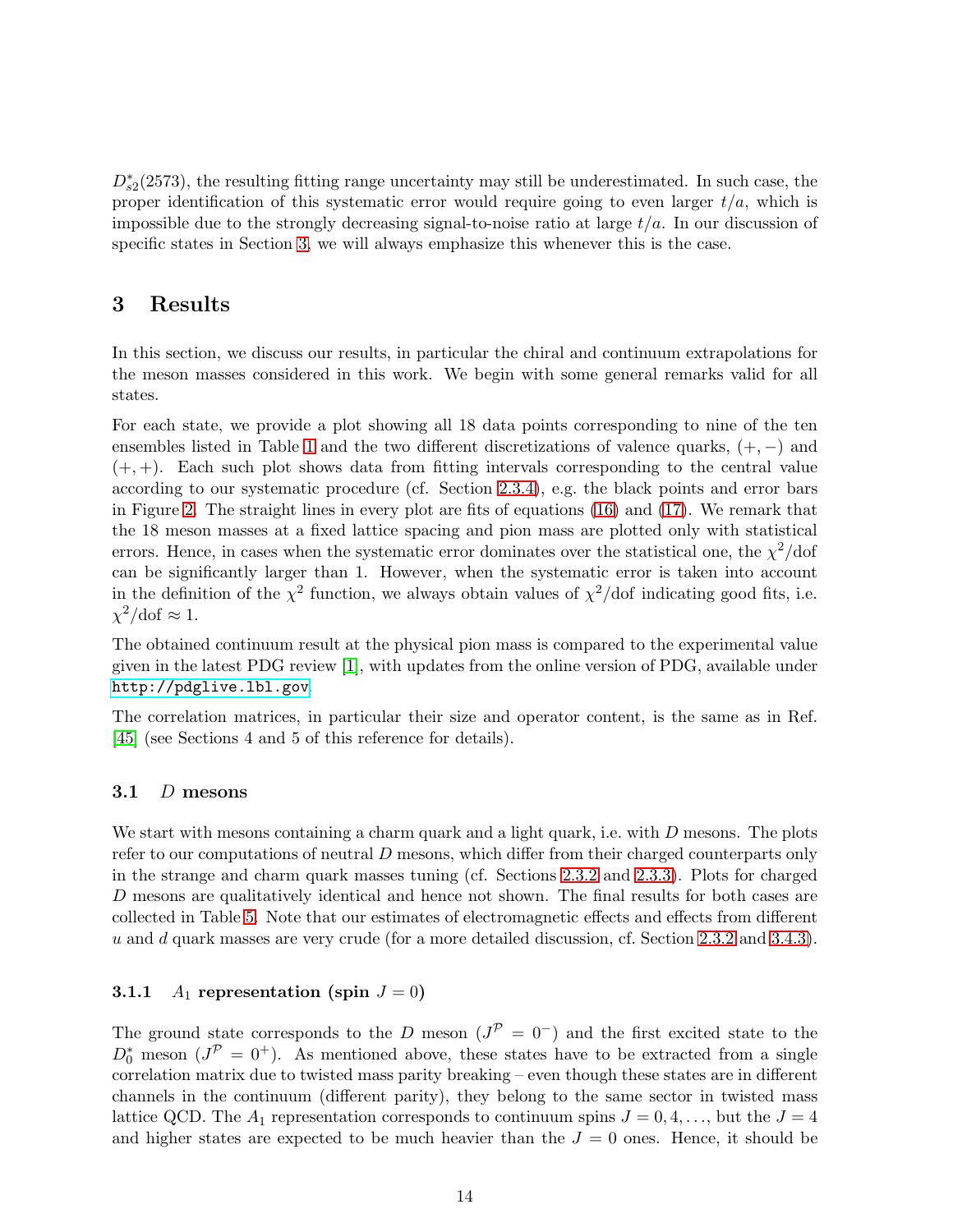<span id="page-15-0"></span>

Figure 3: Chiral and continuum extrapolation for the neutral D meson  $(J^{\mathcal{P}} = 0^-)$ . The  $(+, -)$ results are used for tuning of the charm quark mass – hence only  $(+, +)$  results are used. PDG value of the mass: 1.86484(5) GeV. Our lattice QCD result: 1.8651(33) GeV (only statistical error, magenta, identical to the total error).

appropriate to assume that these low-lying states have  $J = 0$ .

The mass of the D meson computed with the  $(+,-)$  discretization is used for the tuning of the charm quark. Hence, for this case we only perform a combined chiral and continuum extrapolation using the  $(+, +)$  discretization (see Figure [3\)](#page-15-0). We find a result compatible with the PDG value, which confirms that the  $(+, +)$  discretization indeed yields the same continuum results, as guaranteed by universality (see also Section [3.4.2](#page-35-0) for a more systematic comparison of results obtained from both discretizations independently). Of course, when using the experimental charged  $\pi$ , K and D meson masses for the tuning of the strange and charm quark, our  $(+, +)$ result is consistent with the PDG mass of the charged D meson, as expected.

The first excitation (Figure [4\)](#page-16-0) in this sector is the  $D_0^*$  meson (with  $J^{\mathcal{P}} = 0^+$ ). The eigenvectors resulting from the generalized eigenvalue problem provide information about the structure of the  $D_0^*$ . They suggest that it is a roughly equal mixture of four  $\Gamma$  structures  $(\Gamma = \mathbb{1}, \gamma_0, \gamma_j \mathbf{n}_j, \gamma_0 \gamma_j \mathbf{n}_j)$ , leading to the conclusion that this meson is a roughly equal superposition of S and P waves. This is interesting, because in quark model calculations this state is often considered to be a pure P wave state. Our continuum value of the  $D_0^*$  meson mass is compatible with the experimental value. However, the behavior with changing light quark mass is somewhat untypical – the meson mass increases significantly with increasing light quark mass for A and B ensembles, whereas this dependence is reversed for D ensembles. This might be related to the fact that this state can decay to a D meson and a pion and has a rather large width of  $\Gamma = 267(40)$  MeV. In other words, the state that we extract may contain a two-meson contribution with the same quantum numbers,  $D + \pi$ , where the presence of the pion could be the reason for the dependence on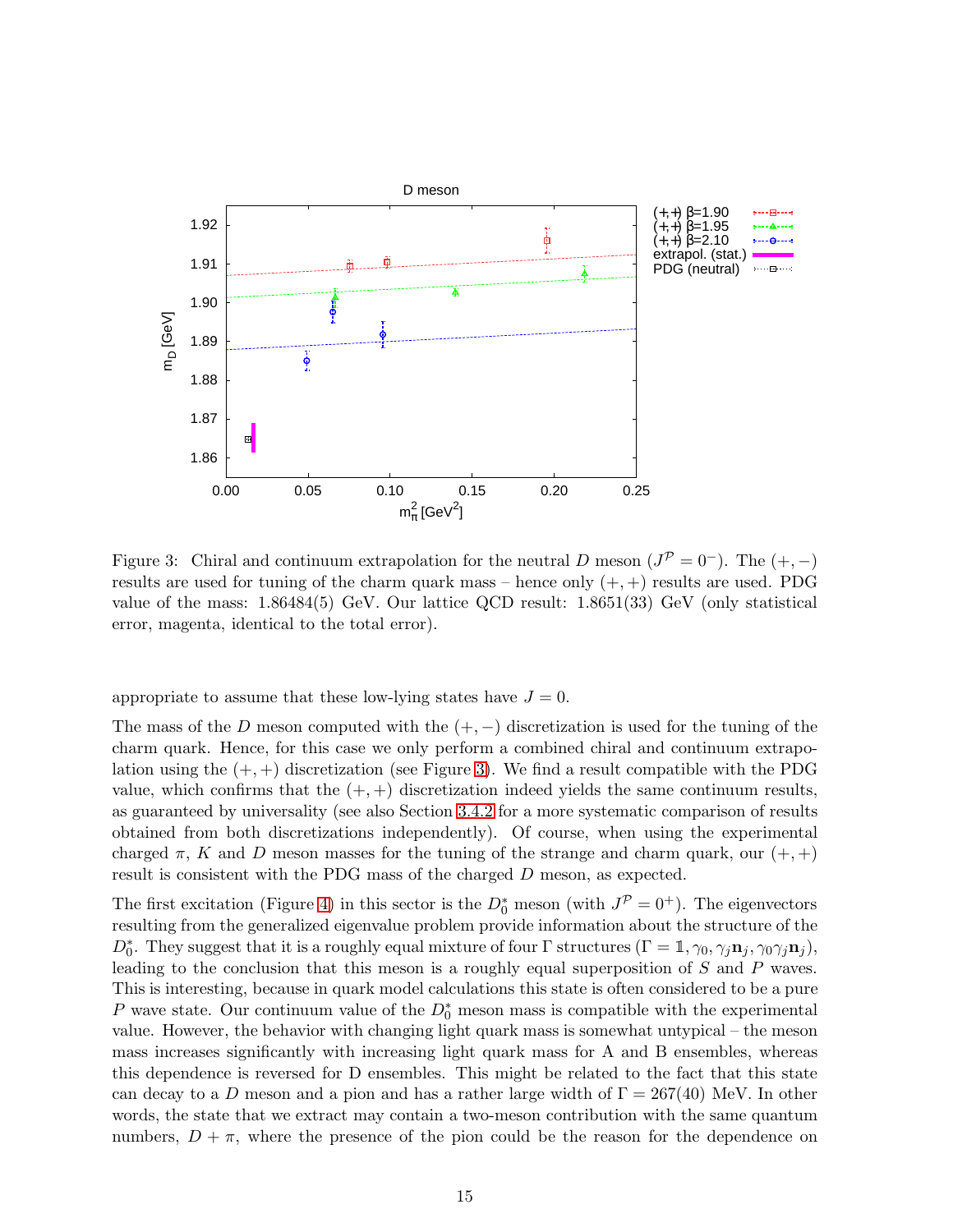<span id="page-16-0"></span>

Figure 4: Chiral and continuum extrapolation for the neutral  $D_0^*$  meson  $(J^{\mathcal{P}} = 0^+)$ . PDG value of the mass: 2.318(29) GeV (neutral). Our lattice QCD result: 2.325(10) GeV (only statistical error, magenta), 2.325(16) GeV (total error, orange).

the light quark mass. Therefore, this state may require a more sophisticated lattice treatment, taking the possibility of such a decay explicitly into account, as explored e.g. in Ref. [\[29\]](#page-45-14).

#### 3.1.2  $T_1$  representation (spin  $J = 1$ )

The  $T_1$  representation corresponds to continuum spins  $J = 1, 3, 4, \ldots$  and again it seems reasonable to assume that the low-lying states that we extract are all  $J = 1$  states. Note that the  $J = 3$  states appear also in the  $T_2$  representation and finding a state at a similar mass in both  $T_1$  and  $T_2$  is hence an indication that it is  $J = 3$ . On the other hand,  $T_1$  representation states with no counterpart in the  $T_2$  representation are most likely  $J = 1$ .

The lowest  $T_1$  charm-light state is the  $D^*$  meson  $(J^{\mathcal{P}} = 1^-)$ , see Figure [5.](#page-17-0) The  $D^*$  meson can not decay to  $D + \pi$  at our values of the pion mass, hence our computation should not be affected by two-meson contributions with the same quantum numbers. The value we get is slightly above the PDG result when only the statistical error is taken into account. However, after considering the fitting range uncertainty, we get agreement with experiment within the total error (represented by orange boxes in our plots).

For the two lowest excitations in this channel, both with  $J^{\mathcal{P}} = 1^+$ , we again use the eigenvector components obtained from the generalized eigenvalue problem to resolve the structure. This is particularly important for these states, since their experimental masses are very close and hence the assignment of lattice results to the two states characterized by the spin of the light degrees of freedom  $j \approx 1/2$  and  $j \approx 3/2$  is not straightforward. Nevertheless, it can be done in an unambiguous way, which we described in detail in Ref. [\[45\]](#page-47-0), Section 5.1.2. According to the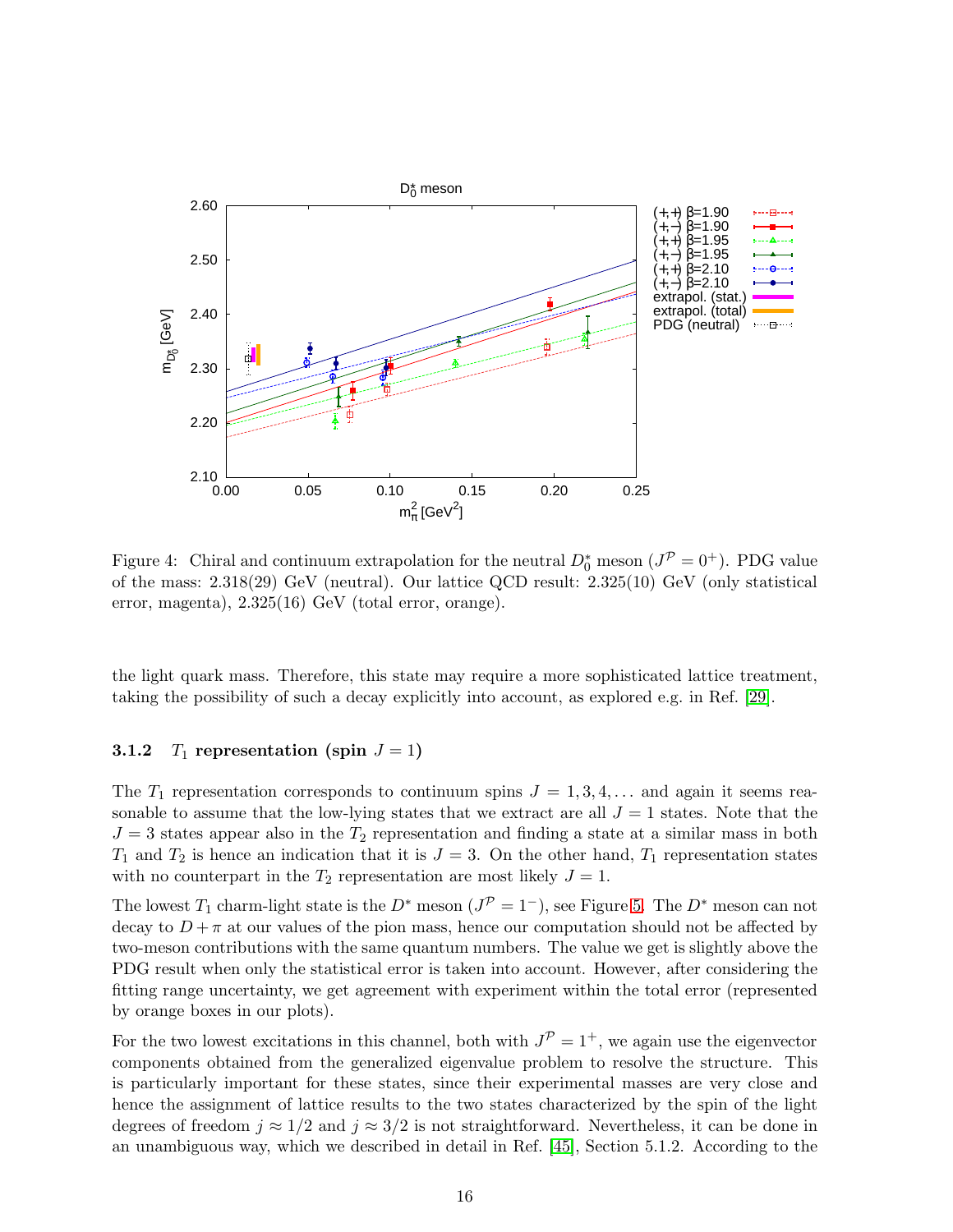<span id="page-17-0"></span>

Figure 5: Chiral and continuum extrapolation for the neutral  $D^*$  meson  $(J^{\mathcal{P}} = 1^-)$ . PDG value of the mass: 2.00697(8) GeV (neutral). Our lattice QCD result: 2.027(7) GeV (only statistical error, magenta), 2.027(17) GeV (total error, orange).

arguments presented there, the  $D_1(2430)$  has  $j \approx 1/2$ , while the  $D_1(2420)$  has  $j \approx 3/2$ . This implies that only the former can decay via an S wave (to  $D^* + \pi$ ) and our lattice treatment of this state in terms of quark-antiquark operators may again be too simple. On the other hand, the latter is protected by angular momentum  $j \approx 3/2$  and hence this decay is strongly suppressed. Our combined chiral and continuum extrapolation is, however, in good agreement with the experimental value for  $D_1(2430)$  (Figure [6\)](#page-18-0), while for  $D_1(2420)$  (Figure [7\)](#page-19-0), we obtain a result which is almost  $4\sigma$  away, even after considering the uncertainty from the fitting range. It is interesting to note that  $j \approx 3/2$  static-light mesons came out too heavy using a similar lattice QCD setup, with a similar discrepancy with respect to the experimental result [\[67\]](#page-48-6). Hence, it is not too surprising that also in the present computation, we encounter the same problem. A possible explanation of this fact is that the creation operator used to to extract the meson might not generate a trial state similar enough to the  $D_1(2420)$ . In practice, this would lead to a contamination of the considered correlation function with higher excited states. Thus, one would need to go to later Euclidean times to disentangle the  $D_1(2420)$  from the next excited state. Indeed, this explanation is favoured by our present data, since the meson mass decreases when it is extracted from plateau fitting intervals starting at higher  $t/a$  (the plot is qualitatively similar to the lower right plot of Figure [2\)](#page-13-0). However, before a definite conclusion can be reached, the signal-to-noise ratio drops too much, i.e. it is not excluded that fits starting at even higher  $t/a$  would give even smaller values of the mass, thus lowering our preferred central value and increasing the fitting range uncertainty. Another hint for this interpretation is provided by the results from our finest lattice spacing (D ensembles, blue points in Figure [7\)](#page-19-0). For these ensembles, the temporal extent of the lattice is  $T/a = 48$  (as compared to  $T/a = 32$ or  $T/a = 24$  for the other ensembles) and hence larger Euclidean times in lattice units can be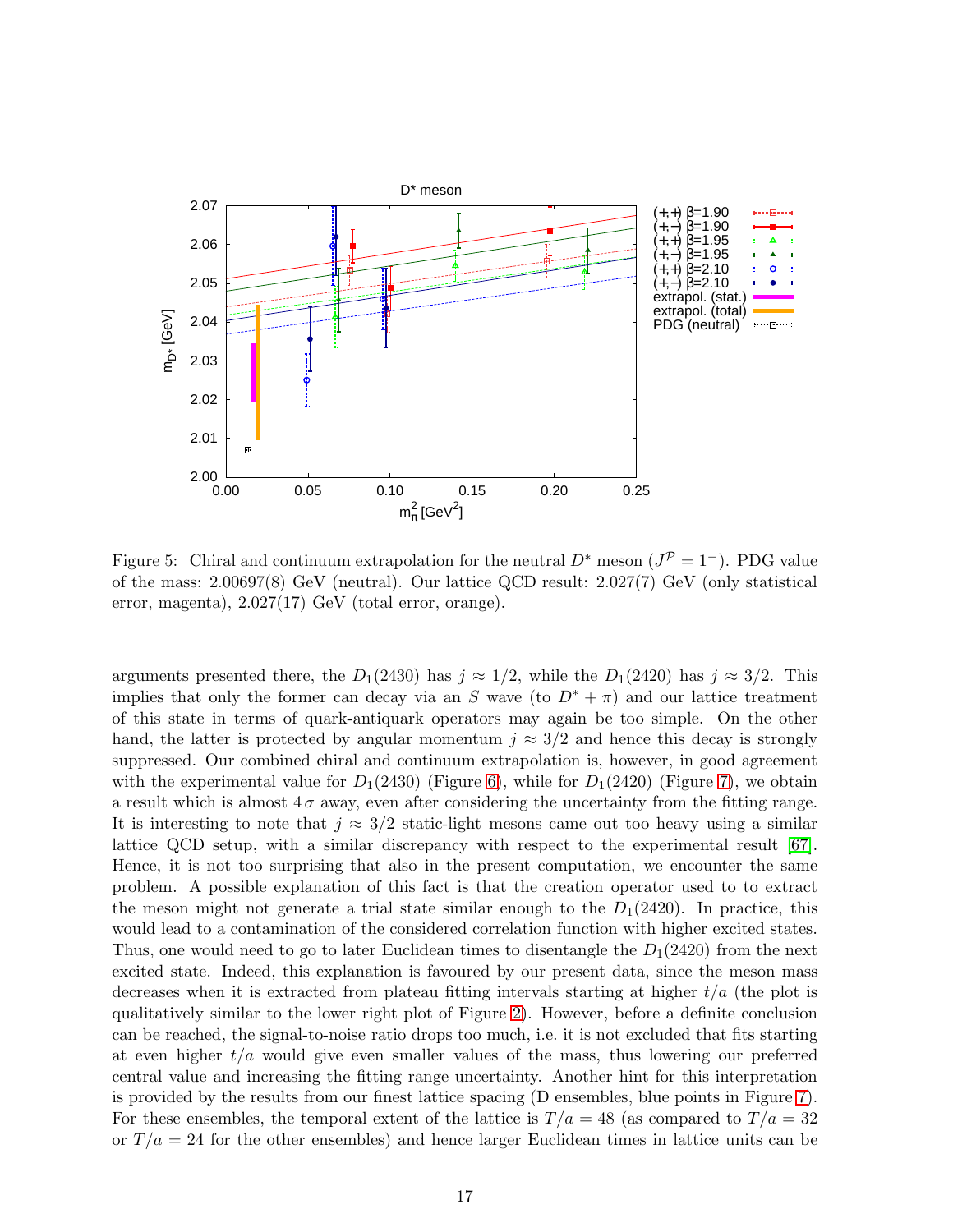<span id="page-18-0"></span>

Figure 6: Chiral and continuum extrapolation for the neutral  $D_1(2430)$  meson  $(J^P = 1^+,$  $j = 1/2$ ). PDG value of the mass: 2.427(40) GeV (charged, no neutral experimental result available). Our lattice QCD result: 2.464(15) GeV (only statistical error, magenta), 2.464(17) GeV (total error, orange).

reached. Consequently, if the chiral extrapolation is performed using these ensembles alone, the obtained result is much closer to the experimental value and at this lattice spacing the cut-off effects should be rather small. The situation is similar for some of our higher orbital or radial excitations, but mostly with smaller discrepancies to experimental results of around  $2\sigma$ . In such cases, more precise data at larger temporal separations or better optimized creation operators might be needed to clarify the situation and to obtain more robust results.

#### <span id="page-18-1"></span>**3.1.3**  $T_2$  and E representations (spin  $J = 2$ )

The  $T_2$  representation contains continuum spins  $J = 2, 3, 4, \ldots$ , while the E representation contains  $J = 2, 4, \ldots$  Thus, if a state with similar mass is present in both  $T_2$  and E, it should corresponds to spin  $J = 2$  or  $J = 4$  (although the latter is most likely excluded for low lying states).

We extracted three states in the  $J = 2$  channel (i.e. from both representations  $T_2$  and  $E$ ), the  $D_2^*(2460)$  with  $J^{\mathcal{P}} = 2^+$  (Figure [8](#page-19-1) for the E representation) and two other states of opposite parity, with unknown experimental counterparts.

For the former, the statistical error is quite large and the plateau quality is not very good, which is reflected in the size of the systematic uncertainty related to the choice of the fitting interval. Moreover, our systematic procedure of extracting the fitting range uncertainty again points to a possible contamination by excited states, since the results for increasing shift parameter  $n$ (again, the plot for different fitting ranges resembles the lower right plot of Figure [2\)](#page-13-0) go down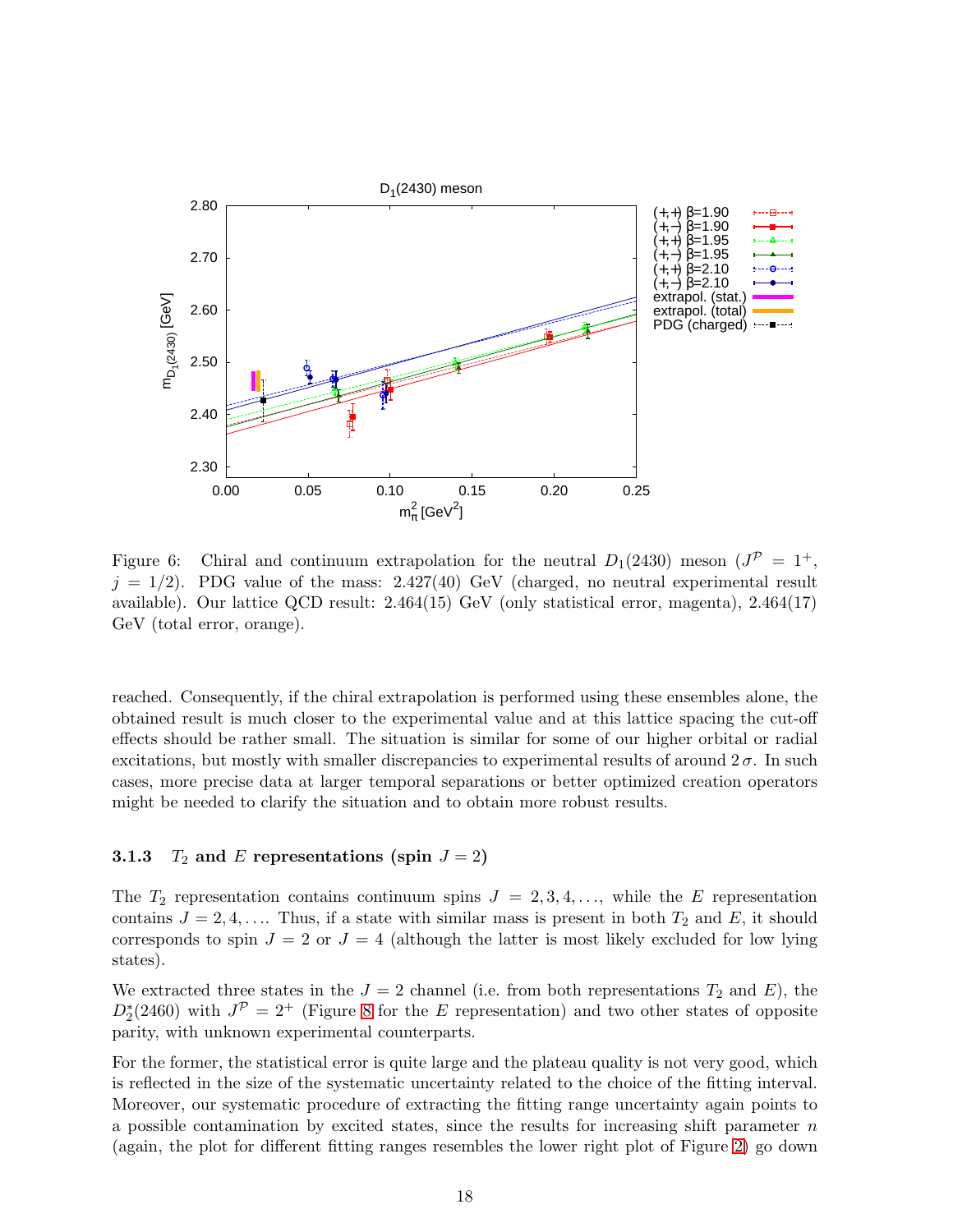<span id="page-19-0"></span>

Figure 7: Chiral and continuum extrapolation for the neutral  $D_1(2420)$  meson  $(J^P = 1^+,$  $j = 3/2$ ). PDG value of the mass: 2.4214(6) GeV (neutral). Our lattice QCD result: 2.631(22) GeV (only statistical error, magenta), 2.631(52) GeV (total error, orange).

<span id="page-19-1"></span>

Figure 8: Chiral and continuum extrapolation for the neutral  $D_2^*(2460)$  meson  $(J^{\mathcal{P}} = 2^+)$ . PDG value of the mass: 2.4626(6) GeV (neutral). Our lattice QCD result (E representation): 2.743(30) GeV (only statistical error, magenta), 2.743(88) GeV (total error, orange).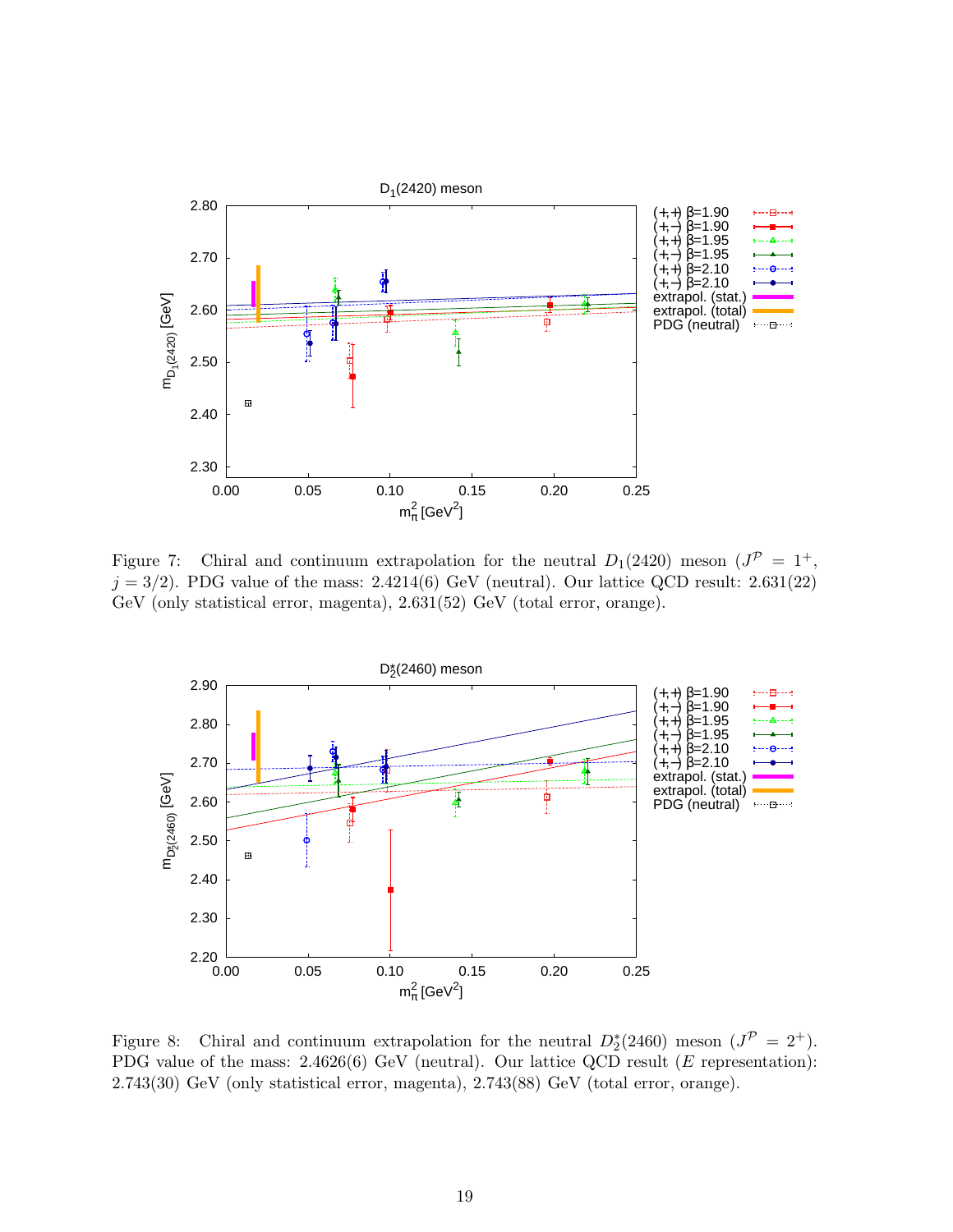<span id="page-20-0"></span>

Figure 9: Chiral and continuum extrapolation for the  $D_s$  meson  $(J^{\mathcal{P}} = 0^-)$ . PDG value of the mass: 1.96830(10) GeV. Our lattice QCD result: 1.9679(27) GeV (only statistical error, magenta), 1.9679(34) GeV (total error, orange).

systematically. However, again the signal-to-noise ratio decreases too quickly to reach a definite conclusion. Moreover, the mass value from chiral fits using only our D ensembles is much closer to the experimental value than the one from the chiral and continuum extrapolation taking all ensembles into account. Hence, we interpret the observed discrepancy as a sign that this state is among those for which the lattice techniques need to be improved for a reliable extraction, e.g. by using operators with better overlap with the desired state.

The other two extracted states in this channel  $(J^{\mathcal{P}} = 2^-)$  suffer even more from the aforementioned problem. Therefore, we do not quote any value for them. We only remark that the chiral extrapolation from only the D ensembles leads to a value consistent with the experimental one for the  $D(2750)$  meson. The presence of another state with these quantum numbers points to the possible existence of another, rather closely lying state, which can be expected to be discovered experimentally (two close lying states with  $J^{\mathcal{P}} = 2^-$  were also oberved in Ref. [\[16\]](#page-45-2)).

#### 3.2  $D_s$  mesons

### 3.2.1  $A_1$  representation (spin  $J = 0$ )

We treat the two lowest lying charm-strange mesons in the  $A_1$  representation very similarly to the charm-light ones. The ground state  $D_s$  meson  $(J^{\mathcal{P}} = 0^-)$  can be extracted from lattice results rather precisely (Figure [9\)](#page-20-0), i.e. with a relative error smaller than two per mille, which is the best precision from among all our states. We find agreement with experiment and the effective mass plateau quality is very good such that the uncertainty from the choice of the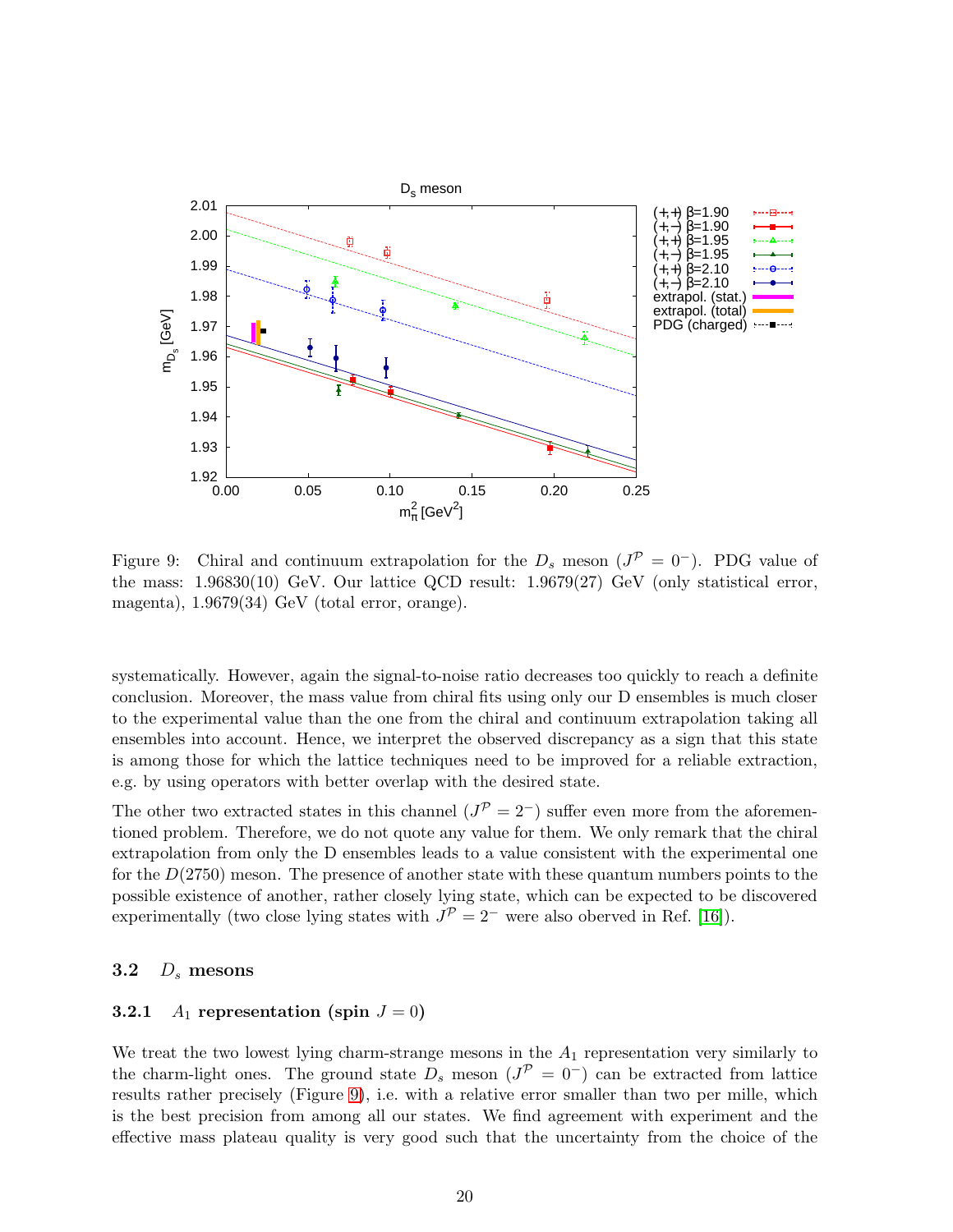

Figure 10: Chiral and continuum extrapolation for the  $D_{s0}^*$  meson  $(J^{\mathcal{P}} = 0^+)$ . PDG value of the mass: 2.3177(6) GeV. Our lattice QCD result: 2.390(11) GeV (only statistical error, magenta),  $2.390(24)$  GeV (total error, orange).

fitting range is slightly smaller than the statistical error (see the upper right plot of Figure [2\)](#page-13-0). The precision of the data allows also to obtain the slopes of the chiral extrapolation  $(\alpha^{(+,-)}$ and  $\alpha^{(+,+)}$ ) with small statistical errors and we find that they are compatible:  $-0.166(12)$ and −0.168(13), respectively. This confirms the expectation that discretization effects in the  $\alpha$  parameters are quite small, i.e. that higher order terms proportional to  $a^2(m_\pi^2 - m_{\pi,\text{exp}}^2)$  are negligible in equations [\(16\)](#page-10-2) and [\(17\)](#page-10-2). We also note that the discretization effects in the  $(+, -)$ setup are much smaller  $(c^{(+,-)} = -1.0(4))$  than those in the  $(+, +)$  setup  $(c^{(+,+)} = +4.7(4))$ . This again agrees with our expectations – as mentioned above, the  $(+,-)$  setup is known to usually give smaller cut-off effects in comparison with the  $(+, +)$  valence quark discretization for light-light and heavy-light pseudoscalar mesons. However, this is not the case for all investigated mesons and we will comment more about this when discussing other states and in Section [3.4.2.](#page-35-0)

The first excited state in this channel is the  $D_{s0}^*$  meson  $(J^{\mathcal{P}} = 0^+)$ , where we arrive at very similar conclusions regarding its structure as for the  $D_0^*$  meson, i.e. that it is a roughly equal superposition of quarks in an S wave and a P wave (cf. the discussion in Section [3.1.1\)](#page-14-1). We obtain rather good statistical precision. The fitting range uncertainty is twice larger, but still we observe an almost  $3\sigma$  discrepancy with respect to experiment. Note that this meson is frequently considered to be a tetraquark candidate and many previous studies based on quark models (e.g. [\[5\]](#page-44-4)) and lattice QCD (e.g. [\[16\]](#page-45-2)) found its mass to be in contradiction with experiment when assuming the standard quark-antiquark structure. The latter was also used in our setup and hence we are not in a position to present unambiguos evidence for or against a tetraquark or some other exotic structure, but our result is indicative of some non-standard behavior.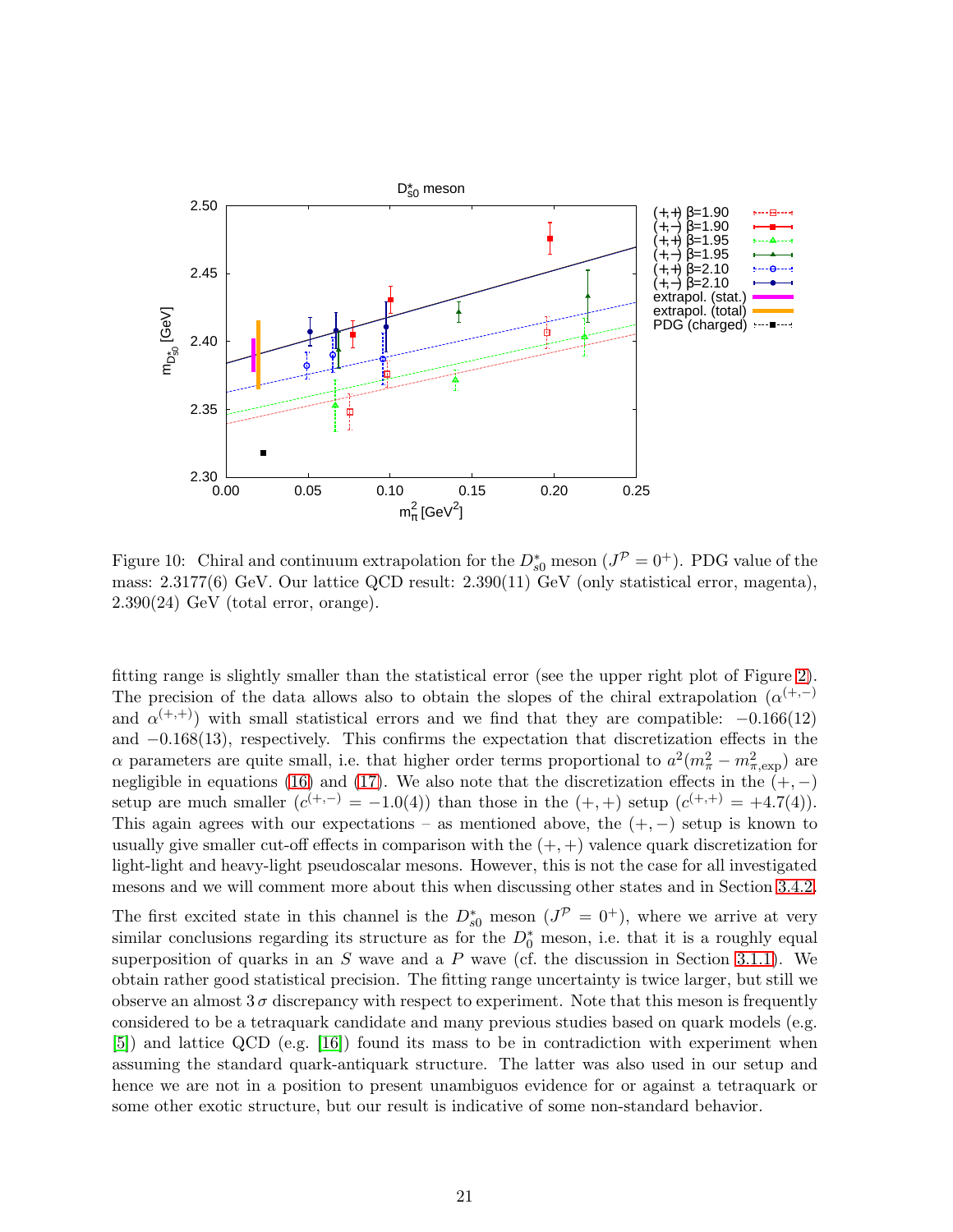<span id="page-22-0"></span>

Figure 11: Chiral and continuum extrapolation for the  $D_s^*$  meson  $(J^{\mathcal{P}} = 1^-)$ . PDG value of the mass: 2.1121(4) GeV. Our lattice QCD result: 2.1226(38) GeV (only statistical error, magenta),  $2.123(11)$  GeV (total error, orange).

#### 3.2.2  $T_1$  representation (spin  $J = 1$ )

The ground state spin-1  $D_s$  meson is the  $D_s^*$  ( $J^{\mathcal{P}} = 1^-$ ). Our result (see Figure [11\)](#page-22-0) is consistent with experiment when both the statistical and systematic uncertainties are taken into account.

We also extract the two lowest excitations in this channel – the  $J^{\mathcal{P}} = 1^+$  states with  $j \approx 1/2$  $(D_{s1}(2460),$  Figure [12\)](#page-23-0) and  $j \approx 3/2$   $(D_{s1}(2536),$  Figure [13\)](#page-23-1), where j again denotes the spin of light degrees of freedom. In both cases, our result is above the PDG value. For  $D_{s1}(2460)$ , the discrepancy remains at the level of  $8\sigma$  even with systematic uncertainties taken into account. As for the  $D_{s0}^*$ , this might indicate that this state is not a standard meson, but rather has some exotic structure. Similar conclusions have been obtained using quark models (e.g. [\[5\]](#page-44-4)), which is why this meson is often considered as a tetraquark candidate. The  $D_{s1}(2536)$  is the charmstrange analogue of  $D_1(2420)$ . Having  $j \approx 3/2$ , it is expected to share the same problems as  $D_1(2420)$ . Indeed, the effective mass plateau quality is rather low and we obtain a mass which is slightly too large with respect to experiment. However, for this case, our systematic procedure points to a large fitting range uncertainty of around 85 MeV. Within this uncertainty, the mass agrees with experiment. As for the corresponding  $D_1(2420)$ , an optimization of the creation operator might help to obtain a more precise result.

#### **3.2.3**  $T_2$  and E representations (spin  $J = 2$ )

We could extract one state in the spin-2 channel (Figure [14\)](#page-24-0), using both the  $E$  and the  $T_2$ representation – the  $D_{s2}^*(2573)$  meson  $(J^{\mathcal{P}} = 2^+)$ . As for the analogous charm-light state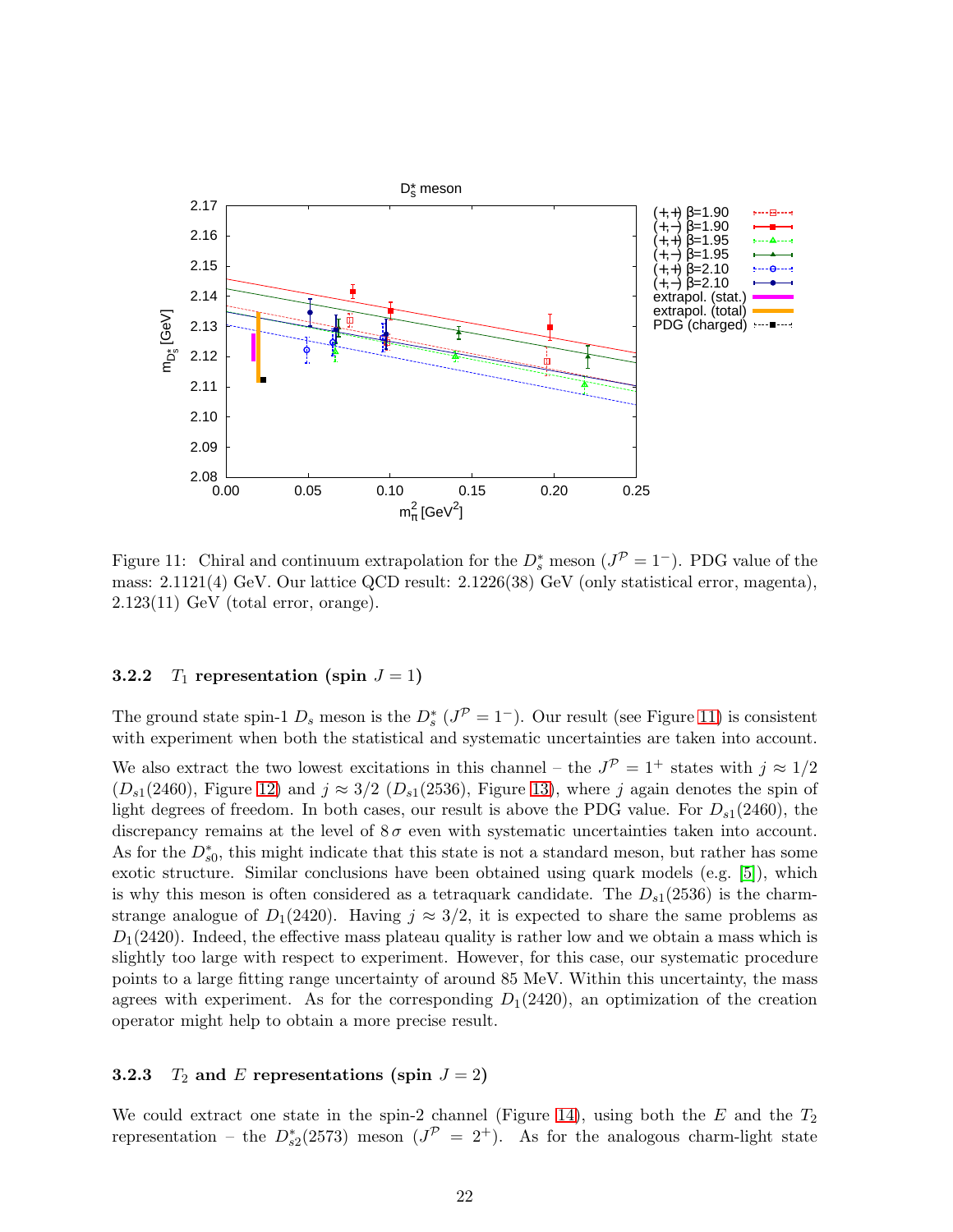<span id="page-23-0"></span>

Figure 12: Chiral and continuum extrapolation for the  $D_{s1}(2460)$  meson  $(J^{\mathcal{P}} = 1^+, j = 1/2)$ . PDG value of the mass: 2.4595(6) GeV. Our lattice QCD result: 2.556(10) GeV (only statistical error, magenta), 2.556(12) GeV (total error, orange).

<span id="page-23-1"></span>

Figure 13: Chiral and continuum extrapolation for the  $D_{s1}(2536)$  meson  $(J^{\mathcal{P}} = 1^+, j = 3/2)$ . PDG value of the mass: 2.53511(6) GeV. Our lattice QCD result: 2.617(22) GeV (only statistical error, magenta), 2.617(88) GeV (total error, orange).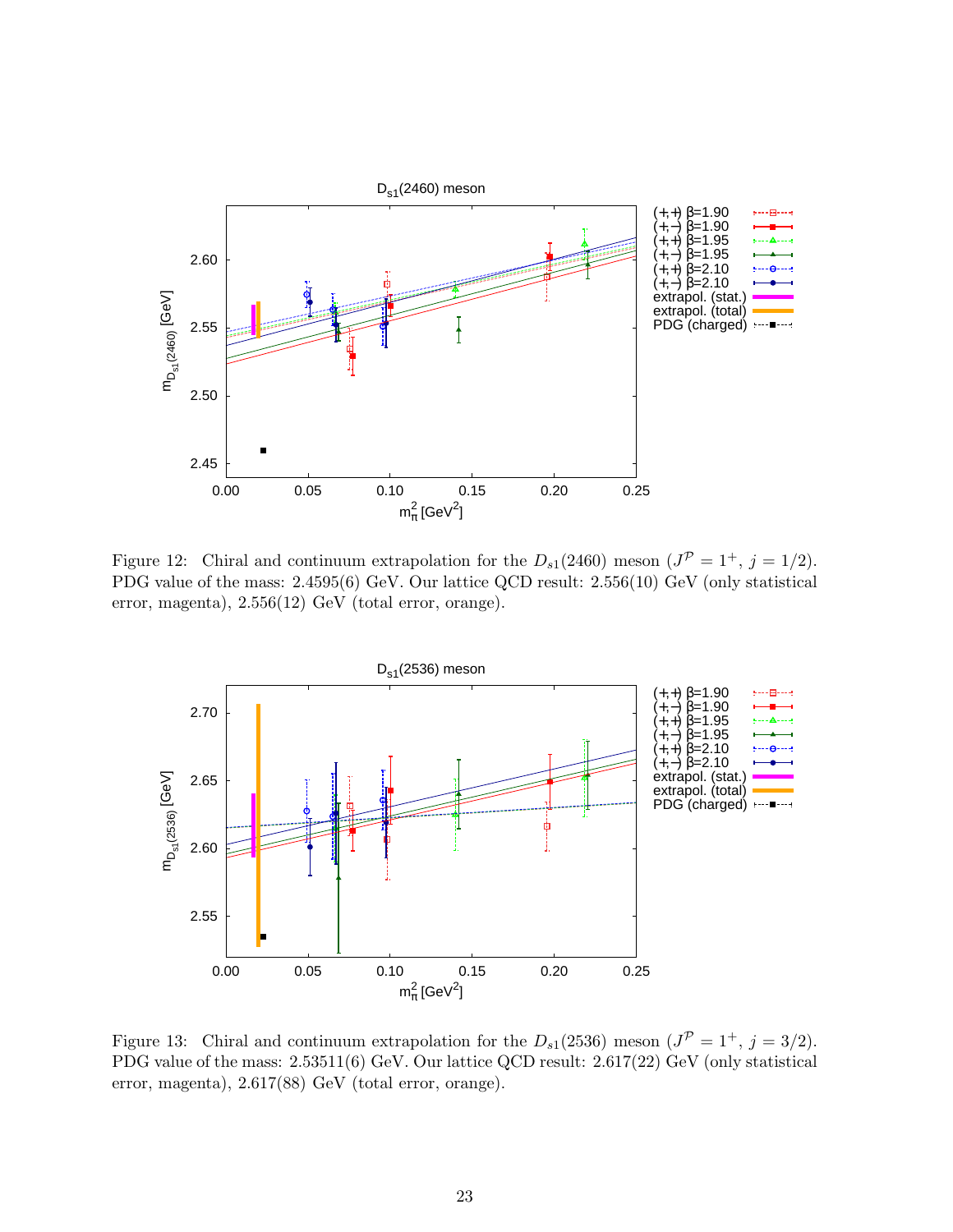<span id="page-24-0"></span>

Figure 14: Chiral and continuum extrapolation for the  $D_{s2}^*(2573)$  meson  $(J^{\mathcal{P}} = 2^+)$ . PDG value of the mass:  $2.5719(8)$  GeV. Our lattice QCD result (E representation):  $2.734(25)$  GeV (only statistical error, magenta), 2.734(83) GeV (total error, orange).

 $(D_2^*(2460))$ , we observe a rather poor effective mass plateau quality, with no obvious choice of the fitting interval. Our systematic procedure to capture such effects hence generates a large uncertainty (70..80 MeV, see the lower right plot of Figure [2](#page-13-0) for the  $E$  representation). Within the combined statistical and systematic uncertainty, our result is consistent with the experimental value.

We also observe two states with  $J^{\mathcal{P}} = 2^-$ , but the quality of the data is not good enough to quote a meaningful and trustworthy value (cf. also Section [3.1.3](#page-18-1) for a discussion of the corresponding charm-light states).

#### 3.3 Charmonium

As in Ref. [\[45\]](#page-47-0), we neglect disconnected diagrams in the computation of charmonium states. Although this introduces a systematic error, it is expected to be tiny – much smaller than statistical errors and systematic errors from other sources. The effects of disconnected diagrams were estimated in quenched lattice computations [\[68\]](#page-48-7) and also perturbatively [\[69,](#page-48-8) [70,](#page-48-9) [71\]](#page-48-10), both estimates yielding shifts in the range of 1 MeV to 4 MeV.

#### **3.3.1**  $A_1$  representation (spin  $J = 0$ )

The ground state charmonium is the  $\eta_c(1S)$  meson  $(J^{PC} = 0^{-+})$ , see Figure [15.](#page-25-0) It can be extracted with excellent precision and the plateau quality is very good, such that the uncertainty from the choice of the fitting interval is negligible compared to the statistical error (see the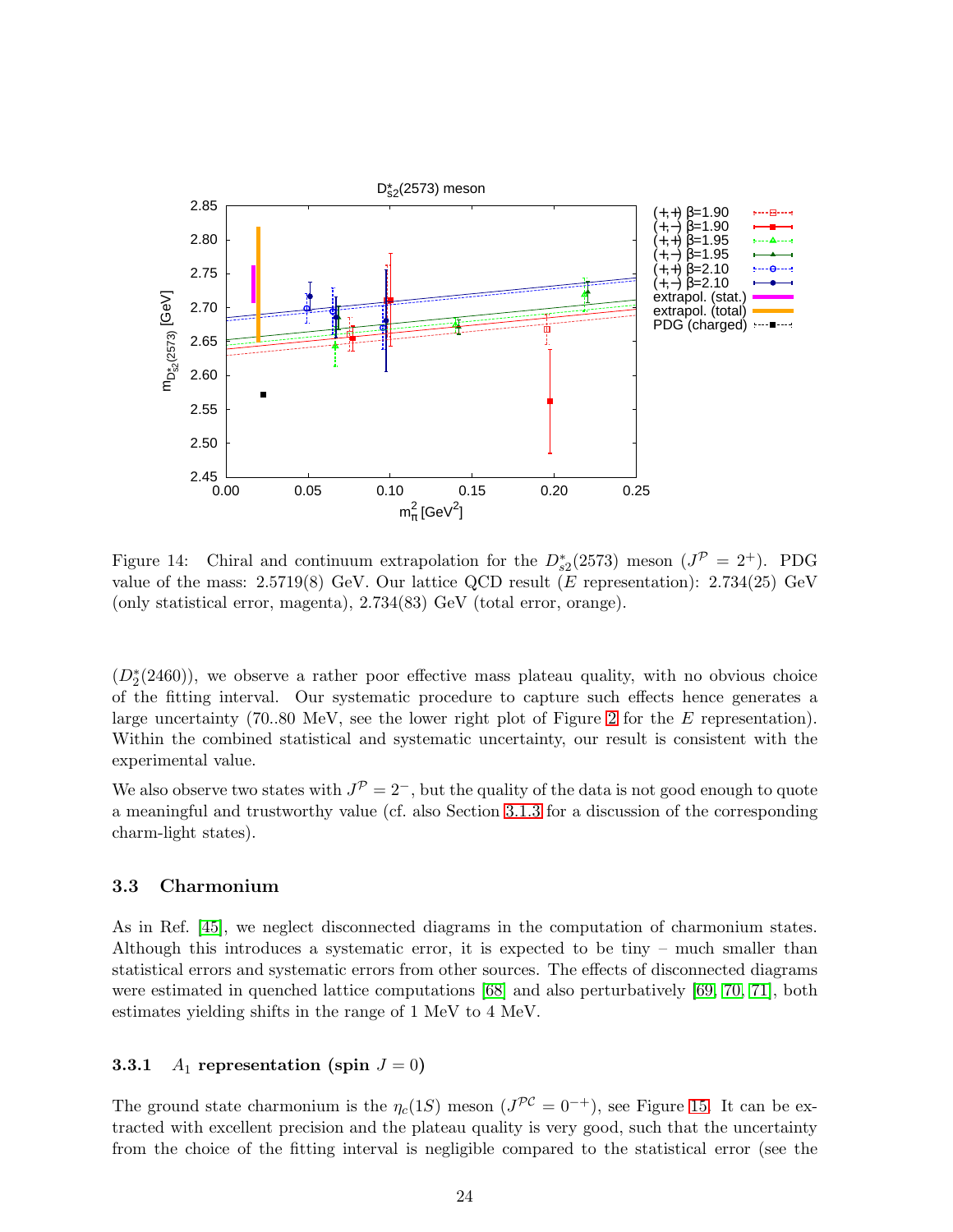<span id="page-25-0"></span>

Figure 15: Chiral and continuum extrapolation for the  $\eta_c(1S)$  meson  $(J^{PC} = 0^{-+})$ . PDG value of the mass: 2.9836(6) GeV. Our lattice QCD result: 2.983(5) GeV (only statistical error, magenta), 2.983(6) GeV (total error, orange).

upper left plot of Figure [2\)](#page-13-0). The slope of the chiral extrapolation has been determined rather precisely (with approximately 10% precision) and again we find that the  $(+,-)$  and  $(+,+)$ discretizations have within errors the same pion mass dependence:  $\alpha^{(+,-)} = -0.259(23)$  and  $\alpha^{(+,+)} = -0.270(25)$ . In the end, we obtain excellent agreement of our continuum extrapolated lattice result with experiment. It is interesting to note that we observe much smaller discretization effects in the  $(+, +)$  setup than in the  $(+, -)$  setup  $(c^{(+,-)} = -13.1(9), c^{(+,+)} = -5.0(9)).$ Hence, the often quoted rule that the  $(+, -)$  setup leads to smaller cut-off effects (as is indeed the case e.g. for the mesons used in the present work for tuning of strange and charm quark masses, i.e. the  $\pi$ , K and D mesons) is not universal, as will be discussed in more detail in Section [3.4.2.](#page-35-0)

The first excitation in the  $J^{\mathcal{PC}} = 0^{-+}$  channel is the  $\eta_c(2S)$  meson (Figure [16\)](#page-26-0). After combining our statistical and systematic uncertainties, we obtain a result which is slightly above the PDG value, by around  $2\sigma$ . Our systematic procedure again reveals that the meson mass is decreasing with increasing shift parameter  $n$ , see the lower left plot of Figure [2.](#page-13-0) To check the robustness of this result, one would need to go to even higher shifts (i.e. fitting ranges starting and ending at later Euclidean times) and for this, the data quality is not sufficient. As before in cases of similar plateau quality, the extrapolation from the D ensembles alone, where the fitting range uncertainties are expected to be smaller (with small discretization effects in addition), leads to a value fully consistent with the PDG value.

We also observe a crude signal of the next excitation, the  $\eta_c(3S)$  meson, which is not included in PDG, but has been previously observed in lattice QCD computations [\[20,](#page-45-6) [29\]](#page-45-14) at unphysically heavy pion masses. The signal-to-noise ratio of our data and hence the plateau quality in our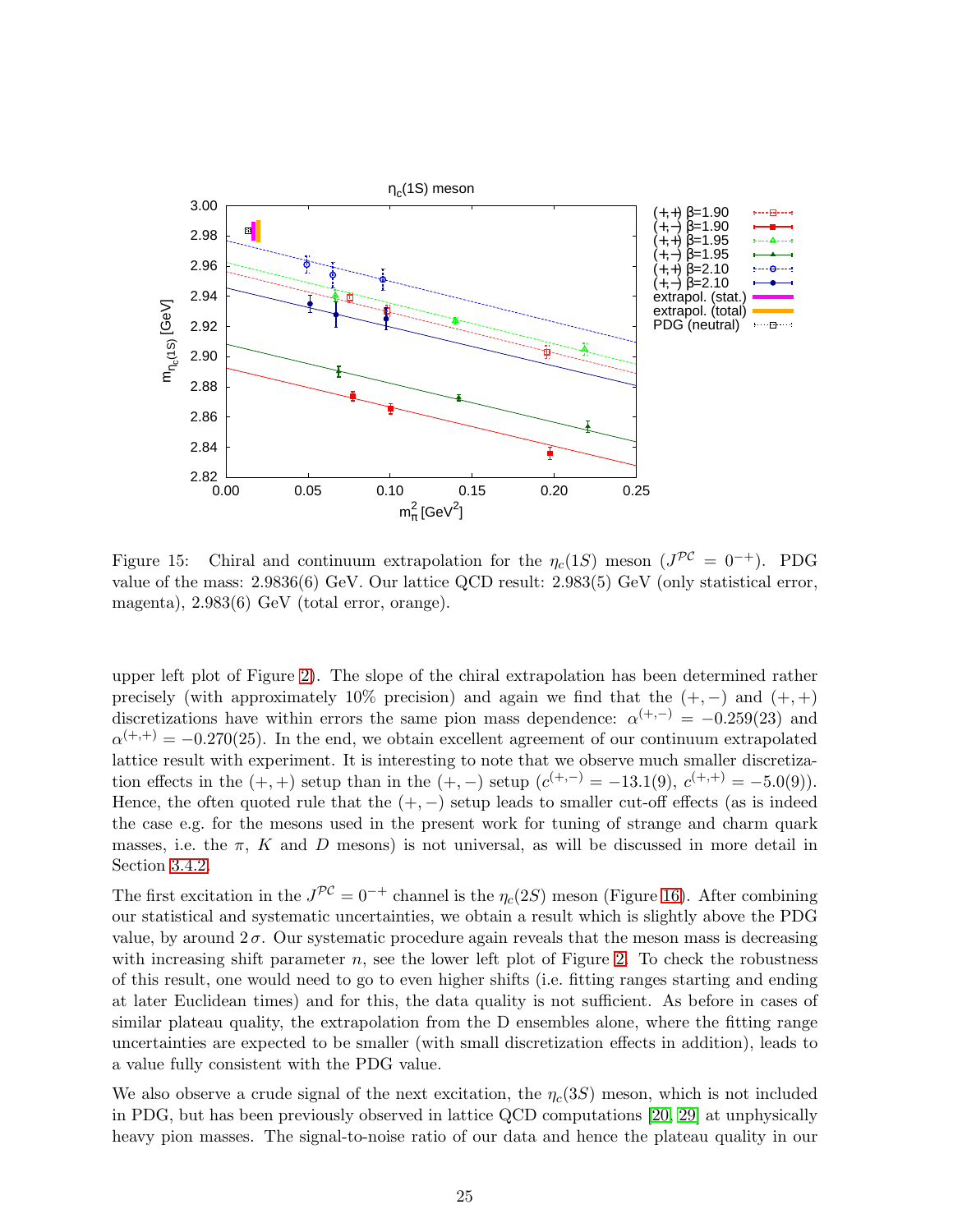<span id="page-26-0"></span>

Figure 16: Chiral and continuum extrapolation for the  $\eta_c(2S)$  meson  $(J^{PC}=0^{++})$ . PDG value of the mass: 3.6392(12) GeV. Our lattice QCD result: 3.741(28) GeV (only statistical error, magenta), 3.741(48) GeV (total error, orange).

<span id="page-26-1"></span>

Figure 17: Chiral and continuum extrapolation for the  $\chi_{c0}(1P)$  meson  $(J^{PC} = 0^{++})$ . PDG value of the mass: 3.41475(31) GeV. Our lattice QCD result: 3.413(7) GeV (only statistical error, magenta), 3.413(10) GeV (total error, orange).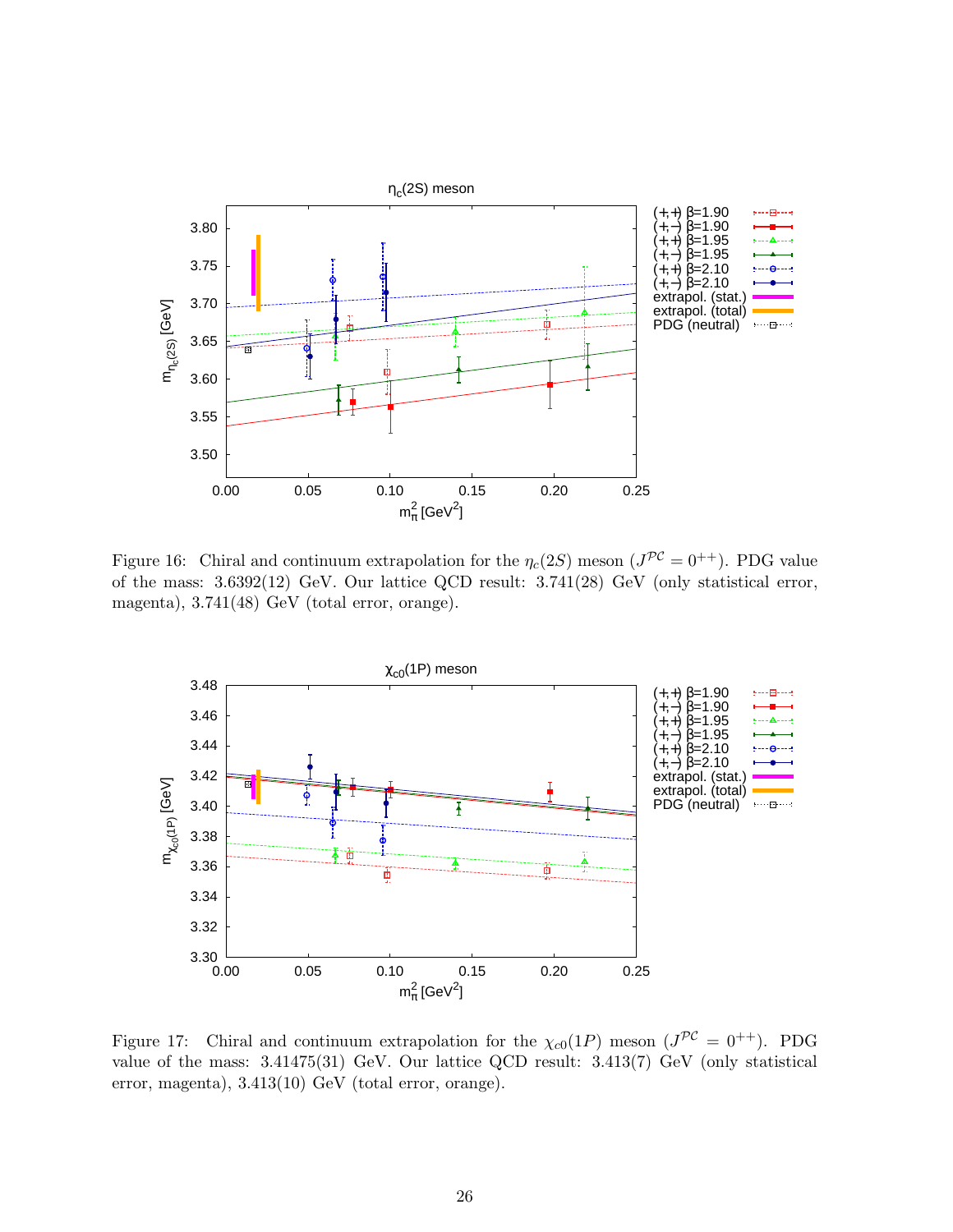<span id="page-27-0"></span>

Figure 18: Chiral and continuum extrapolation for the  $J/\psi(1S)$  meson  $(J^{PC} = 1^{-})$ . PDG value of the mass: 3.096916(11) GeV. Our lattice QCD result: 3.096(5) GeV (only statistical error, magenta), 3.096(6) GeV (total error, orange).

computation are, however, not good enough for solid quantitative statements.

The chiral and continuum extrapolation for the positive parity ground state meson (which is due to twisted mass parity breaking in the same twisted mass sector as the  $\eta_c$  mesons), the  $\chi_{c0}(1P)$ meson  $(J^{PC} = 0^{++})$ , is shown in Figure [17.](#page-26-1) We observe very small discretization effects in the  $(+,-)$  data and much larger effects for  $(+, +)$ , just opposite as for the  $\eta_c(1S)$  meson. In both cases, the pion mass dependence is very mild, with the slope almost compatible with zero. The agreement with the PDG value is excellent.

#### <span id="page-27-1"></span>3.3.2  $T_1$  representation (spin  $J = 1$ )

We are able to extract four low lying  $J^{\mathcal{PC}} = 1^{--}$  states in the  $T_1$  representation. The mass of the ground state, the  $J/\psi(1S)$  meson, in the continuum limit and at physical quark masses (Figure [18\)](#page-27-0), has been obtained with a relative error of less than two per mille. It allows again a precise comparison of the slopes of the chiral extrapolations:  $\alpha^{(+,-)} = -0.241(26)$  and  $\alpha^{(+,+)} =$  $-0.240(24)$ , i.e. there is no difference between the two employed discretizations of valence quarks. The magnitude of cut-off effects is also similar for  $(+,-)$  and  $(+,+)$ , but slightly smaller for the former  $(c^{(+,-)} = -5.5(8), c^{(+,+)} = -7.5(8)$ . We also note very good effective mass plateau quality, resulting in negligible uncertainty from the choice of the fitting interval.

The first excitation with  $J^{\mathcal{PC}} = 1^{--}$  corresponds to the  $\psi(2S)$  meson (Figure [19\)](#page-28-0) and its experimental mass is well reproduced in our computation. For the second excitation, the  $\psi(3770)$ meson (Figure [20\)](#page-28-1), we obtain a mass slightly larger than the PDG value, but still compatible within errors (discrepancy of around  $1.5\,\sigma$ ).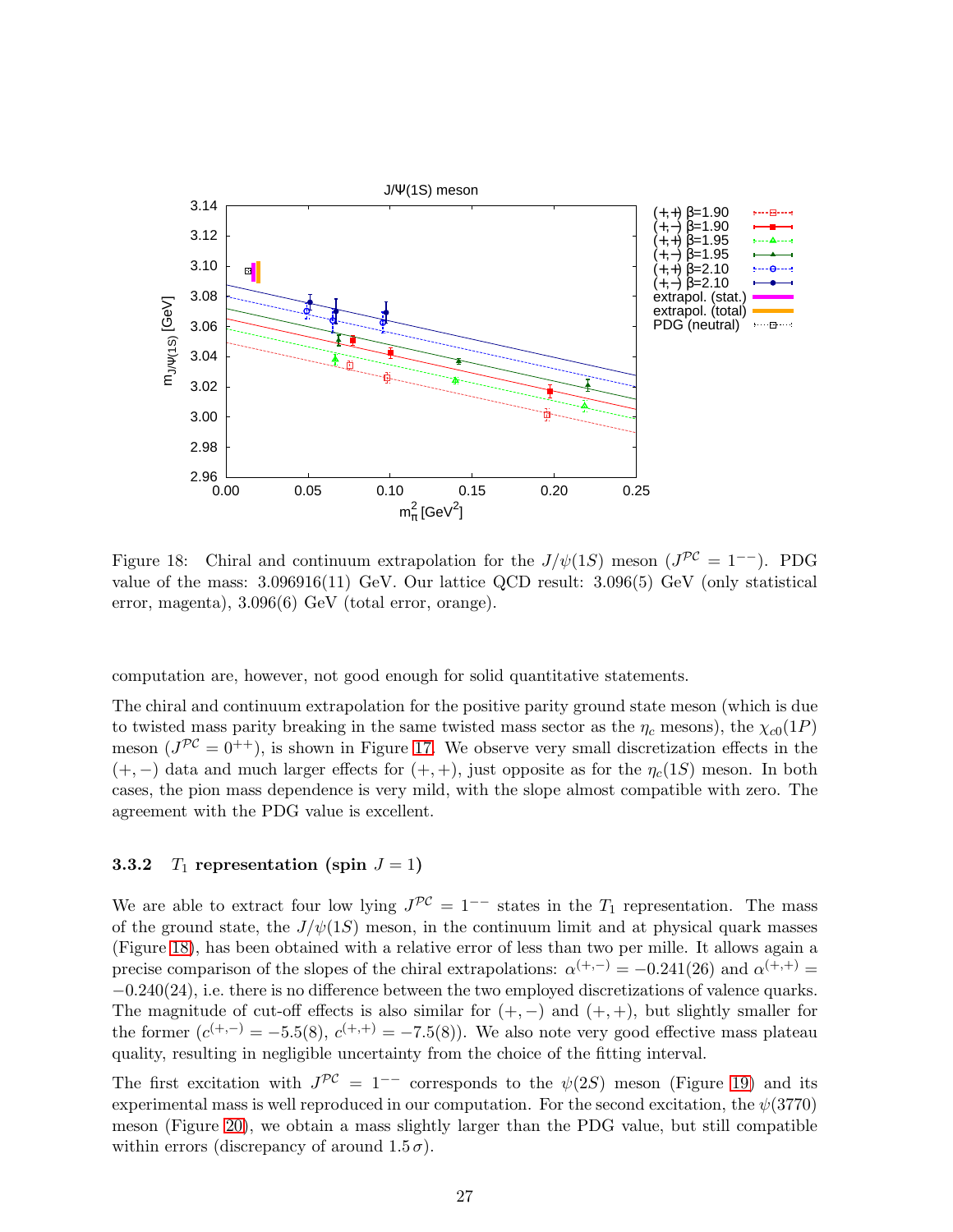<span id="page-28-0"></span>

Figure 19: Chiral and continuum extrapolation for the  $\psi(2S)$  meson  $(J^{PC}=1^{--})$ . PDG value of the mass: 3.686109(14) GeV. Our lattice QCD result: 3.647(30) GeV (only statistical error, magenta), 3.647(50) GeV (total error, orange).

<span id="page-28-1"></span>

Figure 20: Chiral and continuum extrapolation for the  $\psi(3770)$  meson  $(J^{PC} = 1^{-})$ . PDG value of the mass: 3.77315(33) GeV. Our lattice QCD result: 3.833(20) GeV (only statistical error, magenta), 3.833(33) GeV (total error, orange).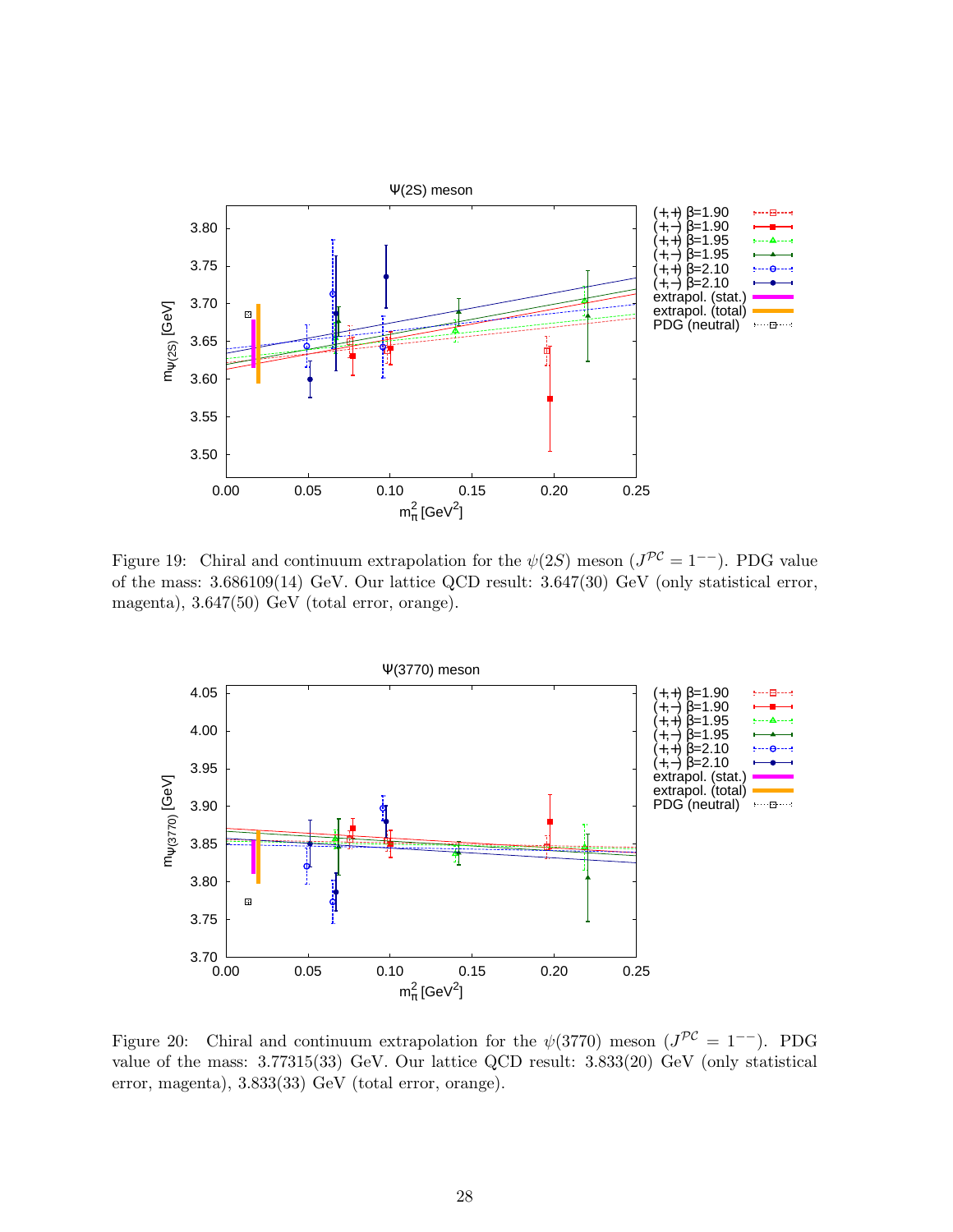<span id="page-29-0"></span>

Figure 21: Chiral and continuum extrapolation for the third excited state with quantum numbers  $\mathcal{PC} =$  -- and most likely  $J = 1$ . An obvious experimental counterpart is not available. Our lattice QCD result: 3.951(22) GeV (only statistical error, magenta), 3.951(36) GeV (total error, orange).

The next excited state with  $\mathcal{PC} =$  -- could either be the next excitation with  $J^{\mathcal{PC}} = 1^{-}$  or a state with higher spin (most probably  $J^{\mathcal{PC}} = 3^{-}$ ). The former interpretation is favoured, since we obtain a mass of 3.951(36) GeV (cf. Figure [21\)](#page-29-0) and we do not observe a state with a similar mass in the  $T_2$  representation (thus  $J = 3$  seems unlikely; however, it can not be excluded, since the signal for it might be too weak in our computation) and neither any obvious counterpart in  $A_1$  nor in E (which should exclude spin  $J = 4$ ). The effective mass plateau quality is reasonable for this state, as well as the shift parameter plateau. Moreover, the extracted continuum value is compatible with the one from D ensembles alone. This indicates that the estimated uncertainties are under control. Since there is no experimental result available, we compare to another lattice calculation [\[20\]](#page-45-6) (at a single lattice spacing of 0.12 fm, much coarser than our coarsest one) and to a Dyson-Schwinger and Bethe-Salpeter approach [\[7\]](#page-44-6), which both give masses in the range between 3.85 GeV and 3.9 GeV, i.e. are qualitatively consistent with our result.

We find two mesons of positive parity in the  $T_1$  representation – the  $\chi_{c1}(1P)$  meson  $(J^{PC}=1^{++},$ Figure [22\)](#page-30-0) and the  $h_c(1P)$  meson  $(J^{PC}=1^{+-},$  Figure [23\)](#page-30-1). The data quality for both these states is very good and we obtain excellent agreement with experimental values.

### 3.3.3 E and  $T_2$  representations (spin  $J = 2$ )

The lowest lying state in both the  $E$  and  $T_2$  representations has a similar continuum value at physical quark masses and hence it can be attributed spin  $J = 2$ . Experimentally, it corresponds to the  $\chi_{c2}(1)$  meson  $(J^{PC}=2^{++})$ . We obtain agreement with experiment and the total error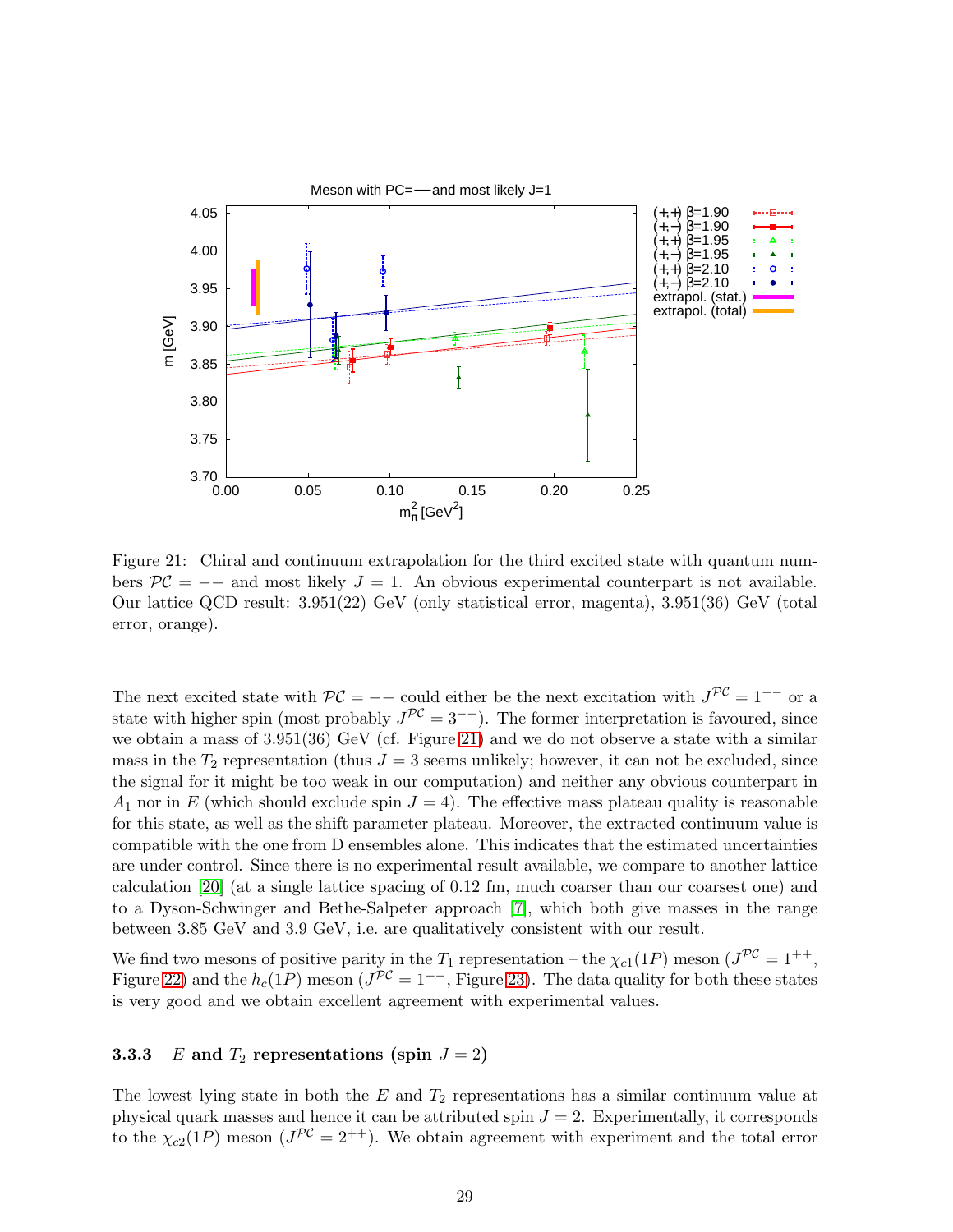<span id="page-30-0"></span>

Figure 22: Chiral and continuum extrapolation for the  $\chi_{c1}(1P)$  meson  $(J^{PC} = 1^{++})$ . PDG value of the mass: 3.51066(7) GeV. Our lattice QCD result: 3.513(7) GeV (only statistical error, magenta), 3.513(16) GeV (total error, orange).

<span id="page-30-1"></span>

Figure 23: Chiral and continuum extrapolation for the  $h_c(1P)$  meson  $(J^{PC}=1^{+-})$ . PDG value of the mass: 3.52538(11) GeV. Our lattice QCD result: 3.536(9) GeV (only statistical error, magenta), 3.536(15) GeV (total error, orange).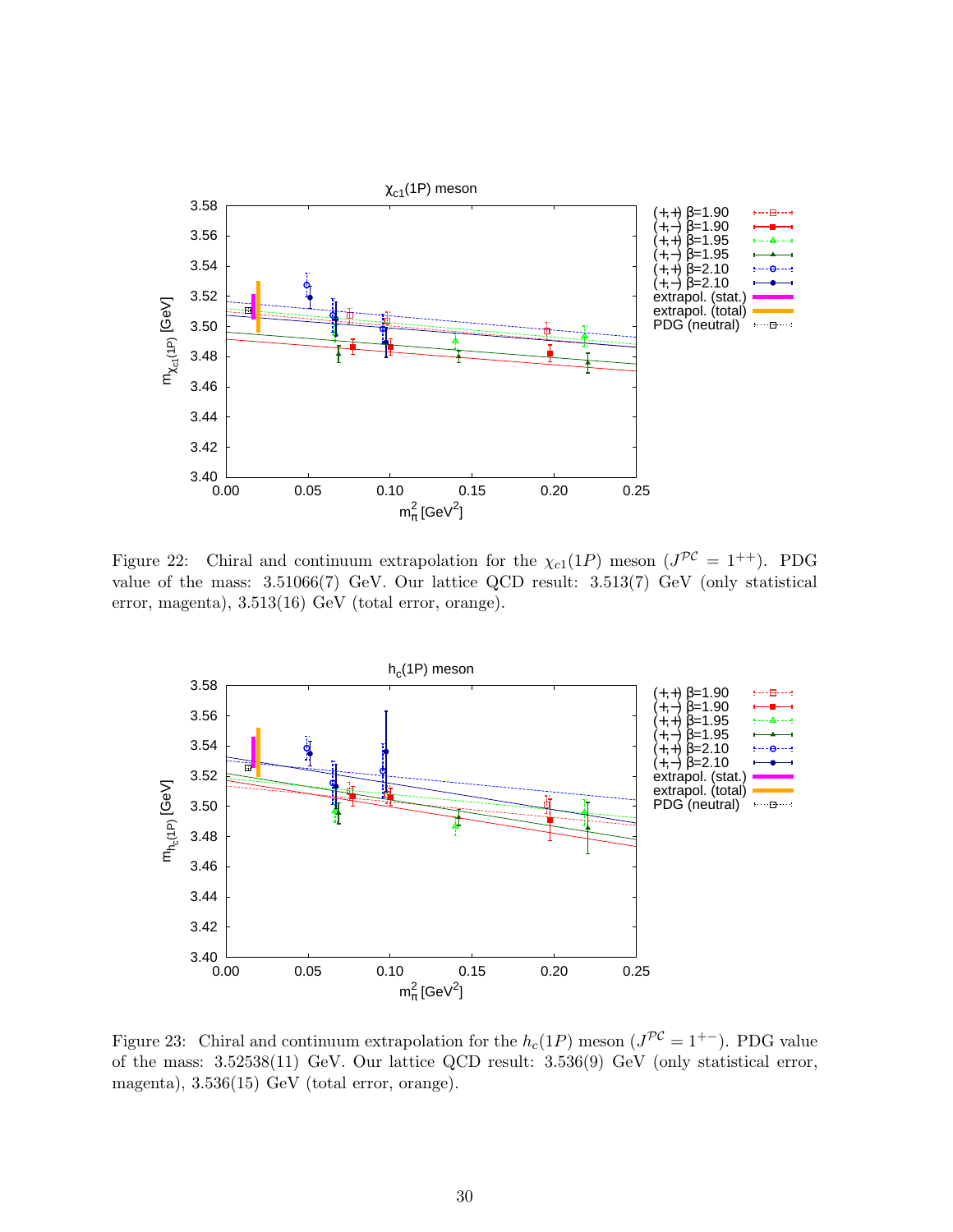<span id="page-31-0"></span>

Figure 24: Chiral and continuum extrapolation for the  $\chi_{c2}(1P)$  meson  $(J^{PC} = 2^{++})$ . PDG value of the mass:  $3.55620(9)$  GeV. Our lattice QCD result (E representation):  $3.565(9)$  GeV (only statistical error, magenta) 3.565(29) (total error, orange).

<span id="page-31-1"></span>

Figure 25: Chiral and continuum extrapolation for the  $\psi_2(1P)$  meson  $(J^{PC}=2^{--})$ . No PDG value of the mass. Our lattice QCD result  $(E$  representation):  $3.885(19)$  GeV (only statistical error, magenta), 3.885(34) (total error, orange).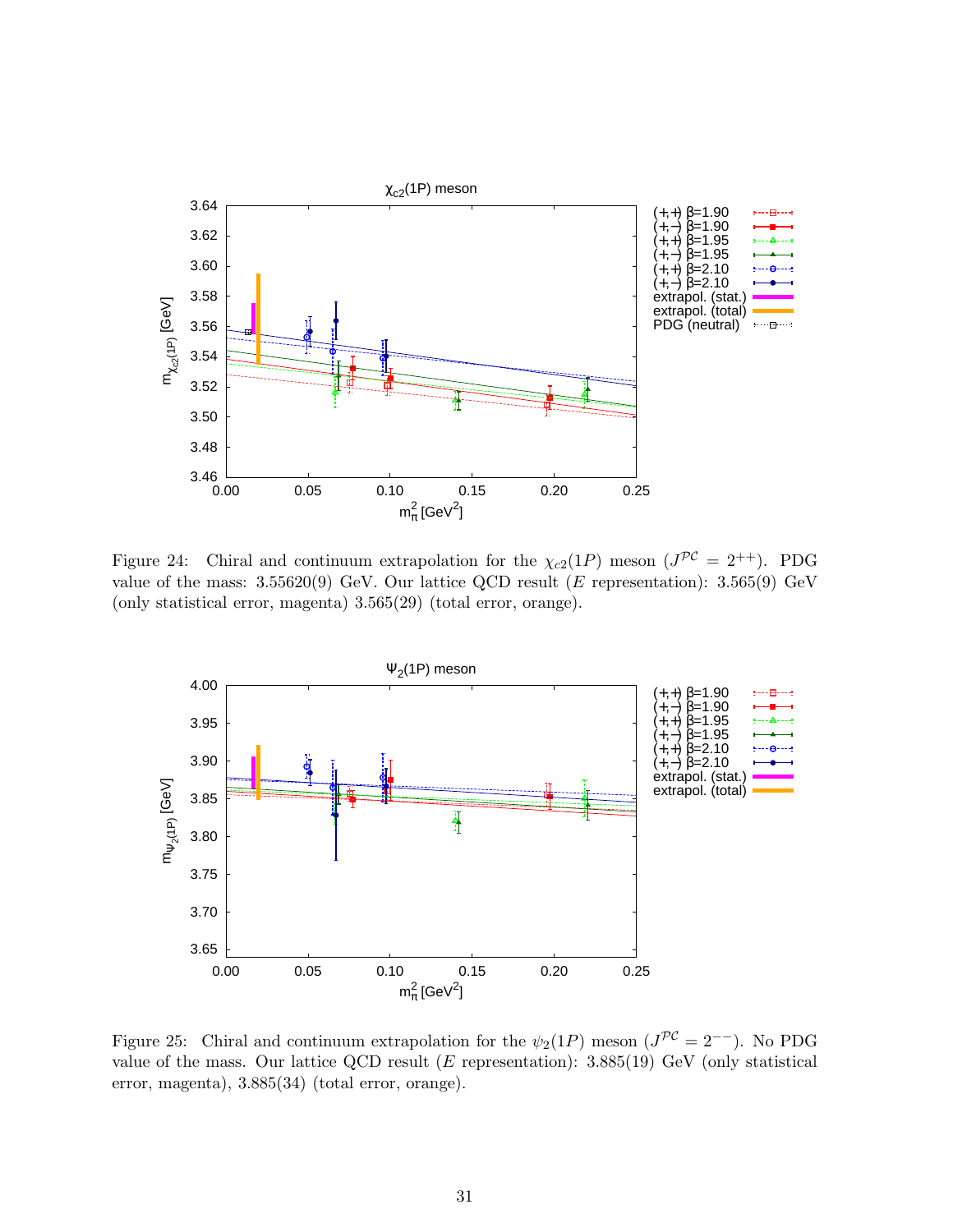<span id="page-32-0"></span>

Figure 26: Chiral and continuum extrapolation for the  $\eta_{c2}(1P)$  meson  $(J^{PC}=2^{-+})$ . No PDG value of the mass. Our lattice QCD result (E representation):  $4.023(29)$  GeV (only statistical error, magenta), 4.023(90) (total error, orange).

is dominated by the fitting range uncertainty, which is much larger than the statistical error. We show our fits for the E representation in Figure [24](#page-31-0) (the plot for the  $T_2$  representation is very similar).

The next extracted state in the E representation (Figure [25\)](#page-31-1) has quantum numbers  $\mathcal{PC} =$  --. Most probably, it corresponds to  $J = 2$ , since a state with similar mass is also found in the  $T_2$ representation. Assuming  $J = 2$ , it corresponds to the experimentally not established  $\psi_2(1P)$ meson. We again compare to Refs. [\[20\]](#page-45-6) and [\[7\]](#page-44-6). Our continuum and physical pion mass result is compatible with the lattice QCD result of Ref. [\[20\]](#page-45-6) (only a single lattice spacing  $a \approx 0.12$  fm) and around 200 MeV higher than the Bethe-Salpeter result of Ref. [\[7\]](#page-44-6).

The second excitation in the E representation corresponds to  $\mathcal{PC} = -+$ . It agrees within the total error with the lowest  $T_2$  representation state with  $\mathcal{PC} = -+$  – hence, it can be attributed  $J = 2$ . Such a state is again experimentally not clearly identified, i.e. it is not included in the PDG review. The naming scheme would suggest the name  $\eta_{c2}(1P)$ . Our continuum and chiral extrapolation for the  $E$  representation state is shown in Figure [26.](#page-32-0) The total error is dominated by the fitting uncertainty and we do not observe a clear plateau in the shift parameter dependence of the meson mass. Hence, our result should be treated with caution and needs to be confirmed in the future. Our continuum and physical pion mass result is around 100 MeV higher than the lattice QCD and Bether-Salpeter results [\[20,](#page-45-6) [7\]](#page-44-6), but we note that our result using only the coarsest lattice spacing (A ensembles) is compatible with Ref. [\[20\]](#page-45-6) at a single and even coarser lattice spacing.

Finally, we extract one more state in the  $E$  and  $T_2$  representations, with quantum numbers  $\mathcal{PC}$  = ++ (see Figure [27\)](#page-33-1). The mass is close to 4.5 GeV, with a statistical uncertainty of around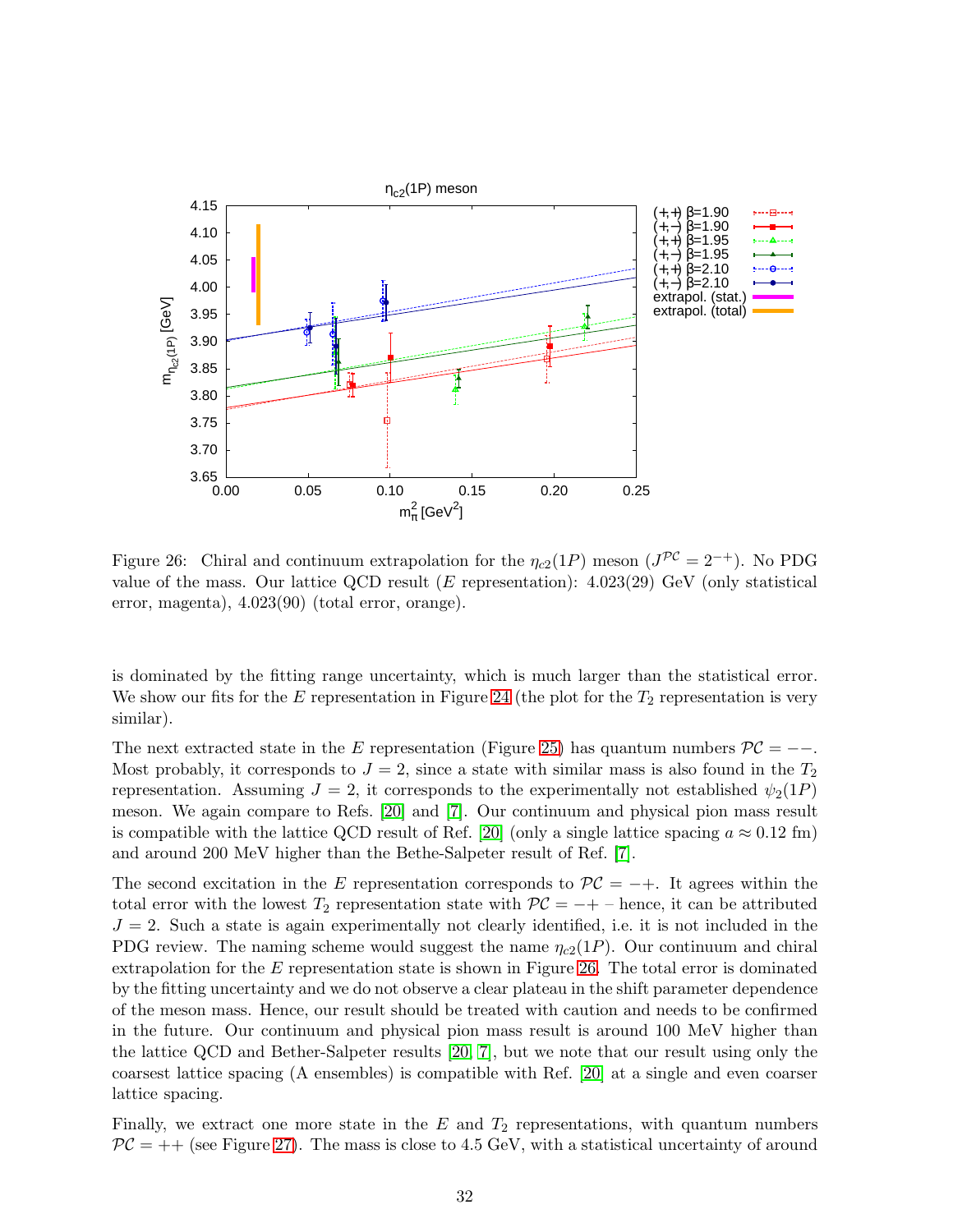<span id="page-33-1"></span>

Figure 27: Chiral and continuum extrapolation for the first excited state in the E representation with quantum numbers  $PC = ++$   $(J^{PC} = 2^{++}$  or  $J^{PC} = 4^{++})$ . Analogous state exists also in the  $T_2$  representation. No PDG value of the mass. Our lattice QCD result:  $4.470(23)$  GeV (only statistical error, magenta), 4.470(61) GeV (total error, orange).

30 MeV and a fitting range uncertainty between 50 MeV and 60 MeV. Since it appears in both representations, it could have  $J = 2$  but also  $J = 4$  can not be excluded, taking into account the large value of the mass. At present, we are not able to clearly associate it to any experimentally observed state. Comparing to Ref. [\[20\]](#page-45-6), we find that our A ensembles results (around 4.05...4.15 GeV) are compatible with the result of this paper  $(a \approx 0.12 \text{ fm})$ , both for  $J^{PC} = 2^{++}$  and  $J^{PC} = 4^{++}$  (around 4 GeV and 4.1 GeV, respectively). However, we predict that possible future experiments will find a higher mass, because our continuum result is around 4.5 GeV and the one from the D ensembles is between 4.2 GeV and 4.3 GeV. Due to the rather poor signal quality and large cut-off effects, we do not quote a final value for this state.

#### 3.4 Analysis of further systematic effects

The systematic errors are dominated by the fitting range uncertainties, which have already been discussed extensively. We now investigate and quantify other sources of systematic errors.

#### <span id="page-33-0"></span>3.4.1 Finite volume effects

We expect that the finite volume effects  $(FVE)$  are small in our computation – all our ensembles have rather large  $m_{\pi}L$  (with smallest  $m_{\pi}L$  of 3.4 and only three ensembles with  $m_{\pi}L < 4$ ) and moreover, FVE are probably strongly suppressed because our meson creation operators do not directly generate additional pions but only excite much heavier mesons (none of our creation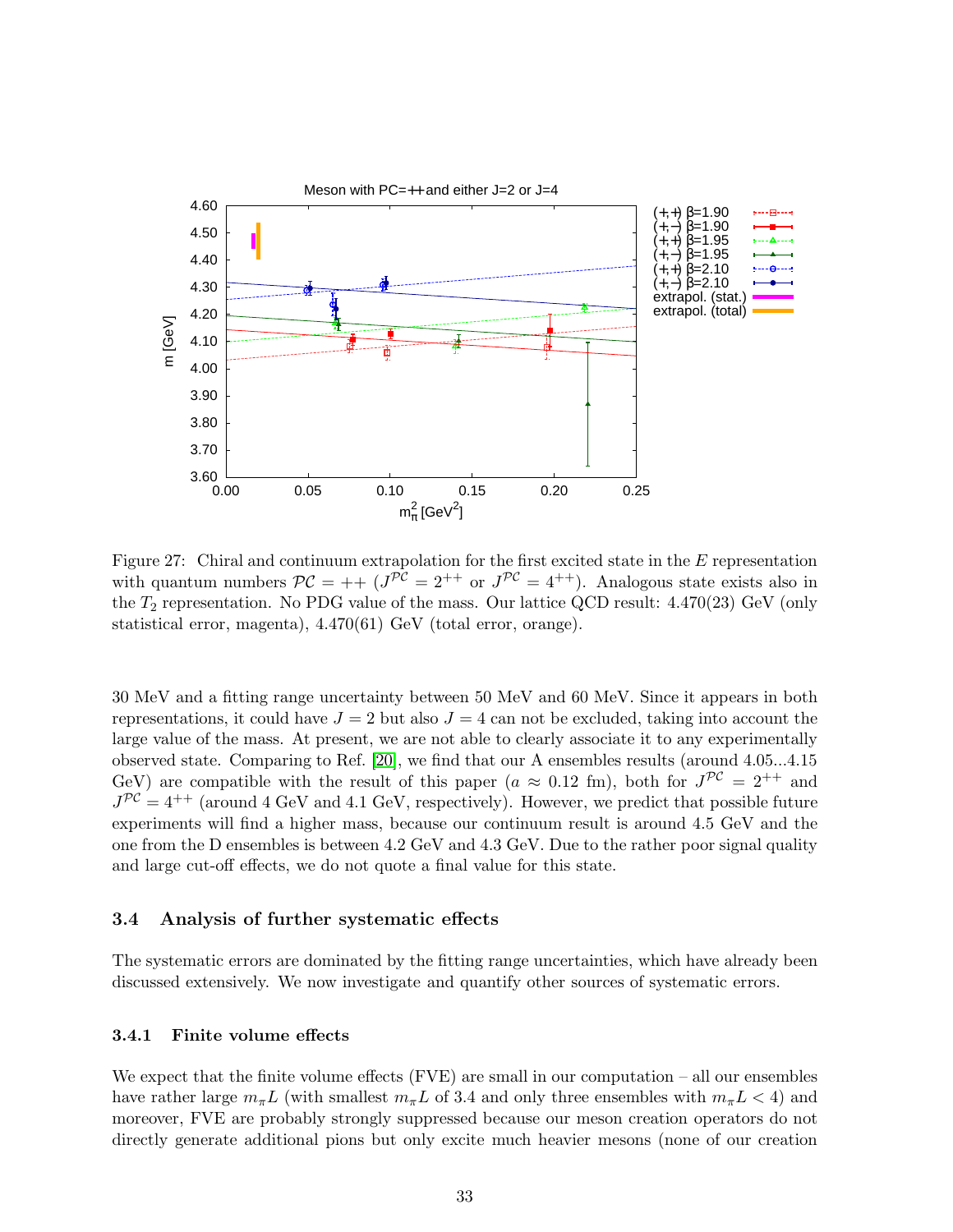<span id="page-34-0"></span>

Figure 28: Comparison of D and  $D_s$  meson masses from ensembles A40.32 (filled red squares) and A40.24 (open blue squares) for the  $(+,-)$  setup (left) and the  $(+,+)$  setup (right). The agreement between the two volumes (spatial lattice extents of 2.1 fm and 2.8 fm, respectively) confirms that finite volume effects are negligible. The errors are only statistical, but the same temporal fitting intervals are chosen for both ensembles.

<span id="page-34-1"></span>

Figure 29: Comparison of charmonium masses from ensembles A40.32 (filled red squares) and A40.24 (open blue squares) for the  $(+,-)$  setup (left) and the  $(+,+)$  setup (right). The agreement between the two volumes (spatial lattice extents of 2.1 fm and 2.8 fm, respectively) confirms that finite volume effects are negligible. The errors are only statistical, but the same temporal fitting intervals are chosen for both ensembles.

operators contains a light quark and a light antiquark). Nonetheless, we performed a dedicated analysis of FVE comparing ensembles A40.24 and A40.32, i.e. two volumes with the same lattice spacing, with spatial lattice extents of around 2.1 fm  $(m_{\pi}L \approx 3.5)$  and 2.8 fm  $(m_{\pi}L \approx 4.5)$ , respectively.

In Figures [28](#page-34-0) and [29,](#page-34-1) we compare the  $D$  and  $D<sub>s</sub>$  meson and charmonium masses computed for these ensembles. We observe fully compatible results for both valence quark discretizations. In most cases, the differences between the two volumes are below  $1\sigma$  and the number of cases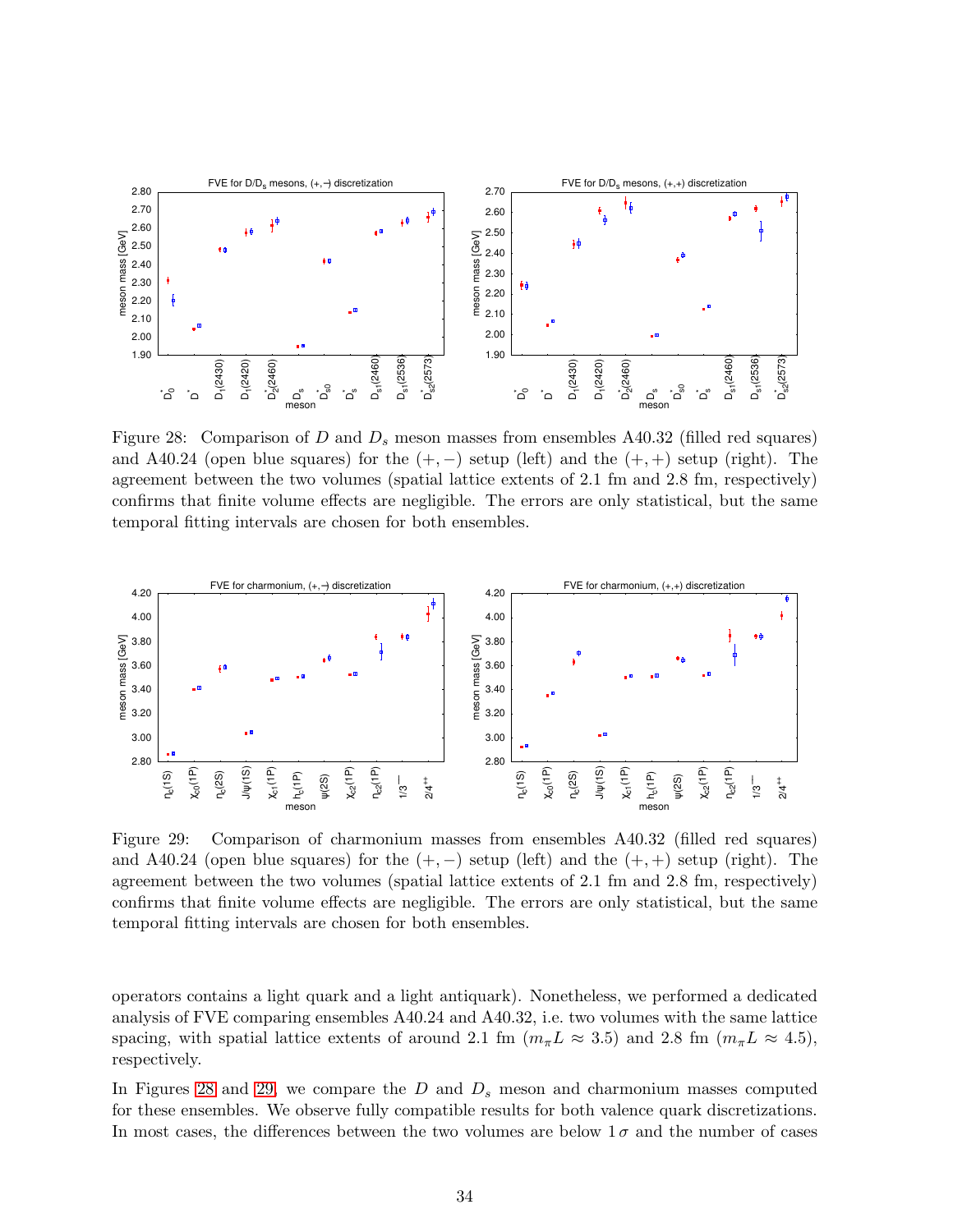<span id="page-35-1"></span>

|                                           | $J^{\mathcal{P}(\mathcal{C})}$ | Strategy 2       | Strategy 3 |             | Strategy 1  |  |
|-------------------------------------------|--------------------------------|------------------|------------|-------------|-------------|--|
| meson                                     |                                | $\boldsymbol{m}$ | $\,m$      | $m^{(+,-)}$ | $m^{(+,+)}$ |  |
| $D_0^*$                                   | $0^+$                          | 2.325(10)        | 2.324(10)  | 2.318(16)   | 2.331(15)   |  |
| $D^*$                                     | $1-$                           | 2.027(7)         | 2.027(7)   | 2.031(11)   | 2.024(9)    |  |
| $D_1(2430)$                               | $1^+$                          | 2.464(15)        | 2.463(15)  | 2.454(20)   | 2.478(23)   |  |
| $D_1(2420)$                               | $1^+$                          | 2.631(22)        | 2.631(22)  | 2.591(29)   | 2.682(35)   |  |
| $D_2^*(2460)$ (E)                         | $2^+$                          | 2.743(30)        | 2.731(30)  | 2.728(40)   | 2.763(48)   |  |
| $D_2^*(2460)$<br>$(T_2)$                  | $2^+$                          | 2.707(27)        | 2.702(26)  | 2.726(34)   | 2.674(44)   |  |
| $D_s$                                     | $0-$                           | 1.9679(27)       | 1.9679(28) | 1.9721(39)  | 1.9636(39)  |  |
| $D_{s0}^*$                                | $0^+$                          | 2.390(11)        | 2.390(11)  | 2.384(16)   | 2.396(15)   |  |
| $D_s^*$                                   | $1-$                           | 2.1226(38)       | 2.1226(38) | 2.124(5)    | 2.122(5)    |  |
| $D_{s1}(2460)$                            | $1^+$                          | 2.556(10)        | 2.556(10)  | 2.552(15)   | 2.559(14)   |  |
| $D_{s1}(2536)$                            | $1^+$                          | 2.617(22)        | 2.618(22)  | 2.592(31)   | 2.641(29)   |  |
| $D_{s2}^*(2573)$ (E)                      | $2^+$                          | 2.734(25)        | 2.734(25)  | 2.751(36)   | 2.718(35)   |  |
| $D_{s2}^*(2573)$<br>$\left( T_{2}\right)$ | $2^+$                          | 2.690(27)        | 2.690(27)  | 2.703(37)   | 2.676(38)   |  |
| $\eta_c(1S)$                              | $0^{-+}$                       | 2.9828(54)       | 2.9828(57) | 2.990(8)    | 2.976(8)    |  |
| $\eta_c(2S)$                              | $0^{-+}$                       | 3.741(28)        | 3.742(28)  | 3.743(40)   | 3.739(42)   |  |
| $\chi_{c0}(1P)$                           | $0^{++}$                       | 3.413(7)         | 3.413(7)   | 3.406(11)   | 3.419(10)   |  |
| $J/\psi(1S)$                              | $1^{--}$                       | 3.0961(51)       | 3.0961(51) | 3.094(7)    | 3.098(7)    |  |
| $\psi(2S)$                                | $1^{--}$                       | 3.647(30)        | 3.648(29)  | 3.629(42)   | 3.666(43)   |  |
| $\psi(3770)$                              | $1^{--}$                       | 3.833(20)        | 3.832(19)  | 3.812(31)   | 3.846(26)   |  |
| ? $(T_1)$                                 | $1^{--}/3$                     | 3.951(22)        | 3.951(21)  | 3.883(32)   | 3.999(29)   |  |
| $\chi_{c1}(1P)$                           | $1^{++}$                       | 3.513(7)         | 3.513(8)   | 3.515(11)   | 3.510(11)   |  |
| $h_c(1P)$                                 | $1^{+-}$                       | 3.536(9)         | 3.536(9)   | 3.538(13)   | 3.535(12)   |  |
| $\chi_{c2}(1P)$ (E)                       | $2^{++}$                       | 3.565(9)         | 3.565(9)   | 3.569(13)   | 3.560(14)   |  |
| $\chi_{c2}(1P)(T_2)$                      | $2^{++}$                       | 3.562(9)         | 3.562(9)   | 3.563(13)   | 3.560(13)   |  |
| $\psi_2(1P)$ (E)                          | $2^{--}$                       | 3.885(19)        | 3.885(18)  | 3.883(27)   | 3.887(25)   |  |
| $\psi_2(1P)$ $(T_2)$                      | $2^{--}$                       | 3.935(21)        | 3.935(21)  | 3.973(29)   | 3.885(30)   |  |
| $\eta_{c2}(1P)$ (E)                       | $2^{-+}$                       | 4.023(29)        | 4.023(30)  | 4.017(44)   | 4.029(41)   |  |
| $\eta_{c2}(1P)(T_2)$                      | $2^{-+}$                       | 4.034(29)        | 4.031(28)  | 4.032(43)   | 4.037(41)   |  |
| ? $(E)$                                   | $2^{++}/4^{++}$                | 4.470(23)        | 4.458(23)  | 4.455(39)   | 4.480(31)   |  |
| ? $(T_2)$                                 | $2^{++}/4^{++}$                | 4.529(30)        | 4.531(31)  | 4.531(43)   | 4.528(45)   |  |

Table 3: Neutral  $D$  meson,  $D_s$  meson and charmonium masses using different strategies for the combined chiral and continuum extrapolation (see Section [2.3.3\)](#page-10-3).

where this difference is larger than  $1\sigma$  is close to the expected 32%. We therefore conclude that, according to our expectations, FVE are negligible when computating masses of mesons containing charm quarks for our gauge field ensembles.

### <span id="page-35-0"></span>3.4.2 Choice of the fitting ansatz for the combined chiral and continuum extrapolation

Another source of systematic uncertainty is related to the combined chiral and continuum extrapolation. We try to quantify this uncertainty by considering and comparing three different types of fitting ansätze, with six, five or four fitting parameters, as discussed in Section [2.3.3](#page-10-3)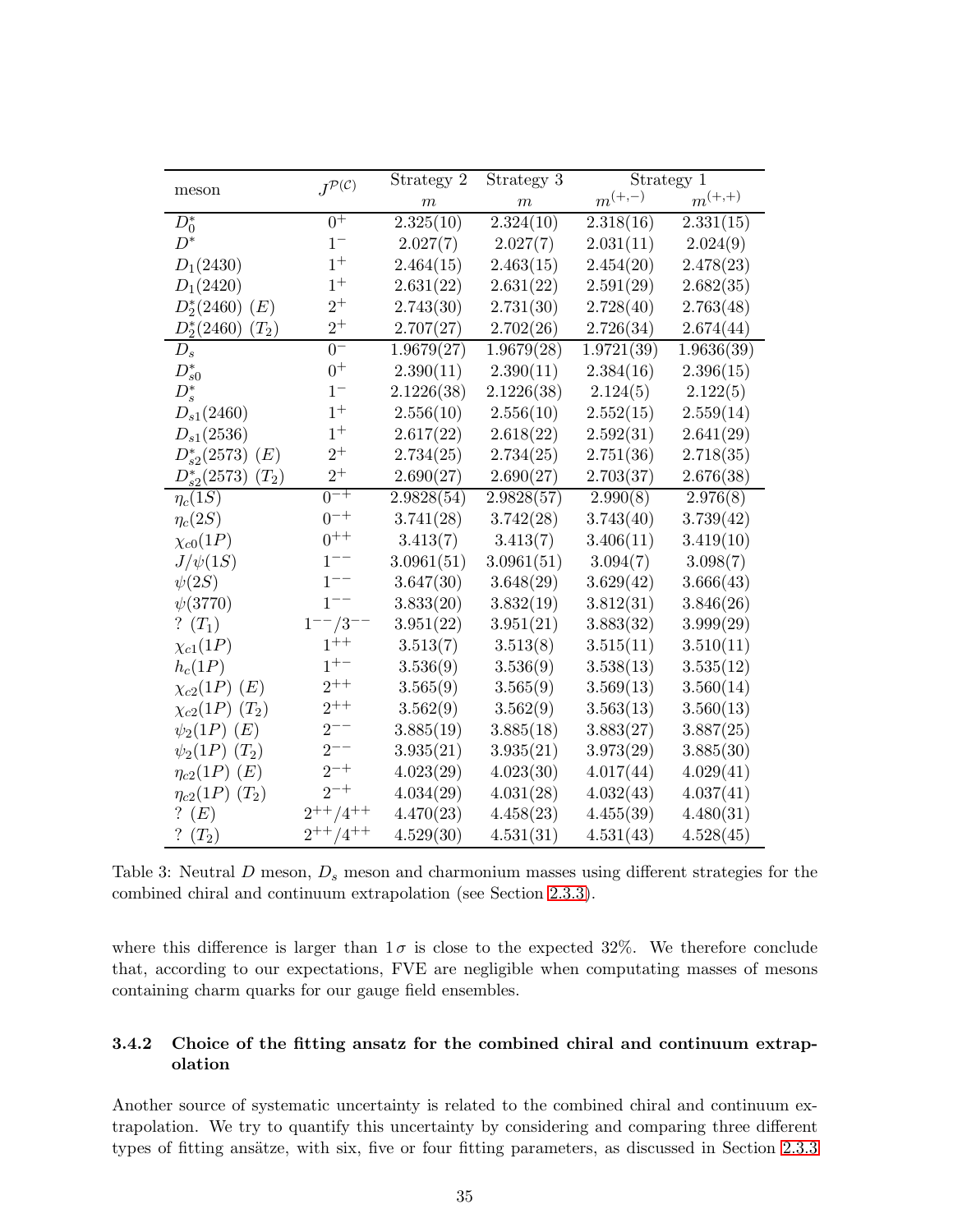(Strategy 1, Strategy 2 and Strategy 3, respectively). In Table [3,](#page-35-1) we list the chirally and continuum extrapolated values of the meson masses for all considered states (for charm-light mesons, we show results corresponding to neutral D mesons; the results for the charged counterparts are collected in Table [5](#page-39-0) only for Strategy 2, but differences due to the variation of fitting strategies are nearly identical). Fitting Strategy 2 and Strategy 3 assume a common continuum limit for the  $(+, -)$  and  $(+, +)$  valence quark discretizations and differ only in the additional assumption of a common (Strategy 3) or possibly different (Strategy 2) slope of the chiral extrapolation. As can be seen in the table, the resulting meson masses are almost identical – hence, the assumption about a discretization independent slope of the chiral extrapolation seems to be justified.

On the other hand, Strategy 2 and Strategy 3 differ with respect to Strategy 1 in terms of the assumption about the common (Strategy 2 and Strategy 3) or possibly different (Strategy 1) final values for the meson masses obtained from both discretizations. Although common values are guaranteed by universality, both discretizations differ by cut-off effects and it is an important cross-check to confirm that universality is indeed satisfied. We find that the continuum extrapolated values from both discretizations agree with each other for almost all of our states within one standard deviation, with only three exceptions of higher excited states. Hence, these observations confirm universality.

In addition to testing universality, we also check whether the slopes of the chiral extrapolation agree within errors for both discretizations. Table [4](#page-37-1) contains the values of these slopes for all three fitting strategies (again, for D mesons, we show results only for the neutral case; values for charged mesons are almost identical). We note that the statistical errors are rather similar for both discretizations and hence the common  $\alpha \equiv \alpha^{(+,-)} = \alpha^{(+,+)}$  (of Strategy 3) is always close to the average of  $\alpha^{(+,-)}$  and  $\alpha^{(+,+)}$  (from Strategy 2 or Strategy 1 – both yield very similar values). Moreover,  $\alpha^{(+,-)}$  and  $\alpha^{(+,+)}$  are compatible with each other within one standard deviation for almost all cases. This implies that, as expected, the dependence of the slopes of the chiral extrapolation on the discretization can be neglected as a higher-order effect in our computation, i.e. assuming or not assuming the equality of  $\alpha^{(+,-)}$  and  $\alpha^{(+,+)}$  has negligible effect compared to statistical and other types of systematic uncertainties.

In Table [4,](#page-37-1) we also compare cut-off effects for all the meson masses for the two considered discretizations. The expectation from previous ETMC investigations of light pseudoscalar mesons is that the  $(+,-)$  setup has smaller discretization effects than the  $(+,+)$  setup. However, as we already mentioned in the case of  $\eta_c(1S)$ , this is not always true. Only for five of the considered states,  $|c^{(+,-)}| < |c^{(+,+)}|$  (within one standard deviation), while in two cases,  $|c^{(+,-)}| > |c^{(+,+)}|$ . In the remaining around 75% of the cases,  $c^{(+,-)}$  and  $c^{(+,+)}$  are compatible within statistical errors. Thus, the conclusion is that cut-off effects tend to be quite similar in both setups, with only a slight tendency for smaller discretization effects in the  $(+,-)$  setup. However, we confirm previous ETMC statements that for the states relevant for the tuning of the strange and charm quark mass (the pion, the kaon and the D meson), cut-off effects are much smaller in the  $(+,-)$ setup.

For the final results presented in Section [4,](#page-38-0) our preferred fitting strategy is Strategy 2, a compromise that assumes universality of the continuum limit, but leaves independent slopes of the chiral extrapolation. However, as detailed above, the uncertainty associated with the choice of the fitting ansatz has negligible impact on our final results.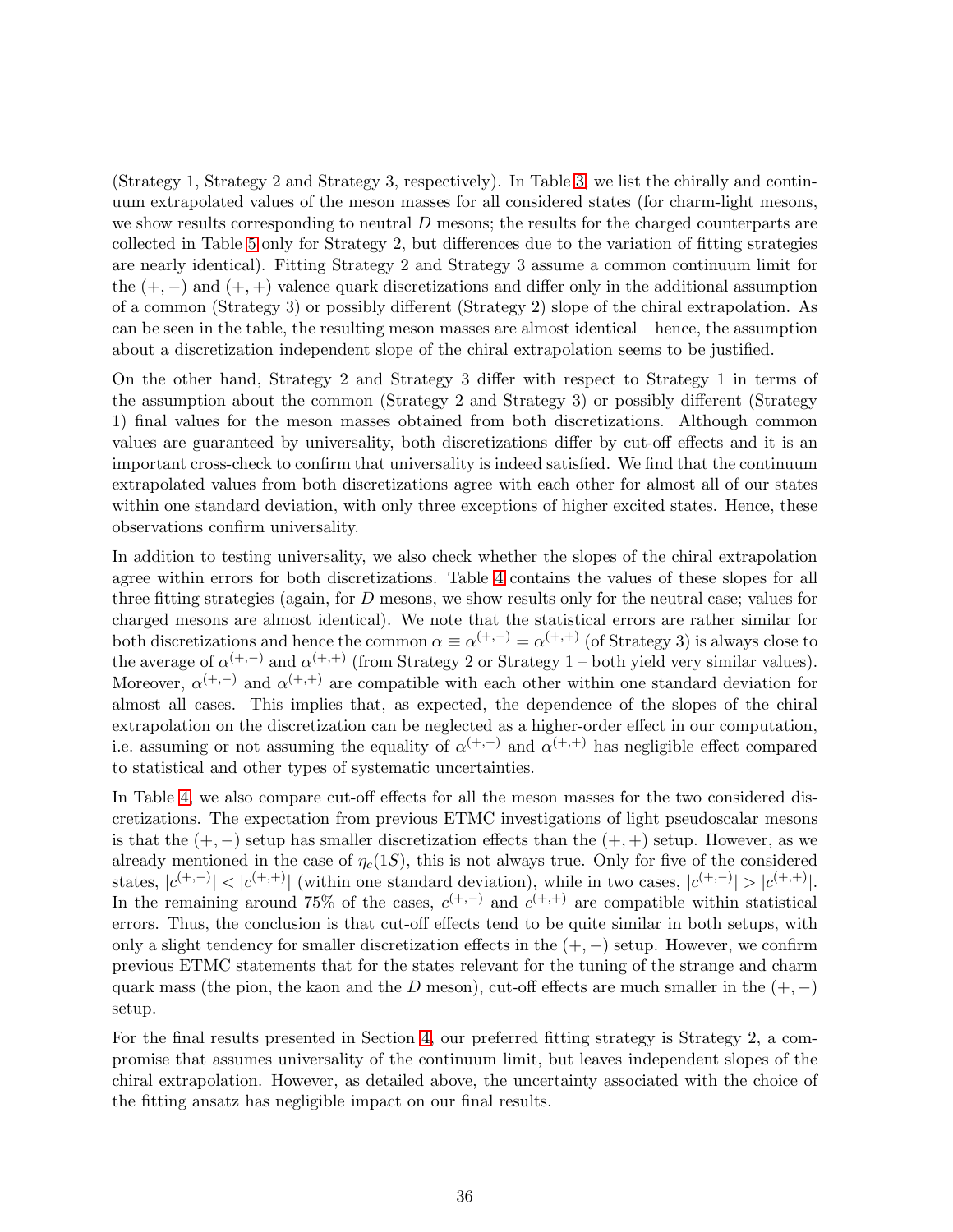<span id="page-37-1"></span>

|                             |                  | Strategy 2       |              | Strategy 3   |              | Strategy 1       |                  |
|-----------------------------|------------------|------------------|--------------|--------------|--------------|------------------|------------------|
| meson                       | $\alpha^{(+,-)}$ | $\alpha^{(+,+)}$ | $c^{(+,-)}$  | $c^{(+,+)}$  | $\alpha$     | $\alpha^{(+,-)}$ | $\alpha^{(+,+)}$ |
| $D_0^*$                     | 0.97(11)         | 0.77(8)          | $-14.3(2.7)$ | $-18.2(2.4)$ | 0.83(6)      | 0.96(11)         | 0.77(8)          |
| $D^*$                       | 0.065(37)        | 0.060(29)        | 2.7(1.1)     | 1.8(1.1)     | 0.062(25)    | 0.063(38)        | 0.062(29)        |
| $D_1(2430)$                 | 0.87(10)         | 0.80(9)          | $-11.5(3.1)$ | $-9.5(2.9)$  | 0.83(7)      | 0.86(9)          | 0.81(9)          |
| $D_1(2420)$                 | 0.09(10)         | 0.13(15)         | $-6.6(3.9)$  | $-8.7(4.3)$  | 0.10(9)      | 0.09(10)         | 0.12(15)         |
| $D_2^*(2460)$ (E)           | 0.81(21)         | 0.08(24)         | $-26(7)$     | $-16(7)$     | 0.49(15)     | 0.78(21)         | 0.08(23)         |
| $D_2^*(2460)$<br>$(T_2)$    | 0.02(14)         | 0.26(14)         | $-5.5(3.9)$  | $-10(5)$     | 0.14(10)     | 0.01(14)         | 0.24(14)         |
| $D_s$                       | $-0.166(12)$     | $-0.168(13)$     | $-1.0(4)$    | $-4.7(4)$    | $-0.167(9)$  | $-0.168(12)$     | $-0.165(13)$     |
| $D_{s0}^*$                  | 0.34(9)          | 0.27(8)          | 0.1(2.1)     | $-5.8(2.2)$  | 0.30(6)      | 0.34(9)          | 0.27(9)          |
| $D_s^*$                     | $-0.098(22)$     | $-0.106(18)$     | 2.7(6)       | 1.6(6)       | $-0.103(15)$ | $-0.099(23)$     | $-0.106(19)$     |
| $D_{s1}(2460)$              | 0.32(6)          | 0.27(7)          | $-3.4(1.9)$  | $-1.0(2.0)$  | 0.29(5)      | 0.32(7)          | 0.27(7)          |
| $D_{s1}(2536)$              | 0.28(15)         | 0.07(17)         | $-2.4(4.0)$  | $-0.1(4.4)$  | 0.18(11)     | 0.29(15)         | 0.08(16)         |
| $D_{s2}^*(2573)$<br>(E)     | 0.24(12)         | 0.24(17)         | $-12(4)$     | $-13(5)$     | 0.24(10)     | 0.24(12)         | 0.23(17)         |
| $D_{s2}^*(2573)$<br>$(T_2)$ | 0.30(13)         | 0.22(14)         | $-6(4)$      | $-5(5)$      | 0.27(10)     | 0.30(13)         | 0.22(15)         |
| $\eta_c(1S)$                | $-0.259(23)$     | $-0.270(24)$     | $-13.1(8)$   | $-5.0(8)$    | $-0.264(18)$ | $-0.263(25)$     | $-0.266(25)$     |
| $\eta_c(2S)$                | 0.29(16)         | 0.12(18)         | $-26(5)$     | $-13(5)$     | 0.21(12)     | 0.00(16)         | $-0.23(17)$      |
| $\chi_{c0}(1P)$             | $-0.10(4)$       | $-0.070(38)$     | $-0.5(1.2)$  | $-7.1(1.1)$  | $-0.089(27)$ | $-0.10(4)$       | $-0.071(37)$     |
| $J/\psi(1S)$                | $-0.241(26)$     | $-0.240(24)$     | $-5.5(8)$    | $-7.5(8)$    | $-0.240(17)$ | $-0.240(24)$     | $-0.240(23)$     |
| $\psi(2S)$                  | 0.42(24)         | 0.24(13)         | $-4.5(5.4)$  | $-3.6(4.8)$  | 0.28(11)     | 0.43(24)         | 0.24(13)         |
| $\psi(3770)$                | $-0.13(19)$      | $-0.04(11)$      | 3.7(3.4)     | 1.9(3.2)     | $-0.06(10)$  | $-0.09(20)$      | $-0.05(11)$      |
| ? $(T_1)$                   | 0.25(11)         | 0.17(11)         | $-15.0(3.6)$ | $-14.0(3.8)$ | 0.22(8)      | 0.24(11)         | 0.18(12)         |
| $\chi_{c1}(1P)$             | $-0.085(38)$     | $-0.09(4)$       | $-3.9(1.2)$  | $-1.6(1.2)$  | $-0.129(29)$ | $-0.09(4)$       | $-0.09(4)$       |
| $h_c(1P)$                   | $-0.18(7)$       | $-0.10(5)$       | $-3.8(1.6)$  | $-4.2(1.5)$  | $-0.094(27)$ | $-0.18(7)$       | $-0.10(5)$       |
| $\chi_{c2}(1P)$ (E)         | $-0.15(5)$       | $-0.12(5)$       | $-4.7(1.6)$  | $-5.9(1.6)$  | $-0.132(37)$ | $-0.15(5)$       | $-0.11(5)$       |
| $\chi_{c2}(1P)(T_2)$        | $-0.12(5)$       | $-0.21(6)$       | $-4.6(1.5)$  | $-4.0(1.6)$  | $-0.16(4)$   | $-0.12(5)$       | $-0.21(6)$       |
| $\psi_2(1P)$ (E)            | $-0.13(11)$      | $-0.08(11)$      | $-4.5(3.1)$  | $-4.9(3.2)$  | $-0.11(8)$   | $-0.13(11)$      | $-0.08(11)$      |
| $\psi_2(1P)$ $(T_2)$        | $-0.02(12)$      | 0.24(9)          | $-10.5(3.2)$ | $-14.0(3.0)$ | 0.14(7)      | $-0.05(11)$      | 0.28(9)          |
| $\eta_{c2}(1P)$ (E)         | 0.53(16)         | 0.46(19)         | $-32(5)$     | $-31(6)$     | 0.50(13)     | 0.54(17)         | 0.46(18)         |
| $\eta_{c2}(1P)(T_2)$        | $-0.22(18)$      | 0.19(20)         | $-26(4)$     | $-29(5)$     | $-0.04(14)$  | $-0.21(18)$      | 0.19(21)         |
| ? $(E)$                     | $-0.38(29)$      | 0.47(12)         | $-43(5)$     | $-55(5)$     | 0.34(12)     | $-0.34(29)$      | 0.47(12)         |
| $(T_2)$                     | $-0.17(26)$      | $-0.67(27)$      | $-57(6)$     | $-47(6)$     | $-0.43(18)$  | $-0.17(27)$      | $-0.69(26)$      |

Table 4: Chiral extrapolation fitting parameters  $\alpha^{(+,-)}$ ,  $\alpha^{(+,+)}$ ,  $\alpha \equiv \alpha^{(+,-)} = \alpha^{(+,+)}$  using different strategies for the combined chiral and continuum extrapolation (see Section [2.3.3\)](#page-10-3). For Strategy 2, we also list fitting parameters describing discretization effects,  $c^{(+,-)}$  and  $c^{(+,+)}$ .

### <span id="page-37-0"></span>3.4.3 Isospin breaking effects

Another type of systematic uncertainty is the breaking of isospin symmetry by electromagnetic effects (different electric charges of up and down quarks) and different masses of up and down quarks. We are not able to address this issue directly and rigorously, since it would require working in a  $1+1+1+1$  setup with different light quark masses and an inclusion of electromagnetism, which goes beyond the scope of the present work (for pioneering work regarding such computations, cf. Refs. [\[72,](#page-48-11) [73\]](#page-48-12)).

One simple possibility to estimate the magnitude of these effects is to take the experimentally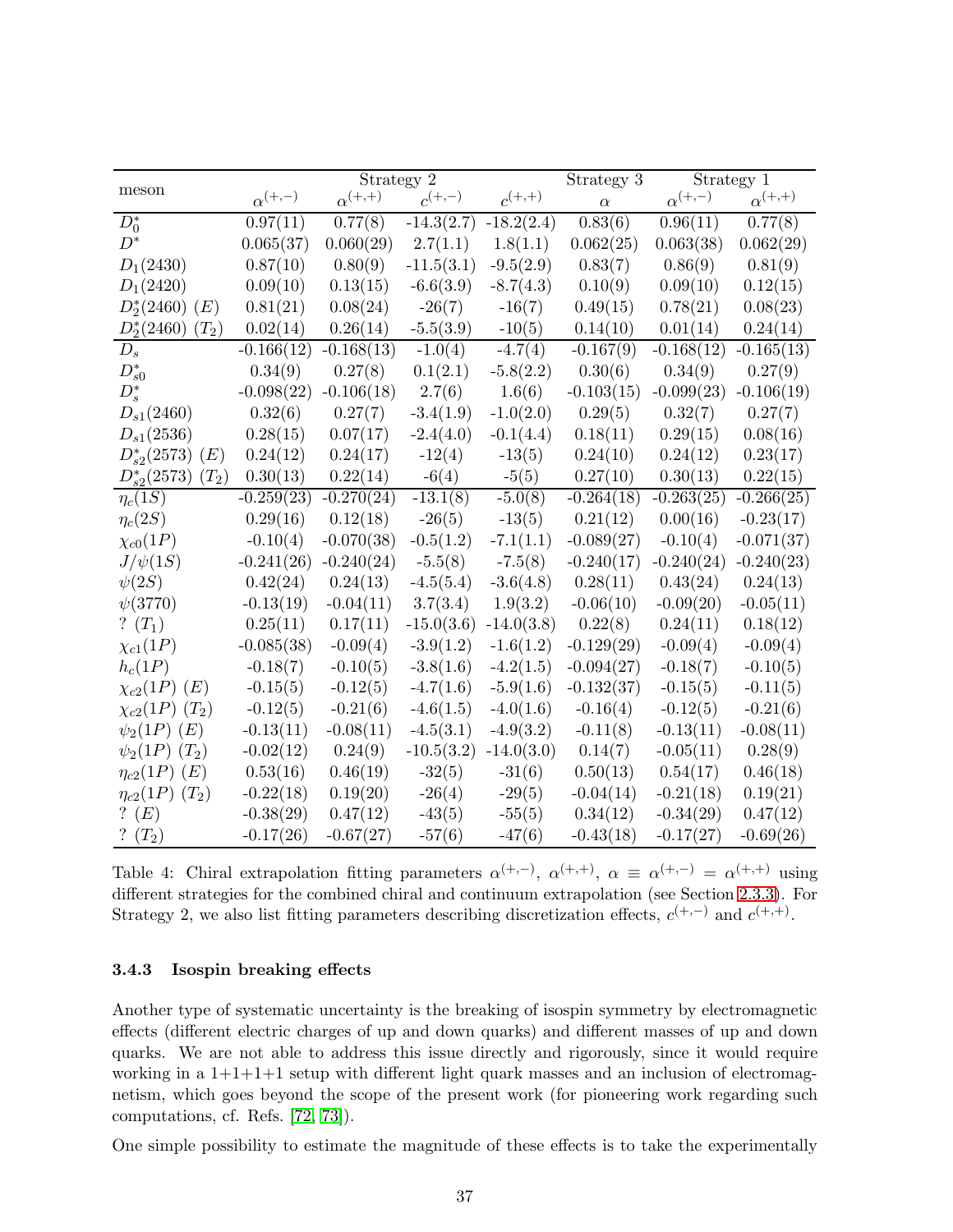known difference of the masses of the charged and neutral D mesons, which is  $\mathcal{O}(5)$  MeV. Alternatively, we try to largely eliminate these effects by performing tuning of the strange and charm quark masses with either the neutral or the charged  $\pi$ , K and D meson masses. As discussed in Section [2.3.2](#page-8-0) and as indicated by the perfect agreement of our lattice results for e.g.  $D_s$ ,  $\eta_c(1S)$  and  $J/\psi(1S)$ , we estimate the remaining systematic errors to be well beyond 5 MeV, which is negligible compared to the statistical errors and the fitting range uncertainties. As an example, we note that in the case of the  $D^*$  meson (see Table [5\)](#page-39-0), our crude method of estimating the splitting between the charged and neutral meson masses by comparing results from different input  $\pi$ , K and D meson masses for the strange and charm quark masses tuning, gives 4 MeV, as compared to the approximately 3.3 MeV experimental splitting.

# <span id="page-38-0"></span>4 Conclusions

Our final results are collected in Table [5](#page-39-0) and in Figures [30,](#page-40-0) [31](#page-41-0) and [32.](#page-42-0) In Table [5,](#page-39-0) we list meson names,  $J^{\mathcal{P}(\mathcal{C})}$  quantum numbers, experimental results according to the PDG [\[1\]](#page-44-0) and our lattice QCD results, for which we show mean values, statistical errors, uncertainties associated with the choice of the fitting range and total errors (statistical errors and fitting range uncertainties combined in quadrature). For states with total angular momentum  $J = 2$ , always two numerical results are available, one from the E representation, the other from the  $T_2$  representation. In all cases, these results are compatible within errors. As final results we use the ones from the E representation, because for those, contamination by  $J = 3$  states is excluded. Similarly, in Figures [30,](#page-40-0) [31](#page-41-0) and [32,](#page-42-0) we summarize and compare our lattice QCD results (dark colored boxes represent statistical, light colored boxes total errors) to experimental results (gray boxes with black edges).

### 4.1 D mesons (charm-light mesons)

The D meson  $(J^{\mathcal{P}}=0^-)$ , i.e. the lightest charm-light meson, plays a special role in our computation. The  $(+,-)$  lattice QCD results are used to tune the valence charm quark mass and, hence, cannot be considered as predictions. The corresponding  $(+, +)$  results are in excellent agreement with experiment (cf. the first two lines in Table [5\)](#page-39-0), which is a convincing test of universality, but again they are not lattice QCD predictions of the  $D^0$  and  $D^{\pm}$  meson masses. Moreover, we do not quote fitting interval uncertainties, since the effective mass plateaus for this state are extremely long and clear and the resulting uncertainties are, hence, negligible. The latter is one of the reasons for using this state for the valence charm quark mass tuning procedure discussed in Section [2.3.2.](#page-8-0)

For  $D^*$  ( $J^{\mathcal{P}} = 1^-$ ) as well as for  $D_0^*(2400)$  and  $D_1(2430)$  ( $J^{\mathcal{P}} = 0^+$  and  $1^+$ ; both  $j \approx 1/2$ , where  $i$  denotes the total angular momentum of the light degrees of freedom), we find agreement with experiment. Since the latter two states are quite unstable, a more rigorous coumputation of their masses (and also widths) would require to treat them as resonances and use e.g. the Lüscher's method in combination with suitable four-quark creation operators. Such a computation, however, is significantly more challenging and computer time consuming than the methods used in this work, which are based on creation operators of quark-antiquark type only. A recent exploratory resonance study of  $D_0^*(2400)$  and  $D_1(2430)$  using a single lattice spacing  $(a \approx 0.124 \text{ fm})$ and a single pion mass ( $m_{\pi} \approx 266 \,\text{MeV}$ ) can be found in Ref. [\[29\]](#page-45-14).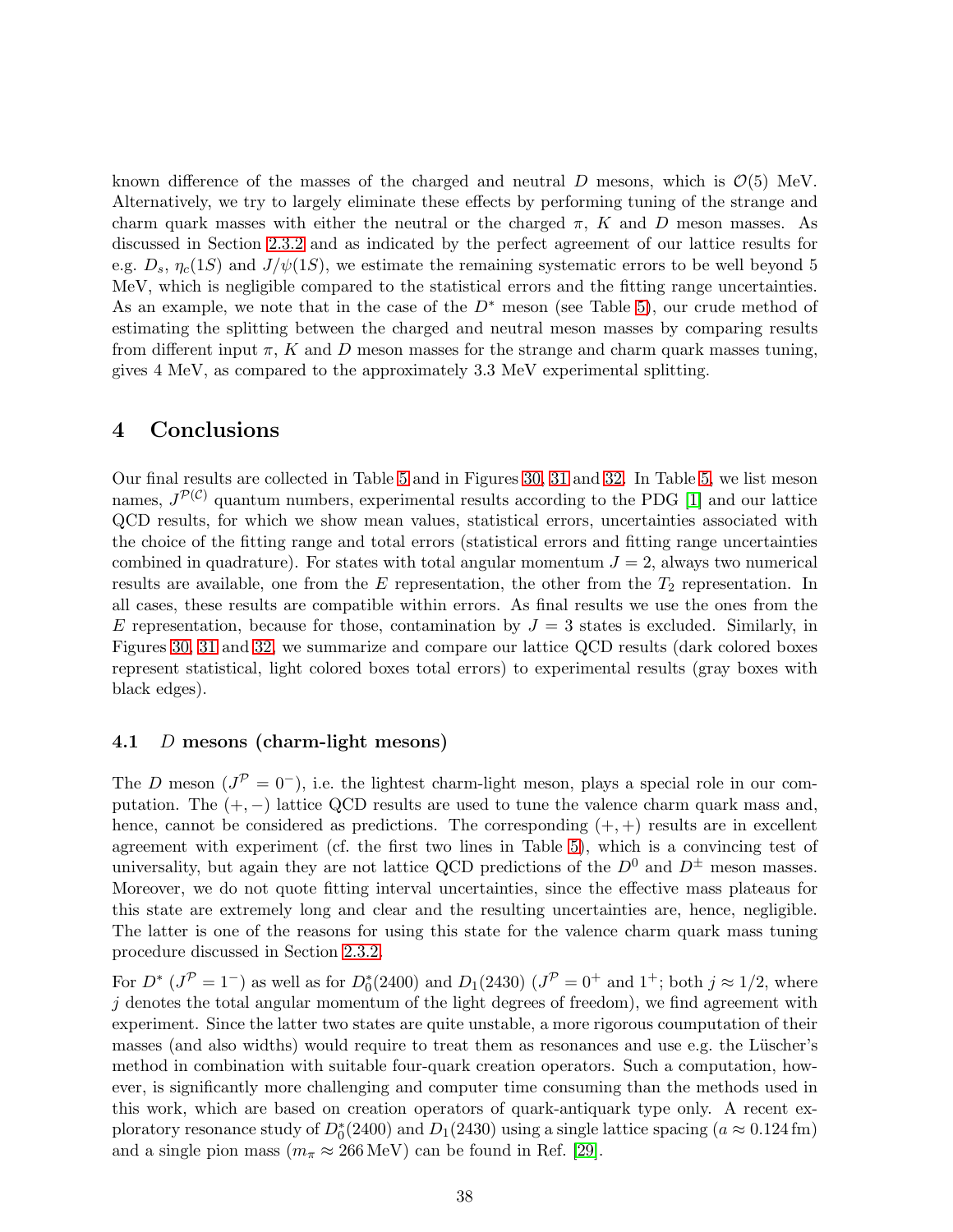<span id="page-39-0"></span>

|                                        | $J^{\mathcal{P}(\mathcal{C})}$ | experiment               | lattice   | stat.       | fitting                       | total  |       |
|----------------------------------------|--------------------------------|--------------------------|-----------|-------------|-------------------------------|--------|-------|
| name                                   |                                | (PDG)                    | QCD       | error       | $\ensuremath{\textup{error}}$ | error  |       |
| $D^0$<br>$((+,+)$ discr.)              | $0-$                           | 1.86484(5)               | 1.8651    | 0.0033      |                               | 0.0033 | (A)   |
| $D^{\pm}$<br>$((+,+)$ discr.)          | $0-$                           | 1.86961(9)               | 1.8699    | 0.0033      |                               | 0.0033 | (A)   |
| $D_0^*(2400)^0$                        | $0^+$                          | 2.318(29)                | $2.325\,$ | $0.010\,$   | $\,0.012\,$                   | 0.016  |       |
| $D_0^*(2400)^{\pm}$                    | $0^+$                          | 2.403(40)                | 2.330     | 0.010       | 0.012                         | 0.016  |       |
| $D^{*}(2007)^{0}$                      | $1-$                           | 2.00697(8)               | 2.027     | 0.007       | $0.015\,$                     | 0.017  |       |
| $D^*(2010)^{\pm}$                      | $1-$                           | 2.01027(5)               | 2.031     | 0.007       | $0.015\,$                     | 0.017  |       |
| $D_1(2430)^0$<br>$(j \approx 1/2)$     | $1^+$                          |                          | 2.464     | $0.015\,$   | 0.007                         | 0.017  |       |
| $D_1(2430)^{\pm}$<br>$(j \approx 1/2)$ | $1^+$                          | 2.427(40)                | 2.468     | $0.015\,$   | 0.007                         | 0.017  |       |
| $D_1(2420)^0$<br>$(j \approx 3/2)$     | $1^+$                          | 2.4214(6)                | 2.631     | $0.022\,$   | 0.047                         | 0.052  | (B)   |
| $D_1(2420)^{\pm}$<br>$(j \approx 3/2)$ | $1^+$                          | 2.4232(24)               | 2.636     | $\,0.022\,$ | 0.047                         | 0.052  | (B)   |
| $D_2^*(2460)^0$<br>$(E \text{ rep.})$  | $2^+$                          | 2.4626(6)                | 2.743     | 0.030       | 0.083                         | 0.088  | (B)   |
| $D_2^*(2460)^{\pm}$<br>$(E$ rep.)      | $2^+$                          | 2.4643(16)               | 2.747     | $0.030\,$   | 0.083                         | 0.088  | (B)   |
| $D_s$                                  | $0-$                           | $1.96830(\overline{10})$ | 1.9679    | 0.0027      | 0.0020                        | 0.0034 |       |
| $D_{s0}^*(2317)$                       | $0^+$                          | 2.3177(6)                | $2.390\,$ | 0.011       | 0.021                         | 0.024  | (C)   |
| $D_s^*$                                | $1-$                           | 2.1121(4)                | 2.123     | 0.0038      | 0.010                         | 0.011  |       |
| $D_{s1}(2460)$<br>$(j \approx 1/2)$    | $1^+$                          | 2.4595(6)                | 2.556     | 0.010       | 0.006                         | 0.012  | (C)   |
| $(j \approx 3/2)$<br>$D_{s1}(2536)$    | $1^+$                          | 2.53511(6)               | 2.617     | $0.022\,$   | 0.085                         | 0.088  |       |
| $D_{s2}^*(2573)$<br>$(E \text{ rep.})$ | $2^+$                          | 2.5719(8)                | $2.734\,$ | 0.025       | 0.079                         | 0.083  |       |
| $\eta_c(1S)$                           | $0^{-+}$                       | 2.9836(6)                | 2.983     | $0.005\,$   | 0.0008                        | 0.006  |       |
| $\eta_c(2S)$                           | $0^{-+}$                       | 3.6392(12)               | 3.741     | 0.028       | 0.039                         | 0.048  |       |
| $\chi_{c0}(1P)$                        | $0^{++}$                       | 3.41475(31)              | 3.413     | 0.007       | 0.007                         | 0.010  |       |
| $J/\psi(1S)$                           | $1^{--}$                       | 3.09692(1)               | $3.096\,$ | $0.005\,$   | 0.0012                        | 0.006  |       |
| $\psi(2S)$                             | $1^{--}$                       | 3.68611(1)               | 3.647     | $0.030\,$   | 0.040                         | 0.050  |       |
| $\psi(3770)$                           | $1^{--}$                       | 3.77315(33)              | 3.833     | $0.020\,$   | 0.026                         | 0.033  |       |
| ? $(T_1 \text{ rep.})$                 | $1^{--}$                       |                          | 3.951     | $0.022\,$   | 0.028                         | 0.036  | (D,E) |
| $(T_1 \text{ rep.})$                   | $3^{--}$                       |                          |           |             |                               |        | (D,E) |
| $\chi_{c1}(1P)$                        | $1^{++}$                       | 3.51066(7)               | $3.513\,$ | 0.007       | 0.014                         | 0.016  |       |
| $h_c(1P)$                              | $1^{+-}$                       | 3.52538(11)              | 3.536     | 0.009       | 0.012                         | 0.015  |       |
| $\chi_{c2}(1P)$ ( <i>E</i> rep.)       | $2^{++}$                       | 3.55620(9)               | $3.565\,$ | $0.009\,$   | 0.028                         | 0.029  |       |
| $\psi_2(1P)$ ( <i>E</i> rep.)          | $2^{--}$                       |                          | 3.885     | 0.019       | 0.028                         | 0.034  | (D)   |
| $\eta_{c2}(1P)$ ( <i>E</i> rep.)       | $2^{-+}$                       |                          | 4.023     | 0.029       | 0.085                         | 0.090  | (D)   |

Table 5: Summary of our lattice QCD results for  $D$  meson,  $D_s$  meson and charmonium masses in GeV (central value, statistical error, fitting range uncertainty, total error). For comparison, we also list experimental results according to the PDG [\[1\]](#page-44-0). (A) Since the  $(+, -)$  D meson mass is used for valence charm quark mass tuning, not a prediction, just a check of universality of our two discretizations  $(+, -)$  and  $(+, +)$ . (B) Discrepancy of  $\approx 3...4\sigma$  to experiment, presumably due to contamination by excited states. (C) Discrepancy of  $\approx 3...8\,\sigma$  to experiment, presumably an indication that both  $D_{s0}^*(2317)$  and  $D_{s1}(2460)$  have a non- $q\bar{q}$ -like structure. (D) Our theoretical prediction, no established experimental counterpart available. (E) No clear assignment of total angular momentum possible,  $J = 1$  favored, but  $J = 3$  not completely ruled out. A candidate for an experimental result for the third  $J^{\mathcal{PC}} = 1^{--}$  excitation is  $\psi(4040)$  with mass  $4.039(1)$  GeV.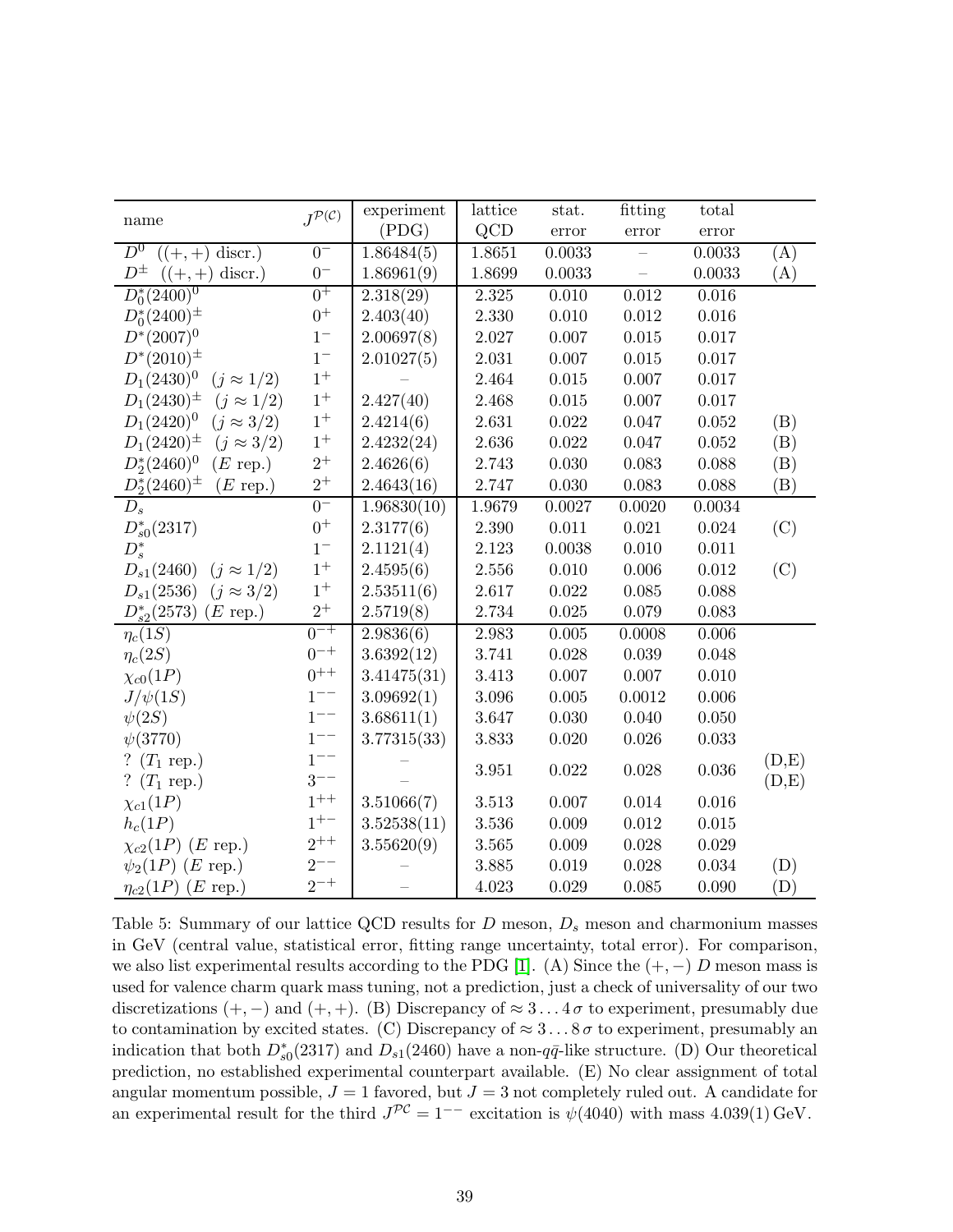<span id="page-40-0"></span>

Figure 30: Chirally and continuum extrapolated lattice QCD results for D mesons (dark colored boxes represent statistical, light colored boxes total errors; dark red/pink corresponds to  $\mathcal{P} = +$ , blue/light blue to  $\mathcal{P} = -$ ) compared to experimental results (black/gray boxes).

The resulting masses for the remaining two extracted states,  $D_1(2420)$  and  $D_2^*(2460)$   $(J^{\mathcal{P}} = 1^+$ and  $2^+$ ; both  $j \approx 3/2$ , are around  $3...4\sigma$  above the experimental results<sup>[7](#page-40-1)</sup>. We attribute this discrepancy to technical problems, in particular a not sufficently optimized choice of the meson creation operators (cf. the  $E$  and  $T_2$  segments of Table [2\)](#page-5-0) and thus a contamination of effective mass plateaus by excited states. This is indicated by our procedure to determine the fitting range uncertainties, which exhibits a systematic decrease of the extracted meson masses when using fitting intervals starting at increasingly larger temporal separations. Before an unambigous plateau is reached, the signal is lost in statistical noise. This interpretation is additionally supported when considering only gauge link ensembles with the finest lattice spacing (D ensembles). There, it is easier to identify effective mass plateaus, because a given temporal range in physical units corresponds to a larger number of discrete lattice separations. A chiral extrapolation from the D ensembles only results in masses compatible with experiment for both  $D_1(2420)$  and  $D_2^*(2460)$ .

### 4.2  $D_s$  mesons (charm-strange mesons)

The overall picture for charm-strange mesons is quite similar. We have obtained very robust results for the  $D_s$  ( $J^{\mathcal{P}} = 0^-$ ) and the  $D_s^*$  ( $J^{\mathcal{P}} = 1^-$ ) in perfect agreement with experiment. For  $D_{s0}^*$  and  $D_{s1}(2460)$   $(J^{\mathcal{P}}=0^+$  and  $1^+$ ; both  $j \approx 1/2$ ), our resulting lattice QCD masses are significantly above their experimental counterparts with fitting range uncertainties which

<span id="page-40-1"></span><sup>7</sup> In this context, it is interesting to note that we have observed a very similar behavior for the corresponding  $j \approx 3/2$  B mesons [\[67\]](#page-48-6).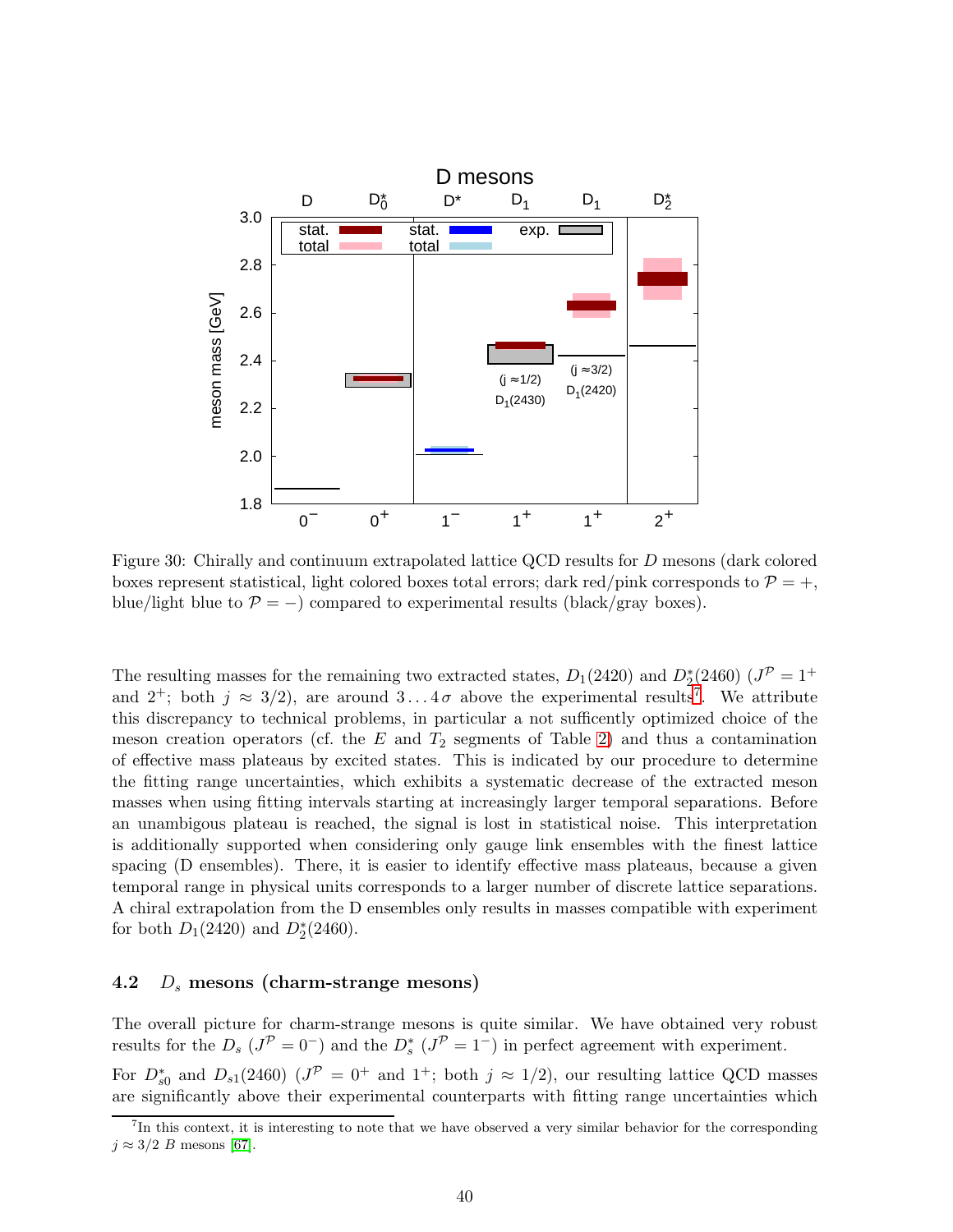<span id="page-41-0"></span>

Figure 31: Chirally and continuum extrapolated lattice QCD results for  $D_s$  mesons (dark colored boxes represent statistical, light colored boxes total errors; dark red/pink corresponds to  $\mathcal{P} = +$ , blue/light blue to  $\mathcal{P} = -$ ) compared to experimental results (black/gray boxes).

seem to be well controlled. Similar discrepancies to experimental results have been found in other lattice QCD studies based on quark-antiquark creation operators [\[16\]](#page-45-2) and in quark model calculations [\[5\]](#page-44-4). A possible explanation could be that both the  $D_{s0}^*$  and the  $D_{s1}(2460)$  have a structure quite different from an ordinary quark-antiquark pair, e.g. a mesonic molecule or a diquark-antidiquark structure (cf. e.g. [\[74,](#page-48-13) [75\]](#page-48-14) where such scenarios are discussed theoretically). It would be interesting to include corresponding four-quark creation operators into our lattice QCD computation and to see whether the masses of these two states decrease and the associated eigenvector components indicate a sizable four-quark contribution. In a recent lattice QCD study using both two- and four-quark creation operators, strong evidence has been presented that four-quark creation operators are essential to properly resolve these states [\[35\]](#page-46-5).

The resulting masses for the remaining two extracted states,  $D_{s1}(2536)$  and  $D_{s2}^*(2573)$   $(J^{\mathcal{P}}=1^+$ and  $2^+$ ; both  $j \approx 3/2$ , are slightly above the experimental results, but still compatible within the total errors. Analogous to the corresponding D mesons, we expect that an optimization of the meson creation errors could help to reduce the rather large fitting range uncertainty and thus lead to more precise predictions.

### 4.3 Charmonium (charm-charm mesons)

We were able to determine the masses of several states rather precisely and in excellent agreement with experimental results, including the  $\eta_c(1S)$ ,  $\chi_{c0}(1P)$ ,  $J/\psi(1S)$ ,  $\chi_{c1}(1P)$ ,  $h_c(1P)$  and  $\chi_{c2}(1P)$ (the ground states in the sectors  $J^{PC} = 0^{-+}, 0^{++}, 1^{--}, 1^{++}, 1^{+-}, 2^{++}$ ). For the masses of the excited states  $\eta_c(2S)$   $(J^{PC}=0^{-+})$  and  $\psi(2S)$ ,  $\psi(3770)$  (both  $J^{PC}=1^{--}$ ), the total errors are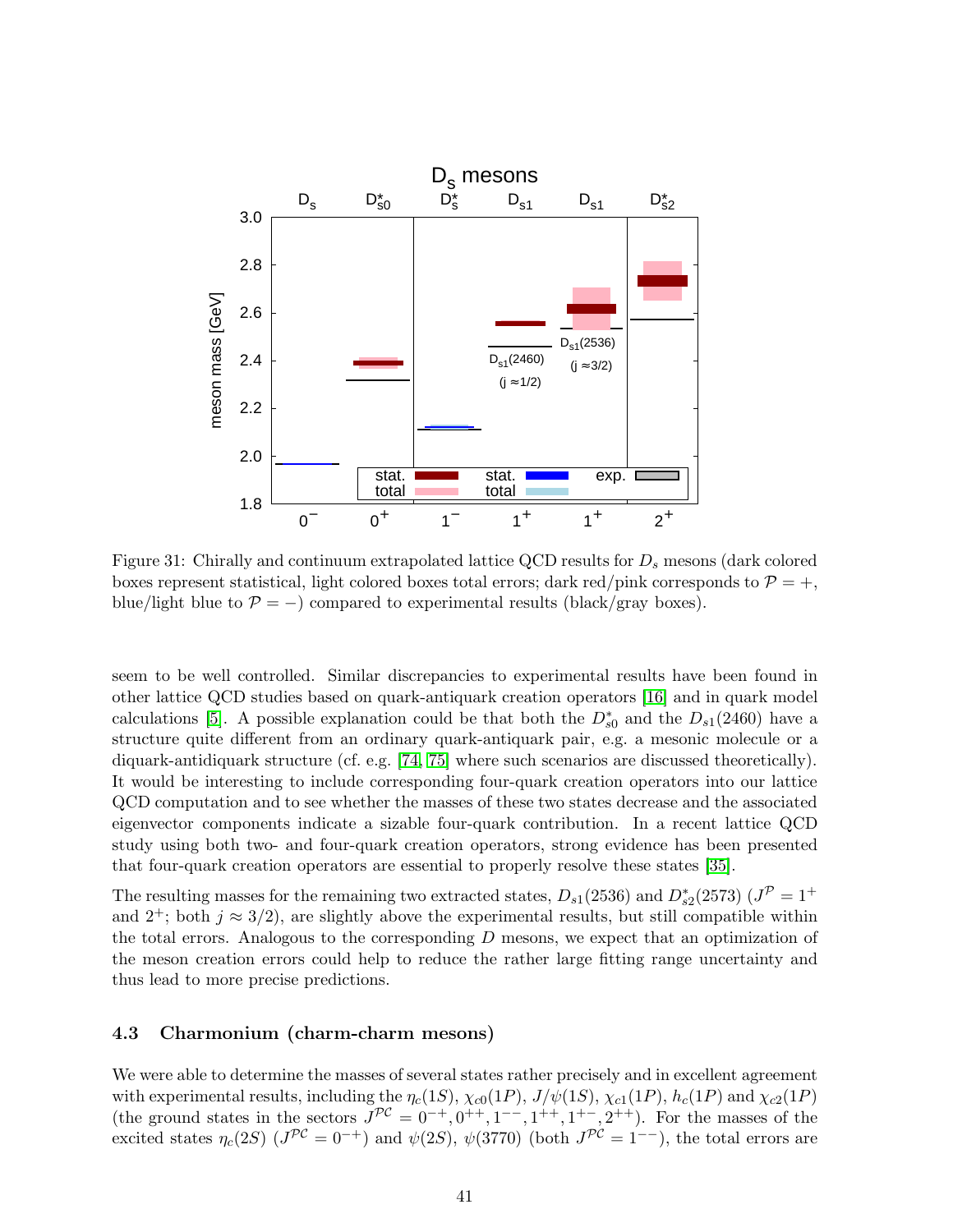<span id="page-42-0"></span>

Figure 32: Chirally and continuum extrapolated lattice QCD results for charmonium (dark colored boxes represent statistical, light colored boxes total errors; dark red/pink corresponds to  $P = +$ , blue/light blue to  $P = -$ ) compared to experimental results (black/gray boxes).

larger, but results are consistent with experiment.

We were also able to predict three states, which have no established experimental counterparts yet:  $\eta_{c2}(1P)$  ( $J^{\mathcal{PC}}=2^{-+}$ ),  $\psi_2(1P)$  ( $J^{\mathcal{PC}}=2^{--}$ ) and a state with either  $J^{\mathcal{PC}}=1^{--}$  or  $J^{\mathcal{PC}}=$ 3<sup>--</sup>. For the latter, we favour to interpret it as the third excitation in the  $J^{\mathcal{PC}}=1^{--}$  sector, as discussed in Section [3.3.2.](#page-27-1) These predictions are qualitatively similar to those from another recent lattice QCD study using only a single unphysically heavy  $u/d$  quark mass ( $m_{\pi} \approx 396 \text{ MeV}$ ) and a single lattice spacing [\[20\]](#page-45-6) and with a calculation based on Dyson-Schwinger/Bethe-Salpeter equations [\[7\]](#page-44-6). It should be noted that the fitting range uncertainties for these three predictions are comparably large. Therefore, the possibility of contamination by excited states cannot be fully excluded. We compare our results with corresponding chiral extrapolations from D ensemble data only, where effective mass plateaus can be identified most reliably. We find agreement in all three cases, which is reassuring and indicates that the total errors quoted in Table [5](#page-39-0) realistically reflect the uncertainties of these three predictions.

### 4.4 Summary and outlook

We have computed the low-lying  $D$  meson,  $D_s$  meson and charmonium spectra using Wilson twisted mass lattice QCD with  $2+1+1$  flavors of sea quarks and meson creation operators of quark-antiquark type. We were able to determine 5 D meson masses, 6  $D_s$  meson masses and 12 charmonium masses, where three of the latter are theoretical predictions with no currently existing or clearly identified experimental counterparts. We have performed computations on nine different gauge link ensembles at three different lattice spacings in the range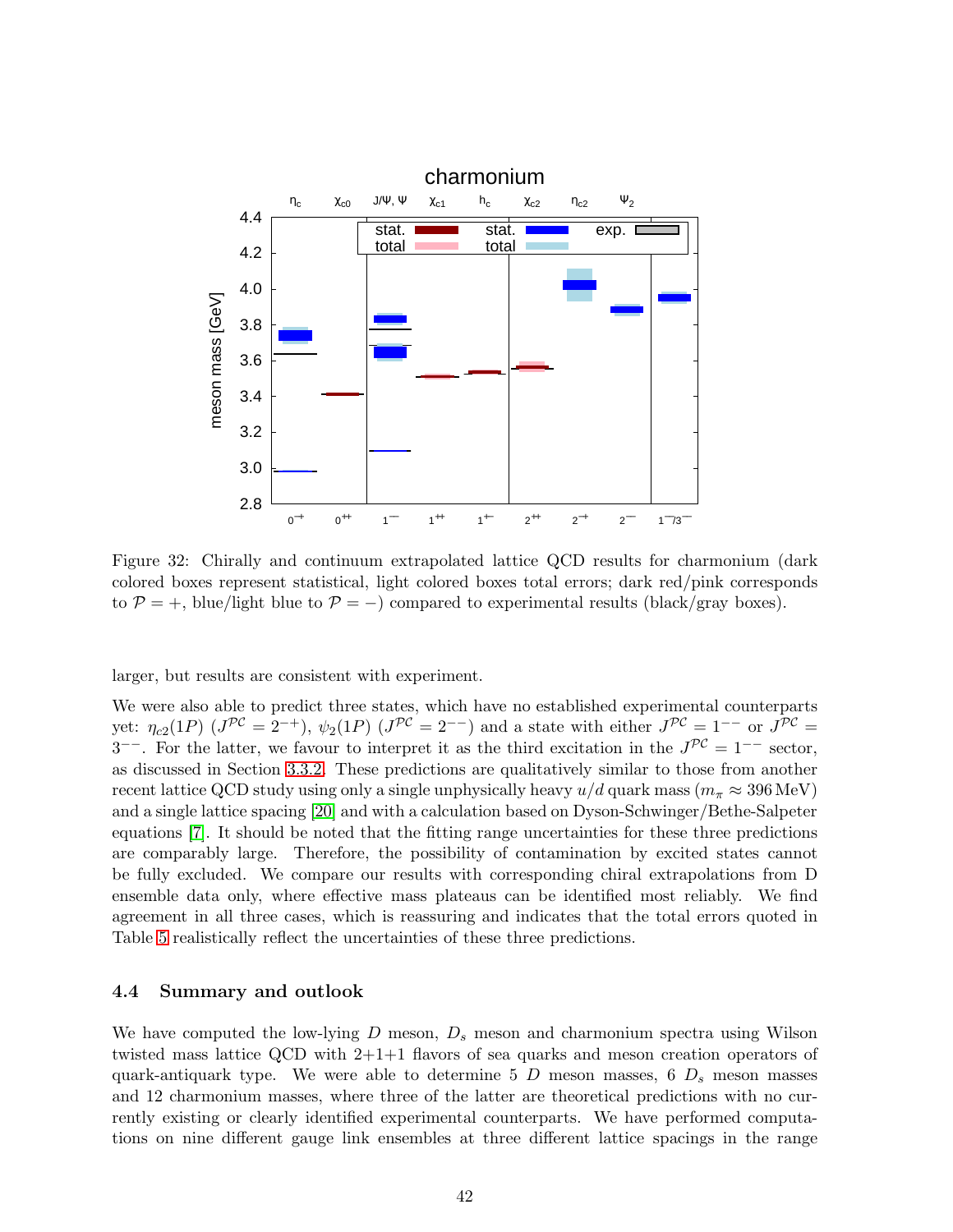$a \approx 0.0619...0.0885$  fm and pion masses  $m_{\pi} \approx 224...468$  MeV. Moreover, all computations have been done with two different valence quark discretizations. Using the resulting 18 mass values for each meson state allowed us to perform combined continuum and chiral extrapolations. These extrapolations seem to be very solid and trustworthy as e.g. demonstrated by the corresponding plots for  $D_s$  and  $\eta_c(1S)$  (which have very small statistical errors; cf. Figure [9](#page-20-0) and Figure [15\)](#page-25-0). Similarly, we have performed computations also with two slightly different values of the valence strange quark mass as well as of the valence charm quark mass for each meson state. This allowed us not only to tune these quark masses precisely to their physical values, but also to crudely estimate electromagnetic effects. Finally, by comparison with analogous computations on another ensemble with rather small volume, we were able to demonstrate that finite volume effects are negligible. The masses collected in Table [5](#page-39-0) and in Figures [30,](#page-40-0) [31](#page-41-0) and [32](#page-42-0) are listed and shown with a total error accounting for all these effects and, hence, can be compared to existing or future experimental data in a direct and meaningful way.

We were also able to clearly distinguish the two close-by  $J^{\mathcal{P}} = 1^+$  D meson states  $D_1(2430)$ and  $D_1(2420)$  and the two analogous  $D_s$  meson states  $D_{s1}(2460)$  and  $D_{s1}(2536)$  according to their light total angular momentum  $j \approx 1/2$  and  $j \approx 3/2$ . This is not only important when comparing with experimental results, but also when studying semileptonic decays  $B \to D^{**}$ , where  $D^{**} = \{D_0^*(2400), D_1(2430), D_1(2420), D_2^*(2460)\}\.$  Such decays are of particular interest, because there is a long standing conflict between theory and experiment (QCD sum rules, model calculations), the so-called 1/2 versus 3/2 puzzle [\[76\]](#page-48-15). Recently, decays  $B \to D_0^*$  and  $B \to D_2^*$  have been studied on the same gauge link ensembles for the first time with non-static b and c quarks [\[77,](#page-49-0) [78\]](#page-49-1). Using the same techniques and the results on  $D_1(2430)$  and  $D_1(2420)$ presented in this work will allow to also include  $B \to D_1$ . This in turn should provide important insights regarding the 1/2 versus 3/2 puzzle from theoretical methods based on first principles.

Our future plans are mainly focused on studying specific  $D$  mesons,  $D_s$  mesons or charmonium states with a larger set of creation operators, including in particular four-quark operators of either mesonic molecule, diquark-antidiquark or two-meson type. Existing lattice QCD studies [\[28,](#page-45-13) [29,](#page-45-14) [30,](#page-46-0) [31,](#page-46-1) [32,](#page-46-2) [33,](#page-46-3) [34,](#page-46-4) [35,](#page-46-5) [36,](#page-46-6) [37\]](#page-46-7) strongly indicate that such techniques are mandatory for a rigorous treatment of certain mesons, e.g. the tetraquark candidates  $D_{s0}^*(2317)$  and  $D_{s1}(2460)$ . We are currently in the process of developing such techniques, in particular to efficiently compute corresponding correlation matrix elements [\[38,](#page-46-8) [39,](#page-46-9) [40\]](#page-46-10).

# Acknowledgments

It is a pleasure to thank V. O. Galkin for many useful discussions. Moreover, we acknowledge useful conversations with J. Berlin, B. Blossier, F. Giacosa, M. F. M. Lutz, O. Pène, D. H. Rischke and R. Sommer.

M.K. and M.W. acknowledge support by the Emmy Noether Programme of the DFG (German Research Foundation), grant WA 3000/1-1.

This work was supported in part by the Helmholtz International Center for FAIR within the framework of the LOEWE program launched by the State of Hesse.

K.C. was supported in part by the Deutsche Forschungsgemeinschaft (DFG), project nr. CI 236/1-1 (Sachbeihilfe).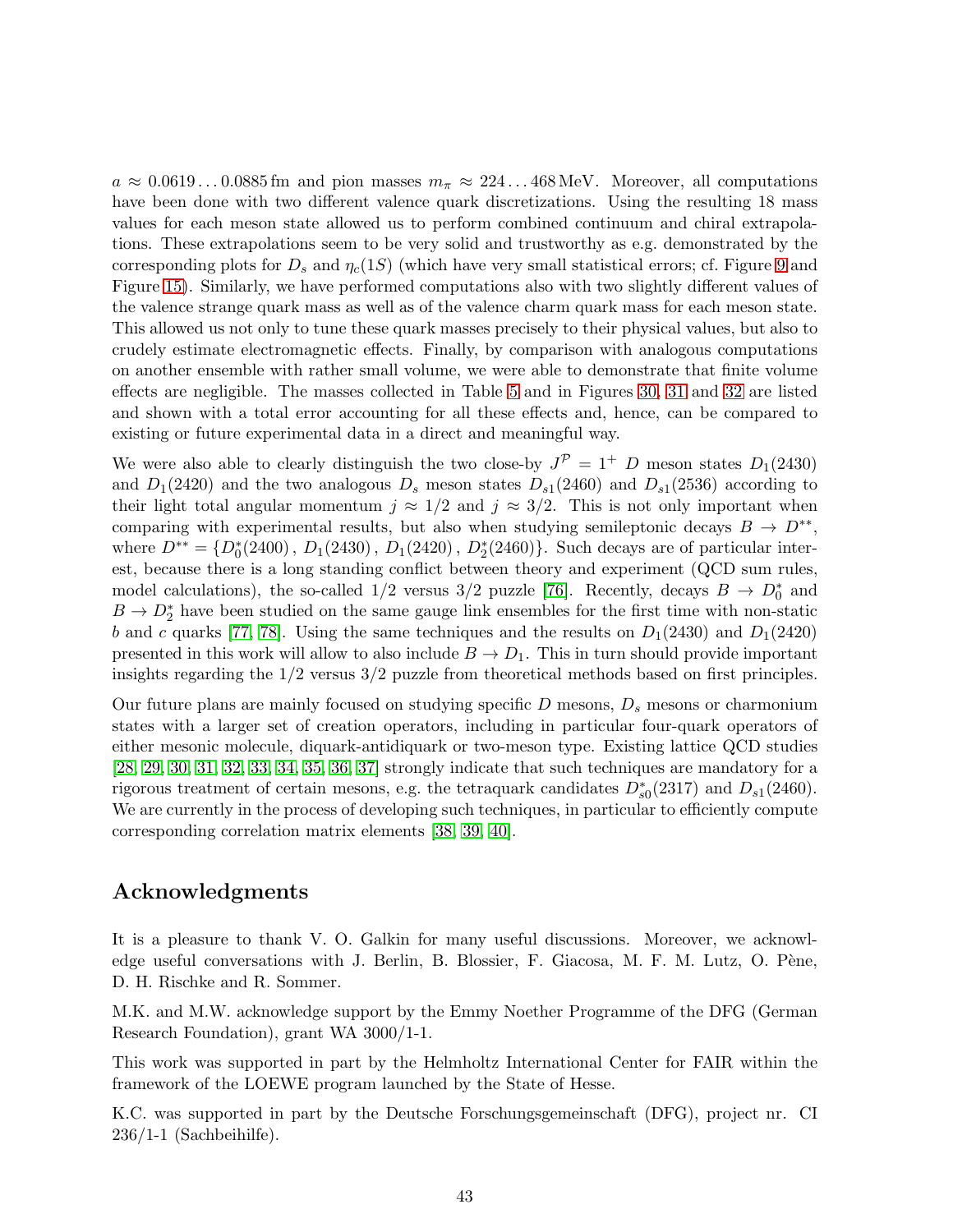Calculations on the LOEWE-CSC and on the on the FUCHS-CSC high-performance computer of the Frankfurt University were conducted for this research. We would like to thank HPC-Hessen, funded by the State Ministry of Higher Education, Research and the Arts, for programming advice.

# <span id="page-44-0"></span>References

- [1] K. A. Olive et al. [Particle Data Group], "2014 Review of particle physics," Chin. Phys. C, 38, 090001 (2014).
- <span id="page-44-1"></span>[2] B. Aubert *et al.* [BaBar Collaboration], "Observation of a narrow meson decaying to  $D_s^+\pi^0$ at a mass of  $2.32 \,\text{GeV}/c^2$ ," Phys. Rev. Lett. **90**, 242001 (2003) [hep-ex/0304021].
- <span id="page-44-2"></span>[3] D. Besson et al. [CLEO Collaboration], "Observation of a narrow resonance of mass 2.46 GeV/ $c^2$  decaying to  $D_s^{*+}\pi^0$  and confirmation of the  $D_{sJ}^{*}(2317)$  state," Phys. Rev. D 68, 032002 (2003) [hep-ex/0305100].
- <span id="page-44-3"></span>[4] S. K. Choi et al. [Belle Collaboration], "Observation of a narrow charmonium-like state in exclusive  $B^{\pm}$   $\rightarrow$   $K^{\pm}\pi^{+}\pi^{-}J/\Psi$  decays," Phys. Rev. Lett. **91**, 262001 (2003) [hepex/0309032].
- <span id="page-44-4"></span>[5] D. Ebert, R. N. Faustov and V. O. Galkin, "Heavy-light meson spectroscopy and Regge trajectories in the relativistic quark model," Eur. Phys. J. C 66, 197 (2010) [arXiv:0910.5612 [hep-ph]].
- <span id="page-44-5"></span>[6] W. I. Eshraim, F. Giacosa and D. H. Rischke, "Phenomenology of charmed mesons in the extended Linear Sigma Model," Eur. Phys. J. A 51, 112 (2015) [arXiv:1405.5861 [hep-ph]].
- <span id="page-44-6"></span>[7] C. S. Fischer, S. Kubrak and R. Williams, "Spectra of heavy mesons in the Bethe-Salpeter approach," Eur. Phys. J. A 51, 10 (2015) [arXiv:1409.5076 [hep-ph]].
- <span id="page-44-7"></span>[8] D. Mohler, "Recent progress in lattice calculations of properties of open-charm mesons," arXiv:1508.02753 [hep-lat].
- <span id="page-44-8"></span>[9] C. DeTar, "Charmonium spectroscopy from Lattice QCD," Int. J. Mod. Phys. Conf. Ser. 02, 31 (2011) [arXiv:1101.0212 [hep-lat]].
- <span id="page-44-10"></span><span id="page-44-9"></span>[10] S. Prelovsek, "Lattice studies of charmonia and exotics," arXiv:1508.07322 [hep-lat].
- [11] M. Wagner, S. Diehl, T. Kuske and J. Weber, "An introduction to lattice hadron spectroscopy for students without quantum field theoretical background," arXiv:1310.1760 [heplat].
- <span id="page-44-11"></span>[12] J. J. Dudek, R. G. Edwards, N. Mathur and D. G. Richards, "Charmonium excited state spectrum in lattice QCD," Phys. Rev. D 77, 034501 (2008) [arXiv:0707.4162 [hep-lat]].
- <span id="page-44-12"></span>[13] S. J. Dong et al., "The charmed-strange meson spectrum from overlap fermions on domain wall dynamical fermion configurations," PoS Lattice 2009, 090 (2009) [arXiv:0911.0868 [hep-ph]].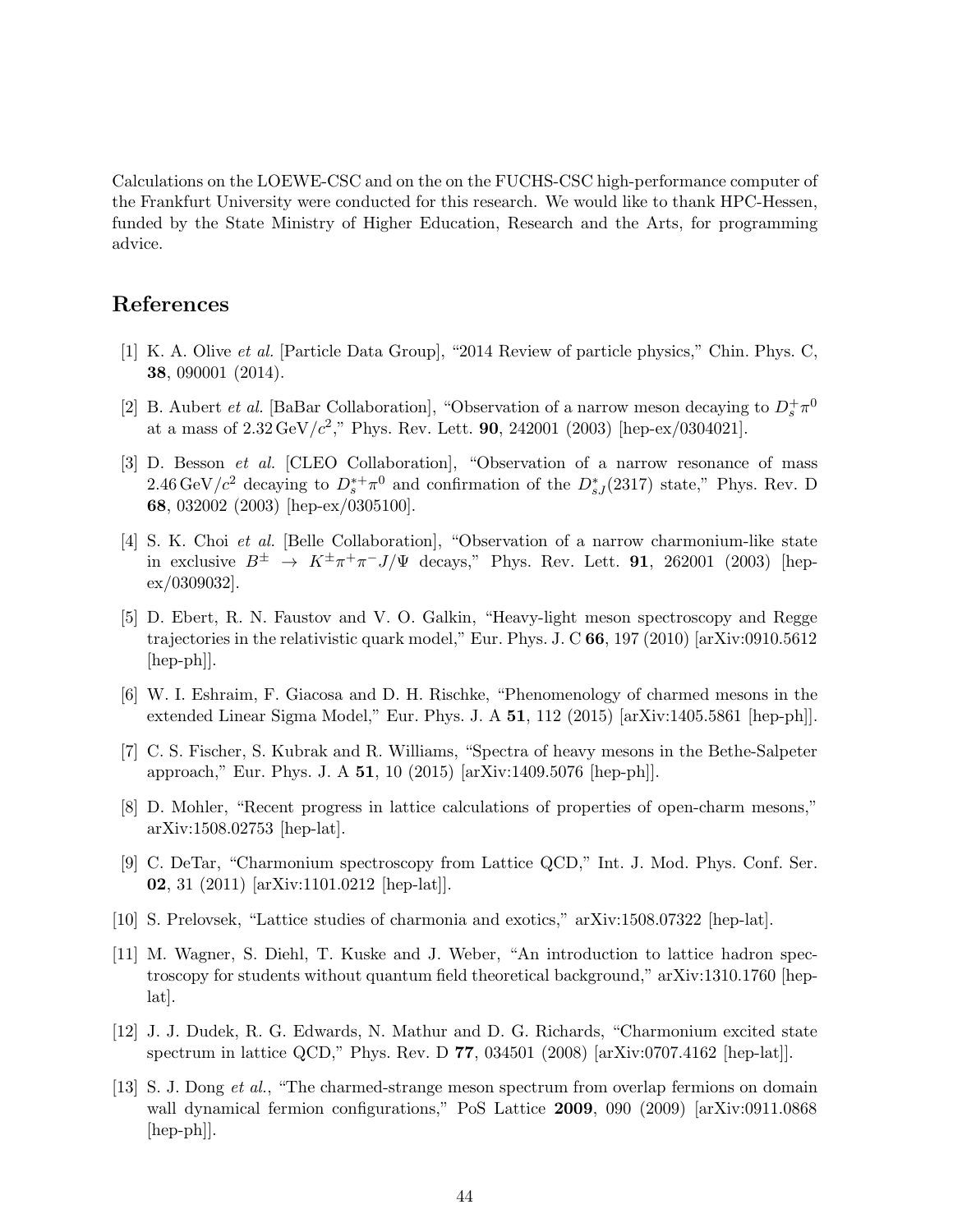- <span id="page-45-1"></span><span id="page-45-0"></span>[14] T. Burch et al., "Quarkonium mass splittings in three-flavor lattice QCD," Phys. Rev. D 81, 034508 (2010) [arXiv:0912.2701 [hep-lat]].
- [15] J. J. Dudek, R. G. Edwards, M. J. Peardon, D. G. Richards and C. E. Thomas, "Toward the excited meson spectrum of dynamical QCD," Phys. Rev. D 82, 034508 (2010) [arXiv:1004.4930 [hep-ph]].
- <span id="page-45-3"></span><span id="page-45-2"></span>[16] D. Mohler and R. M. Woloshyn, "D and  $D_s$  meson spectroscopy," Phys. Rev. D 84, 054505 (2011) [arXiv:1103.5506 [hep-lat]].
- <span id="page-45-4"></span>[17] Y. Namekawa et al. [PACS-CS Collaboration], "Charm quark system at the physical point of 2+1 flavor lattice QCD," Phys. Rev. D 84, 074505 (2011) [arXiv:1104.4600 [hep-lat]].
- [18] G. Bali et al., "Spectra of heavy-light and heavy-heavy mesons containing charm quarks, including higher spin states for  $N_f = 2+1$ ," PoS LATTICE 2011, 135 (2011) [arXiv:1108.6147 [hep-lat]].
- <span id="page-45-5"></span>[19] G. S. Bali, S. Collins and C. Ehmann, "Charmonium spectroscopy and mixing with light quark and open charm states from  $n_F = 2$  lattice QCD," Phys. Rev. D 84, 094506 (2011) [arXiv:1110.2381 [hep-lat]].
- <span id="page-45-7"></span><span id="page-45-6"></span>[20] L. Liu et al. [Hadron Spectrum Collaboration], "Excited and exotic charmonium spectroscopy from lattice QCD," JHEP 1207, 126 (2012) [arXiv:1204.5425 [hep-ph]].
- <span id="page-45-8"></span>[21] Y. B. Yang et al. [CLQCD Collaboration], "Lattice study on  $\eta_{c2}$  and  $X(3872)$ ," Phys. Rev. D 87, 014501 (2013) [arXiv:1206.2086 [hep-lat]].
- [22] R. J. Dowdall et al., "Precise heavy-light meson masses and hyperfine splittings from lattice  $QCD$  including charm quarks in the sea," Phys. Rev. D 86, 094510 (2012) [arXiv:1207.5149 [hep-lat]].
- <span id="page-45-9"></span>[23] G. Bali, S. Collins and P. Perez-Rubio, "Charmed hadron spectroscopy on the lattice for  $N_f = 2 + 1$  flavours," J. Phys. Conf. Ser. 426, 012017 (2013) [arXiv:1212.0565 [hep-lat]].
- <span id="page-45-10"></span>[24] G. Moir et al., "Excited spectroscopy of charmed mesons from lattice QCD," JHEP 1305, 021 (2013) [arXiv:1301.7670 [hep-ph]].
- <span id="page-45-11"></span>[25] B. A. Galloway et al. [HPQCD collaboration], "Radial and orbital excitation energies of charmonium," PoS LATTICE 2014, 092 (2014) [arXiv:1411.1318 [hep-lat]].
- <span id="page-45-12"></span>[26] P. Perez-Rubio, S. Collins and G. S. Bali, "Charmed baryon spectroscopy and light flavor symmetry from lattice QCD," Phys. Rev. D 92, 034504 (2015) [arXiv:1503.08440 [hep-lat]].
- <span id="page-45-15"></span>[27] S. Prelovsek, C. B. Lang and D. Mohler, "Scattering phase shift and resonance properties on the lattice: an introduction," Bled Workshops in Physics, vol. 12, no. 1 [arXiv:1110.4520 [hep-ph]].
- <span id="page-45-13"></span>[28] M. Gong et al., "Study of the scalar charmed-strange meson  $D_{s0}^*(2317)$  with chiral fermions," PoS Lattice 2010, 106 (2014) [arXiv:1103.0589 [hep-lat]].
- <span id="page-45-14"></span>[29] D. Mohler, S. Prelovsek and R. M. Woloshyn, " $D\pi$  scattering and D meson resonances from lattice QCD," Phys. Rev. D 87, 034501 (2013) [arXiv:1208.4059 [hep-lat]].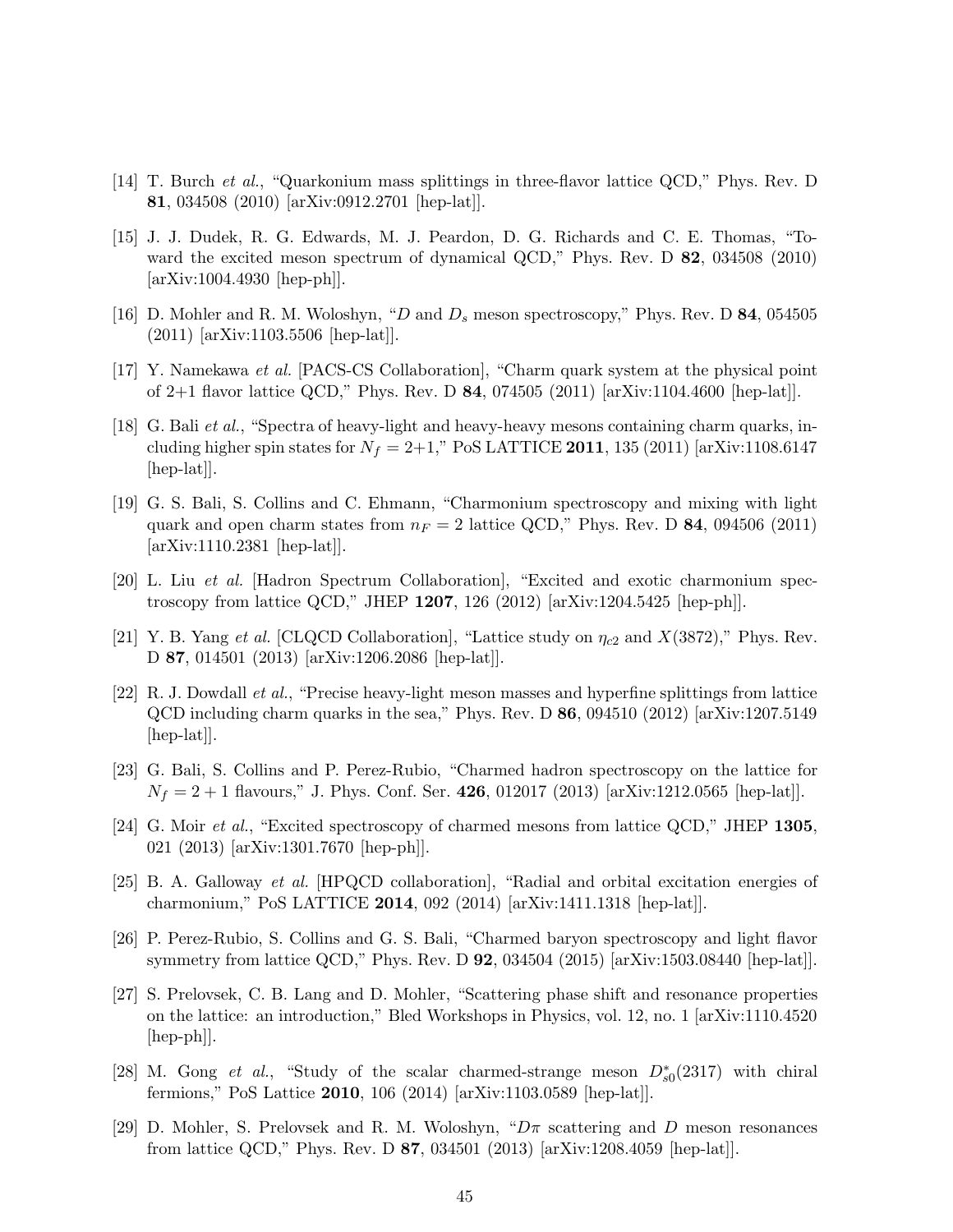- <span id="page-46-0"></span>[30] L. Liu et al., "Interactions of charmed mesons with light pseudoscalar mesons from lattice QCD and implications on the nature of the  $D_{s0}^*(2317)$ ," Phys. Rev. D 87, 014508 (2013) [arXiv:1208.4535 [hep-lat]].
- <span id="page-46-1"></span>[31] S. Prelovsek and L. Leskovec, "Evidence for  $X(3872)$  from  $DD^*$  scattering on the lattice," Phys. Rev. Lett. 111, 192001 (2013) [arXiv:1307.5172 [hep-lat]].
- <span id="page-46-2"></span>[32] S. Prelovsek and L. Leskovec, "Search for  $Z_c^+(3900)$  in the 1<sup>+-</sup> channel on the lattice," Phys. Lett. B 727, 172 (2013) [arXiv:1308.2097 [hep-lat]].
- <span id="page-46-3"></span>[33] D. Mohler *et al.*, " $D_{s0}^*(2317)$  meson and D meson-kaon scattering from lattice QCD," Phys. Rev. Lett. 111, 222001 (2013) [arXiv:1308.3175 [hep-lat]].
- <span id="page-46-4"></span>[34] Y. Ikeda *et al.* [HAL QCD Collaboration], "Charmed tetraquarks  $T_{cc}$  and  $T_{cs}$  from dynamical lattice QCD simulations," Phys. Lett. B 729, 85 (2014) [arXiv:1311.6214 [hep-lat]].
- <span id="page-46-5"></span>[35] C. B. Lang et al., " $D_s$  mesons with DK and D<sup>∗</sup>K scattering near threshold," Phys. Rev. D 90, 034510 (2014) [arXiv:1403.8103 [hep-lat]].
- <span id="page-46-6"></span>[36] S. Prelovsek, C. B. Lang, L. Leskovec and D. Mohler, "Study of the  $Z_c^+$  channel using lattice QCD," Phys. Rev. D 91, 014504 (2015) [arXiv:1405.7623 [hep-lat]].
- <span id="page-46-7"></span>[37] A. L. Guerrieri *et al.*, "Flavored tetraquark spectroscopy," PoS LATTICE 2014, 106 (2015) [arXiv:1411.2247 [hep-lat]].
- <span id="page-46-8"></span>[38] C. Alexandrou et al. [ETM Collaboration], "Lattice investigation of the scalar mesons  $a_0(980)$  and  $\kappa$  using four-quark operators," JHEP 1304, 137 (2013) [arXiv:1212.1418 [hep- $|hat||.$
- <span id="page-46-9"></span>[39] A. Abdel-Rehim *et al.*, "Investigation of the tetraquark candidate  $a_0(980)$ : technical aspects and preliminary results," PoS LATTICE 2014, 104 (2014) [arXiv:1410.8757 [hep-lat]].
- <span id="page-46-10"></span>[40] J. Berlin, A. Abdel-Rehim, C. Alexandrou, M. D. Brida, M. Gravina and M. Wagner, "Computation of correlation matrices for tetraquark candidates with  $J<sup>P</sup> = 0<sup>+</sup>$  and flavor structure  $q_1\bar{q}_2q_3\bar{q}_3$ ," arXiv:1508.04685 [hep-lat].
- <span id="page-46-11"></span>[41] M. Kalinowski and M. Wagner [ETM Collaboration], "Strange and charm meson masses from twisted mass lattice QCD," PoS ConfinementX, 303 (2012) [arXiv:1212.0403 [hep-lat]].
- <span id="page-46-12"></span>[42] M. Kalinowski and M. Wagner [ETM Collaboration], "Masses of mesons with charm valence quarks from  $2+1+1$  flavor twisted mass lattice QCD," Acta Phys. Polon. Supp. 6, 991 (2013) [arXiv:1304.7974 [hep-lat]].
- <span id="page-46-13"></span>[43] M. Kalinowski and M. Wagner [ETM Collaboration], "Twisted mass lattice computation of charmed mesons with focus on  $D^{**}$ ," PoS LATTICE 2013, 241 (2014) [arXiv:1310.5513 [hep-lat].
- <span id="page-46-14"></span>[44] K. Cichy, M. Kalinowski and M. Wagner, "Mass spectra of mesons containing charm quarks – continuum limit results from twisted mass fermions," PoS LATTICE 2015, 093 (2015) [arXiv:1510.07862 [hep-lat]].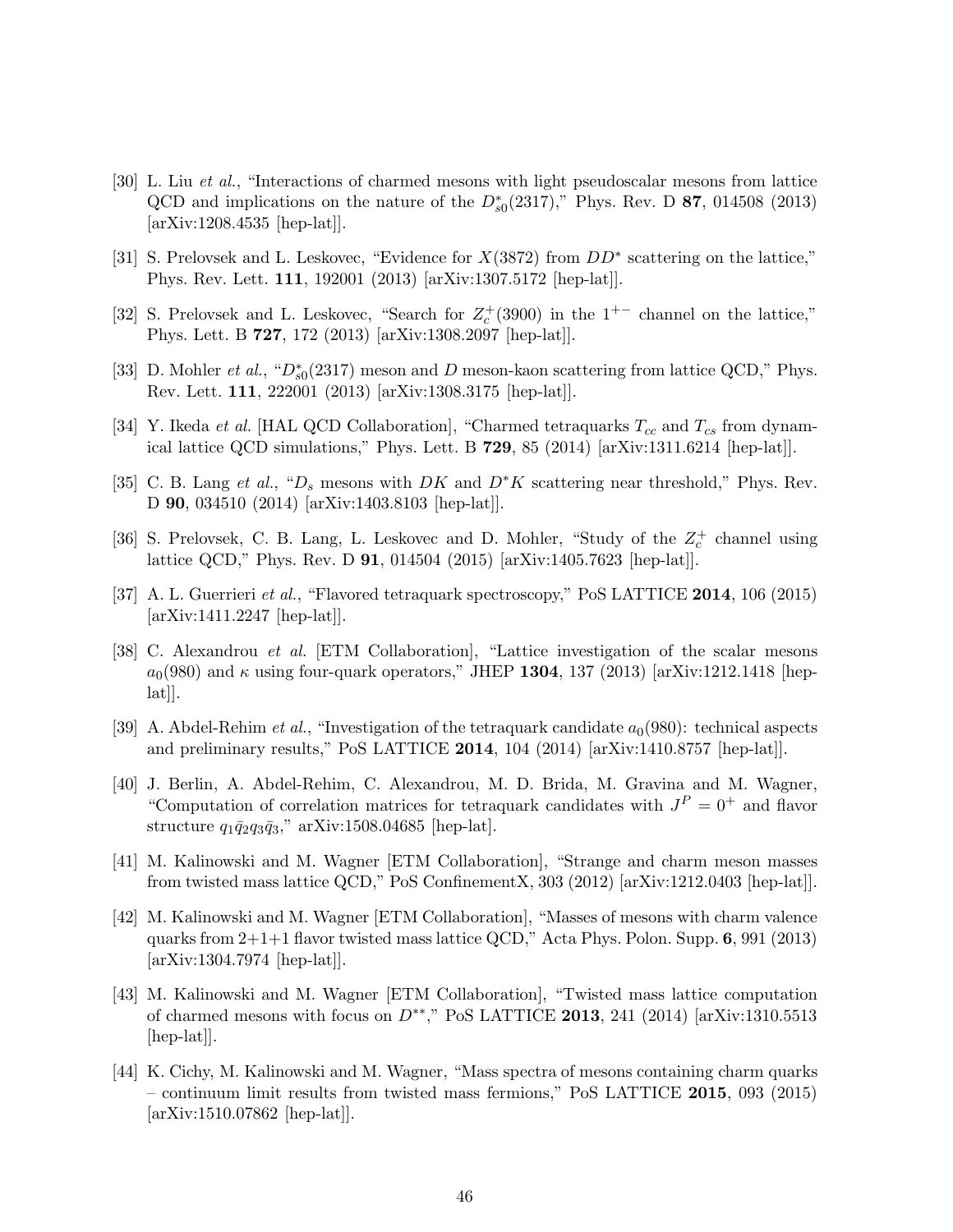- <span id="page-47-0"></span>[45] M. Kalinowski and M. Wagner, "Masses of D mesons,  $D_s$  mesons and charmonium states from twisted mass lattice QCD," Phys. Rev. D 92, 094508 (2015) [arXiv:1509.02396 [hep- $[lat]$ .
- <span id="page-47-2"></span><span id="page-47-1"></span>[46] R. Baron *et al.* [ETM Collaboration], "Status of ETMC simulations with  $N_f = 2 + 1 + 1$ twisted mass fermions," PoS LATTICE2008, 094 (2008) [arXiv:0810.3807 [hep-lat]].
- <span id="page-47-3"></span>[47] K. Jansen and C. Urbach, "tmLQCD: a program suite to simulate Wilson twisted mass lattice QCD," Comput. Phys. Commun. 180, 2717 (2009) [arXiv:0905.3331 [hep-lat]].
- [48] R. Baron *et al.* [ETM Collaboration], "First results of ETMC simulations with  $N_f = 2+1+1$ maximally twisted mass fermions," PoS LATTICE2009, 104 (2009) [arXiv:0911.5244 [hep- $|a t|$ .
- <span id="page-47-5"></span><span id="page-47-4"></span>[49] R. Baron *et al.* [ETM Collaboration], "Light hadrons from lattice QCD with light  $(u, d)$ , strange and charm dynamical quarks," JHEP 1006, 111 (2010) [arXiv:1004.5284 [hep-lat]].
- <span id="page-47-6"></span>[50] R. Baron et al. [ETM Collaboration], "Light hadrons from  $N_f = 2+1+1$  dynamical twisted mass fermions," PoS LATTICE2010, 123 (2010) [arXiv:1101.0518 [hep-lat]].
- <span id="page-47-7"></span>[51] Y. Iwasaki, "Renormalization group analysis of lattice theories and improved lattice action: two-dimensional non-linear  $\mathcal{O}(N)$  sigma model," Nucl. Phys. B 258, 141 (1985).
- [52] R. Frezzotti, P. A. Grassi, S. Sint and P. Weisz [ALPHA Collaboration], "Lattice QCD with a chirally twisted mass term," JHEP  $0108$ , 058 (2001) [arXiv:hep-lat/0101001].
- <span id="page-47-8"></span>[53] R. Frezzotti and G. C. Rossi, "Twisted-mass lattice QCD with mass non-degenerate quarks," Nucl. Phys. Proc. Suppl. 128, 193 (2004) [arXiv:hep-lat/0311008].
- <span id="page-47-10"></span><span id="page-47-9"></span>[54] R. Frezzotti and G. C. Rossi, "Chirally improving Wilson fermions. I:  $\mathcal{O}(a)$  improvement," JHEP 0408, 007 (2004) [arXiv:hep-lat/0306014].
- [55] R. Frezzotti and G. C. Rossi, "Chirally improving Wilson fermions. II. Four-quark operators," JHEP 0410, 070 (2004) [arXiv:hep-lat/0407002].
- <span id="page-47-11"></span>[56] R. Frezzotti, G. Martinelli, M. Papinutto and G. C. Rossi, "Reducing cutoff effects in maximally twisted lattice QCD close to the chiral limit," JHEP 0604, 038 (2006) [arXiv:heplat/0503034].
- <span id="page-47-12"></span>[57] T. Chiarappa, F. Farchioni, K. Jansen, I. Montvay, E. E. Scholz, L. Scorzato, T. Sudmann and C. Urbach, "Numerical simulation of QCD with u, d, s and c quarks in the twisted-mass Wilson formulation," Eur. Phys. J. C 50, 373 (2007) [arXiv:hep-lat/0606011].
- <span id="page-47-13"></span>[58] A. Shindler, "Twisted mass lattice QCD," Phys. Rept. 461, 37 (2008) [arXiv:0707.4093 [hep-lat]].
- <span id="page-47-14"></span>[59] N. Carrasco et al. [ETM Collaboration], "Up, down, strange and charm quark masses with  $N_f = 2 + 1 + 1$  twisted mass lattice QCD," Nucl. Phys. B 887, 19 (2014) [arXiv:1403.4504 [hep-lat].
- <span id="page-47-15"></span>[60] R. Baron *et al.* [ETM Collaboration], "Computing K and D meson masses with  $N_f = 2+1+$ 1 twisted mass lattice QCD," Comput. Phys. Commun. 182, 299 (2011) [arXiv:1005.2042 [hep-lat]].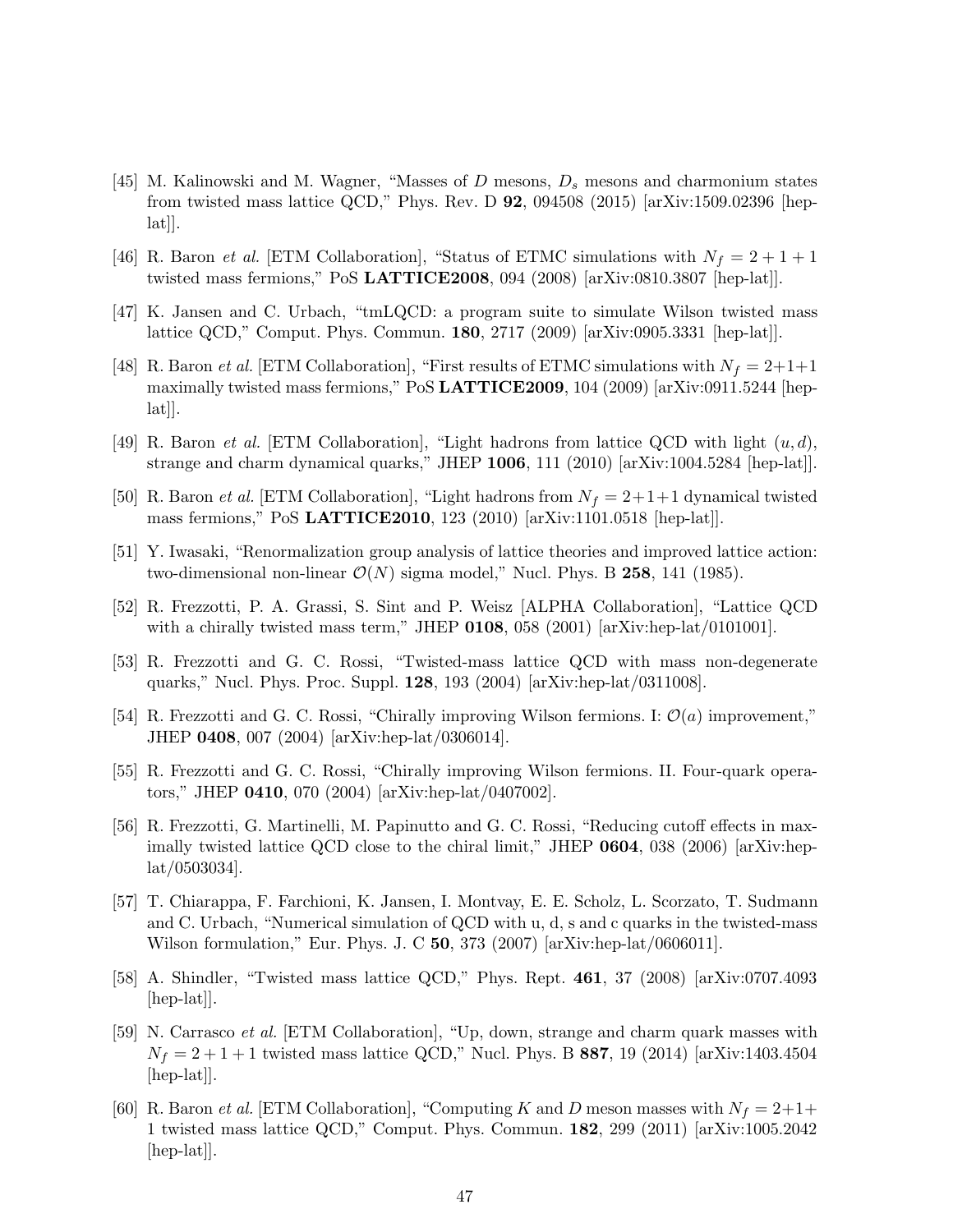- <span id="page-48-1"></span><span id="page-48-0"></span>[61] R. Baron *et al.* [ETM Collaboration], "Kaon and D meson masses with  $N_f = 2 + 1 + 1$ twisted mass lattice QCD," PoS LATTICE2010, 130 (2010) [arXiv:1009.2074 [hep-lat]].
- <span id="page-48-2"></span>[62] M. Albanese et al. [APE Collaboration], "Glueball Masses and String Tension in Lattice QCD," Phys. Lett. B 192, 163 (1987).
- [63] K. Jansen, C. Michael, A. Shindler and M. Wagner [ETM Collaboration], "The static-light meson spectrum from twisted mass lattice QCD," JHEP 0812, 058 (2008) [arXiv:0810.1843 [hep-lat].
- <span id="page-48-3"></span>[64] B. Blossier, M. Della Morte, G. von Hippel, T. Mendes and R. Sommer, "On the generalized eigenvalue method for energies and matrix elements in lattice field theory," JHEP 0904, 094 (2009) [arXiv:0902.1265 [hep-lat]].
- <span id="page-48-5"></span><span id="page-48-4"></span>[65] C. Urbach [ETM Collaboration], "Lattice QCD with two light Wilson quarks and maximally twisted mass," PoS LATTICE 2007, 022 (2007) [arXiv:0710.1517 [hep-lat]].
- [66] R. Frezzotti and G. Rossi, " $\mathcal{O}(a^2)$  cutoff effects in Wilson fermion simulations," PoS LAT-TICE 2007, 277 (2007) [arXiv:0710.2492 [hep-lat]].
- <span id="page-48-6"></span>[67] C. Michael, A. Shindler and M. Wagner [ETM Collaboration], "The continuum limit of the static-light meson spectrum," JHEP 1008, 009 (2010) [arXiv:1004.4235 [hep-lat]].
- <span id="page-48-7"></span>[68] L. Levkova and C. DeTar, "Charm annihilation effects on the hyperfine splitting in charmonium," Phys. Rev. D 83, 074504 (2011) [arXiv:1012.1837 [hep-lat]].
- <span id="page-48-8"></span>[69] C. T. H. Davies *et al.* [HPQCD collaboration], "Update: precision  $D_s$  decay constant from full lattice QCD using very fine lattices," Phys. Rev. D  $82$ , 114504 (2010) [arXiv:1008.4018 [hep-lat]].
- <span id="page-48-9"></span>[70] E. B. Gregory *et al.* [HPQCD collaboration], "Precise  $B, B_s$  and  $B_c$  meson spectroscopy from full lattice QCD," Phys. Rev. D 83, 014506 (2011) [arXiv:1010.3848 [hep-lat]].
- <span id="page-48-10"></span>[71] G. C. Donald *et al.* [HPQCD collaboration], "Precision tests of the  $J/\psi$  from full lattice QCD: mass, leptonic width and radiative decay rate to  $\eta_c$ ," Phys. Rev. D 86, 094501 (2012) [arXiv:1208.2855 [hep-lat]].
- <span id="page-48-11"></span>[72] G. M. de Divitiis et al. [RM123 Collaboration], "Leading isospin breaking effects on the lattice," Phys. Rev. D 87, 114505 (2013) [arXiv:1303.4896 [hep-lat]].
- <span id="page-48-12"></span>[73] S. Borsanyi et al. [Budapest-Marseille-Wuppertal Collaboration], "Isospin splittings in the light baryon octet from lattice QCD and QED," Phys. Rev. Lett. 111, 252001 (2013) [arXiv:1306.2287 [hep-lat]].
- <span id="page-48-13"></span>[74] V. Dmitrasinovic, " $D_{s0}^+(2317)$ - $D_0(2308)$  mass difference as evidence for tetraquarks," Phys. Rev. Lett. 94, 162002 (2005).
- <span id="page-48-14"></span>[75] M. Cleven *et al.*, "Strong and radiative decays of the  $D_{s0}^*(2317)$  and  $D_{s1}(2460)$ ," Eur. Phys. J. A 50, 149 (2014) [arXiv:1405.2242 [hep-ph]].
- <span id="page-48-15"></span>[76] I. I. Bigi et al., "Memorino on the '1/2 vs. 3/2 puzzle" in  $\bar{B} \to l \bar{\nu} X_c$  – a year later and a bit wiser," Eur. Phys. J. C 52, 975 (2007) [arXiv:0708.1621 [hep-ph]].